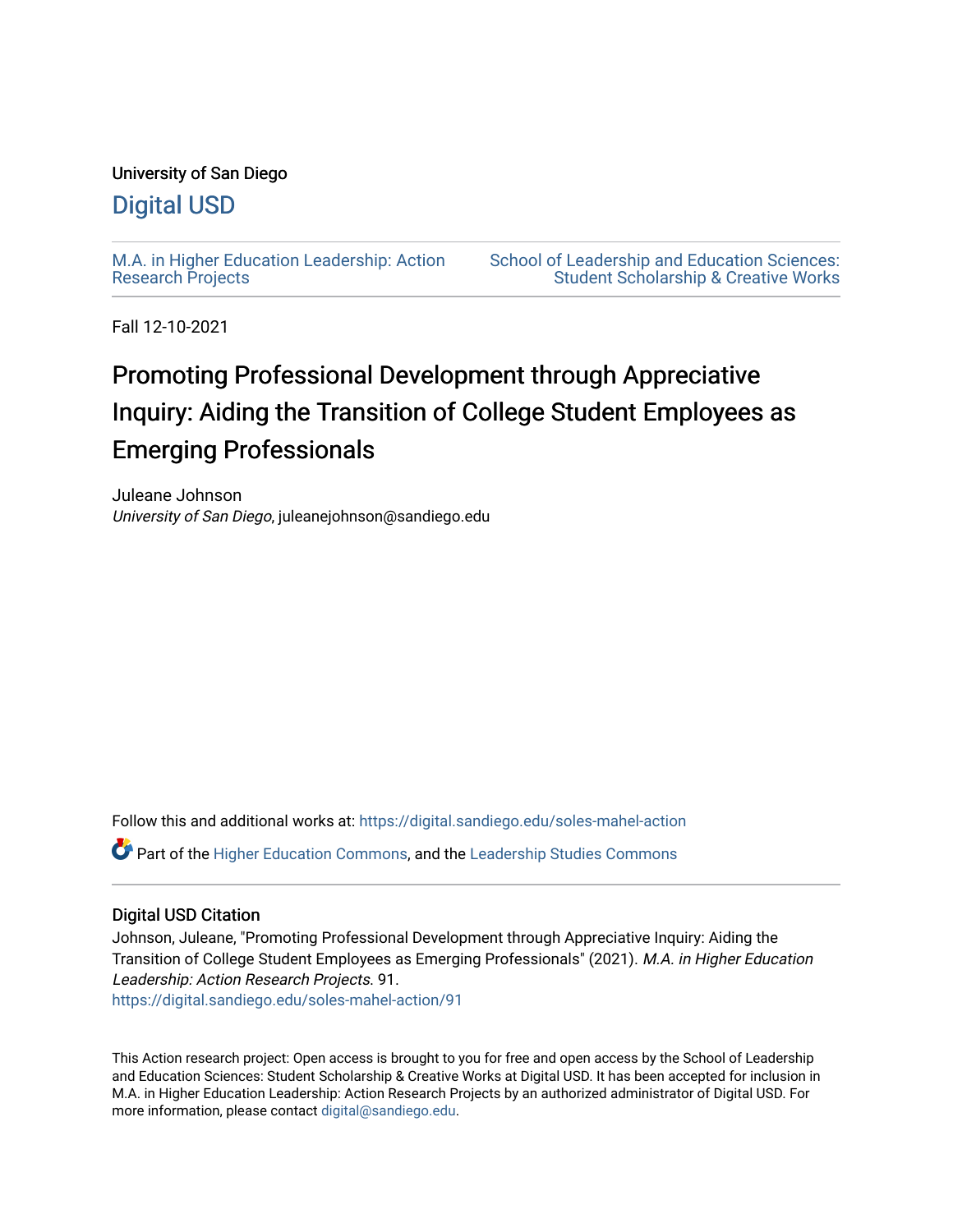# **Promoting Professional Development through Appreciative Inquiry: Aiding the Transition of College Student Employees as Emerging Professionals**

An action research project submitted in partial fulfillment of the requirements for the degree of

Master of Arts in Higher Education Leadership

Juleane Johnson

Department of Leadership Studies, University of San Diego

School of Leadership and Education Sciences

Dr. David Karp, Ph.D., Chair

December 10, 2021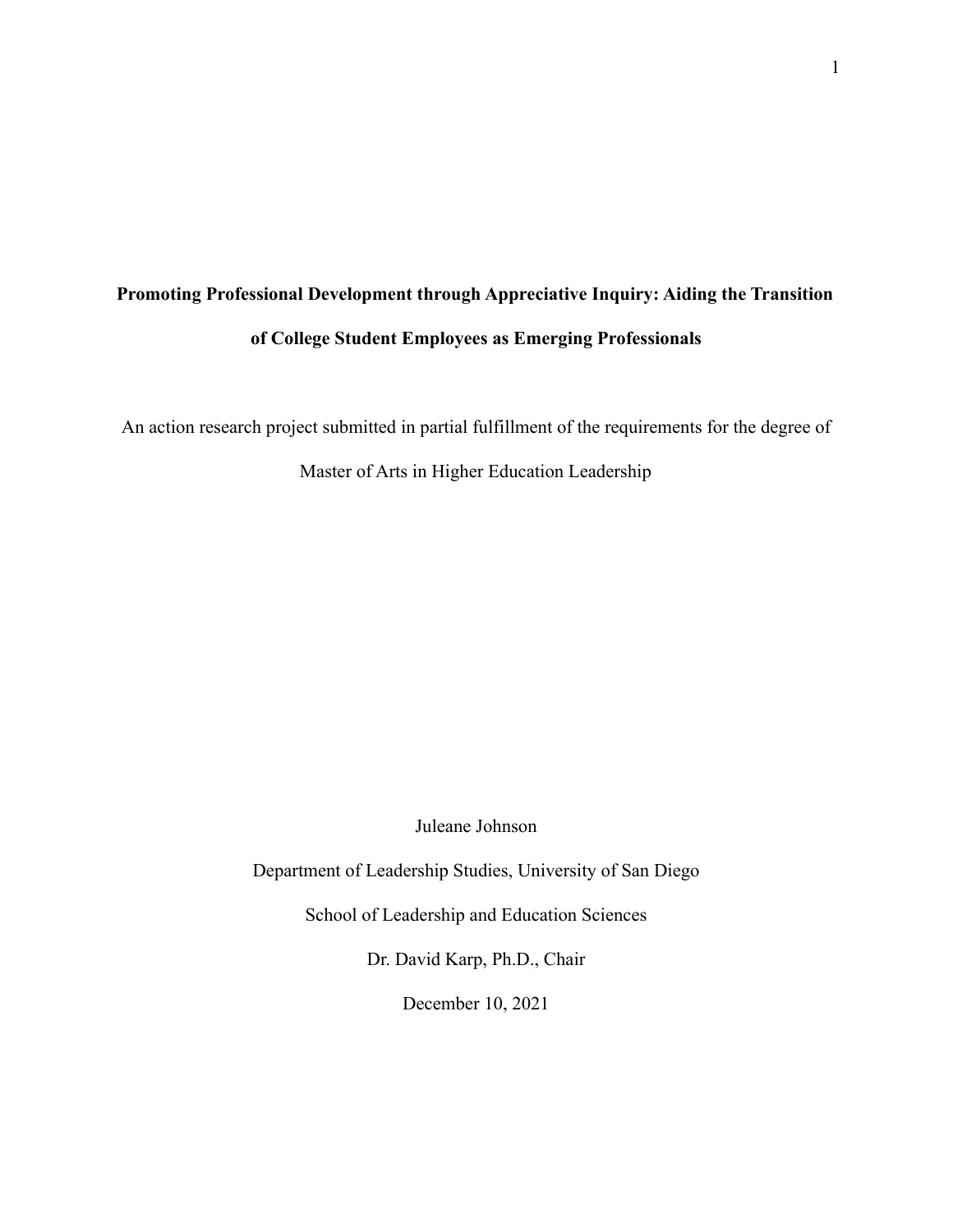#### **LAND ACKNOWLEDGEMENT and DEDICATION**

I want to respectfully acknowledge the land I call home was home to the Kumeyaay Nation. I dedicate all I do and I become to my family. My mother and father continue to be my greatest support, advisory board, and remind me there's more in store.

I dedicate my work to those who broke down walls, pushed the envelope, brought down glass ceilings, and raised the standard, not allowing naysayers, circumstances, or statistics dictate what is possible and achievable.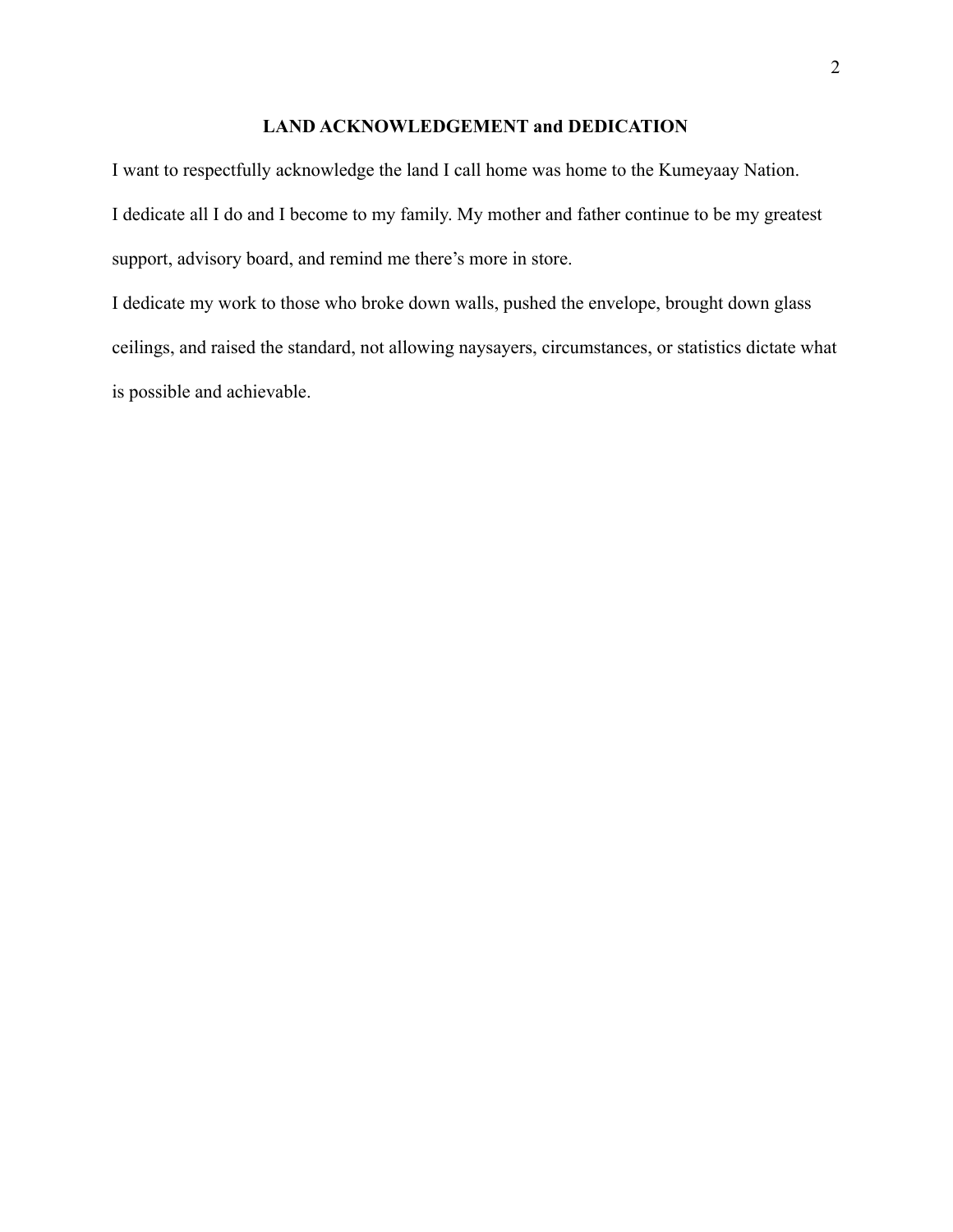#### **SPECIALACKNOWLEDGMENTS**

**Former Advisor:** Professor Bo Bae, thank you. Your empathy and encouragement have meant more than you know. Thank you for pushing and supporting me.

**Current Advisor:** Professor David Karp, thank you. Your patience and understanding have been so impactful. Thank you for your continued support time and time again and for not giving up.

**Professors, Leadership, and Impact Partners:** Thank you for helping me grow, for challenging me, for enlightening me, and for demonstrating learning leadership.

**Critical Friends:** Thank you for being the force you are. Thank you for your honesty, your insight, your realness, and your energy. You all were/are my allies and have made sure I knew it. **Loved Ones:** Thank you for being my motivation and inspiration. You know, I'm looking at you Mom!

**Participants:** Thank you for giving of your time, talent, and treasure. Your participation was invaluable.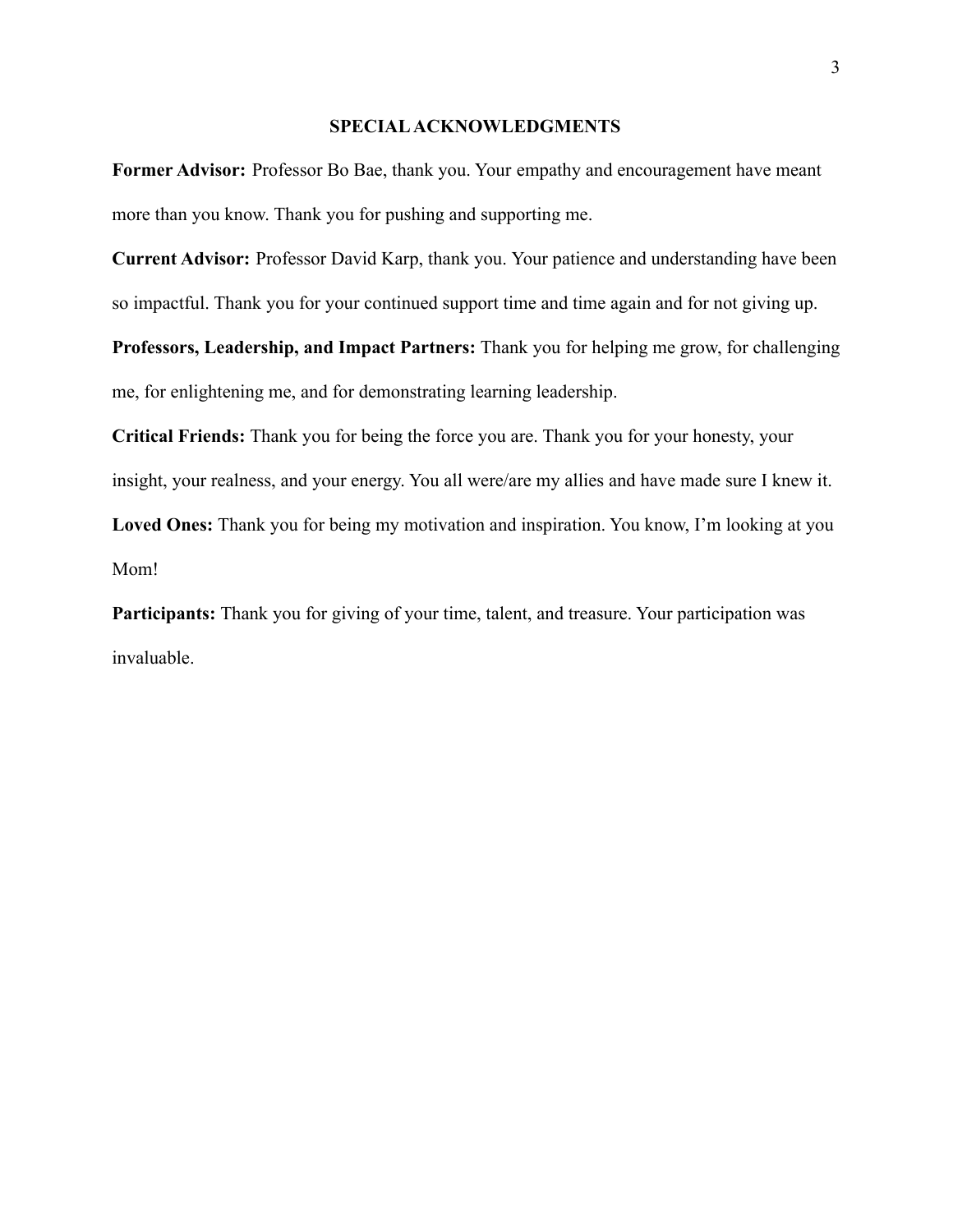| Cycle 2: Student Staff Virtual Focus Group and One-on-One Interviews15 |  |
|------------------------------------------------------------------------|--|
|                                                                        |  |
|                                                                        |  |
|                                                                        |  |
|                                                                        |  |
|                                                                        |  |
|                                                                        |  |
|                                                                        |  |
|                                                                        |  |

# **Table of Contents**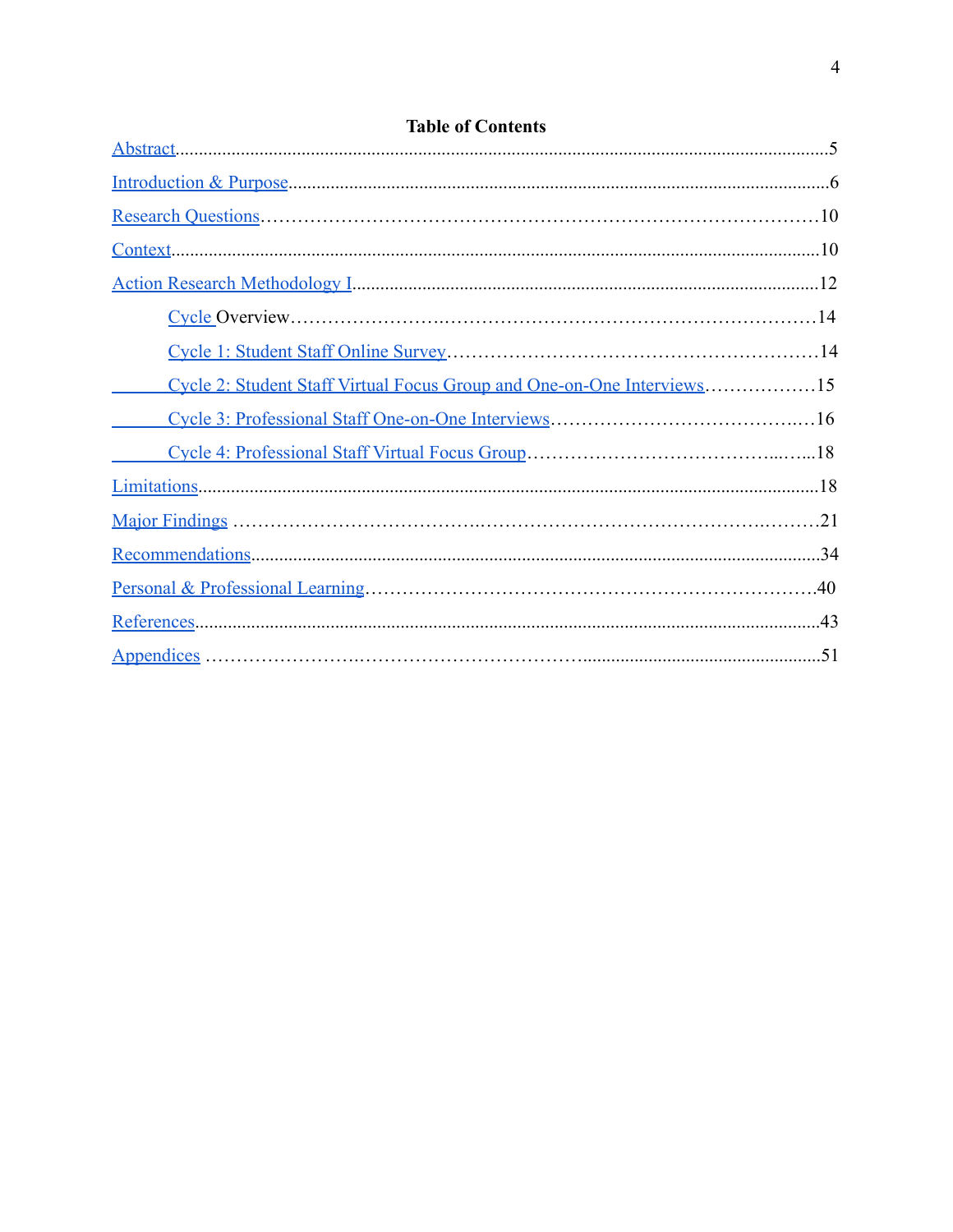#### **Abstract**

<span id="page-5-0"></span>The purpose of this action research study aimed to identify how to better promote and support the transition as emerging professionals and elevate the professional development capacity of Sixth College Residence Life at the University of California, San Diego. The primary research question guiding these endeavors is: What role do I/our office play in the transition of student employees to emerging professionals? The secondary question is: How can I/our office collaborate to elevate professional development practices and capacity? Research participants took part through virtual interviews, virtual focus groups, and the completion of an online survey. The significance of my efforts was attaining insight into meeting the development needs of a population at a critical point in their development and actualization. Findings indicate, through collaboration that creating opportunities to connect, lead, engage in further training, and build capacity can better serve college student employees as emerging professionals.

*Keywords:* action research, collaboration, operational framework, practice, professional development, student employee, school-to-work transition, support, transition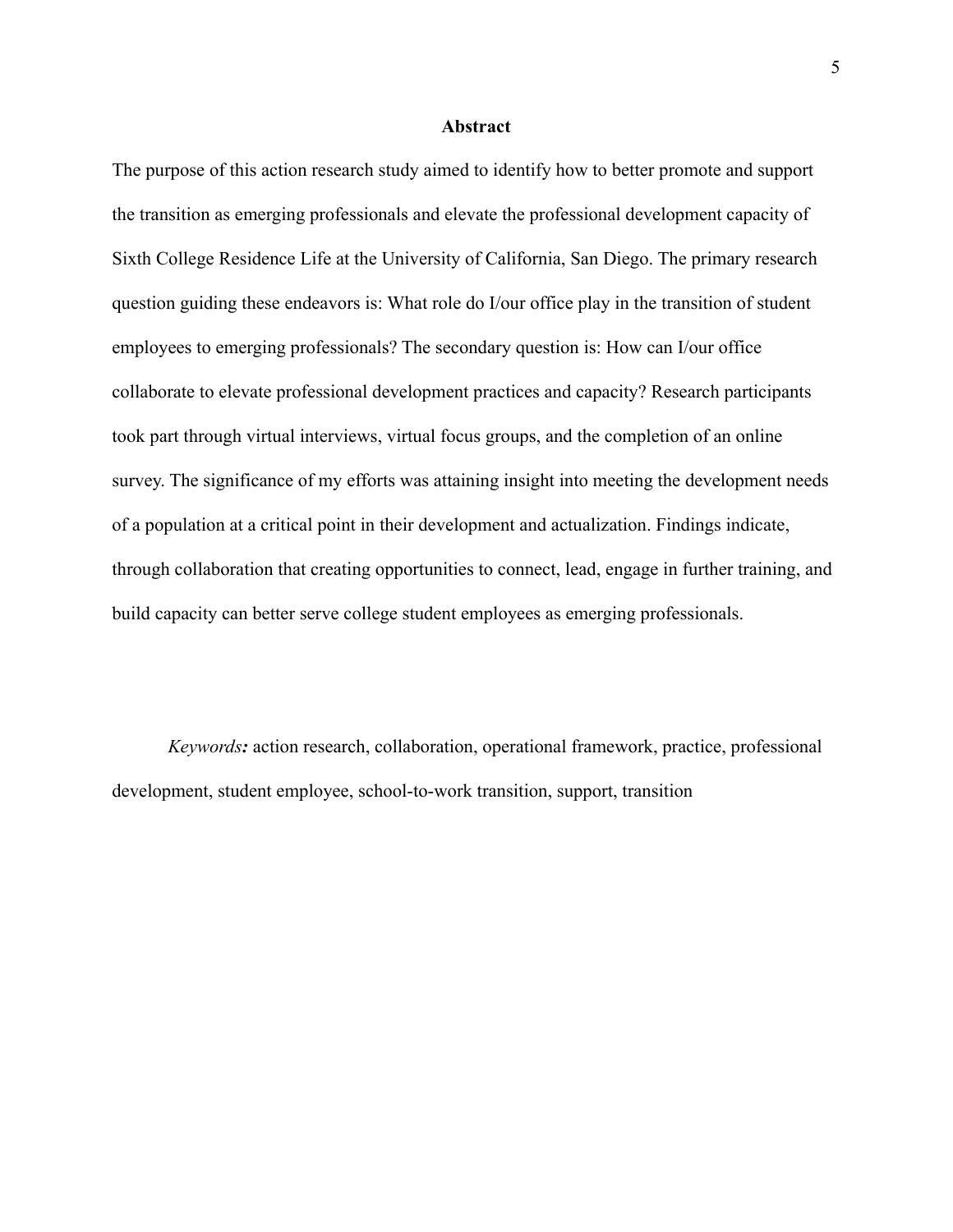# <span id="page-6-0"></span>**Promoting Professional Development through Appreciative Inquiry: Aiding the Transition of College Student Employees as Emerging Professionals**

What is the role and purpose of higher education, to educate and enlighten minds or start preparations for students embarking on their career paths? Who is responsible for transitioning undergraduates from school to work...the students, their future employers, or college and university alma maters? How are students best served? Postsecondary policy, practice, and pathway leaders on an international scale continue to contend with this dilemma (Alam & de Diego, 2019; Benbow & Hora, 2018; Horal et. al, 2020; Tymon, 2013) and have done so for decades with no end in sight. Increasingly, students and families, policymakers, and higher education institutions contend with the notion of employability. To define the term "employability" calls for a distinct recognition of the interconnection and interdependence between education, employment, and the labor market which is not a homogeneous one-size-fits-all model, but is understood differently from nation to nation, articulated and implemented differently from campus to campus. The representation of the term employability for the purposes of this paper is the capacity and competencies gained and cultivated that enhance a worker's ability to secure and retain a job, progress at work, and cope with change, (Bonnard, 2020).

"Work-readiness" was introduced into the U.S. vocabulary in the 1960s and 1970s (Symonds, 2017), yet more than half a century later, indicators for such a notion are still being developed. However, the notion of employability is a more recent development (Benbow and Hora, 2018) progressing from either one being considered employable or not to more dynamic and adaptive (Williams et al., 2015). Career readiness and professional development, at the end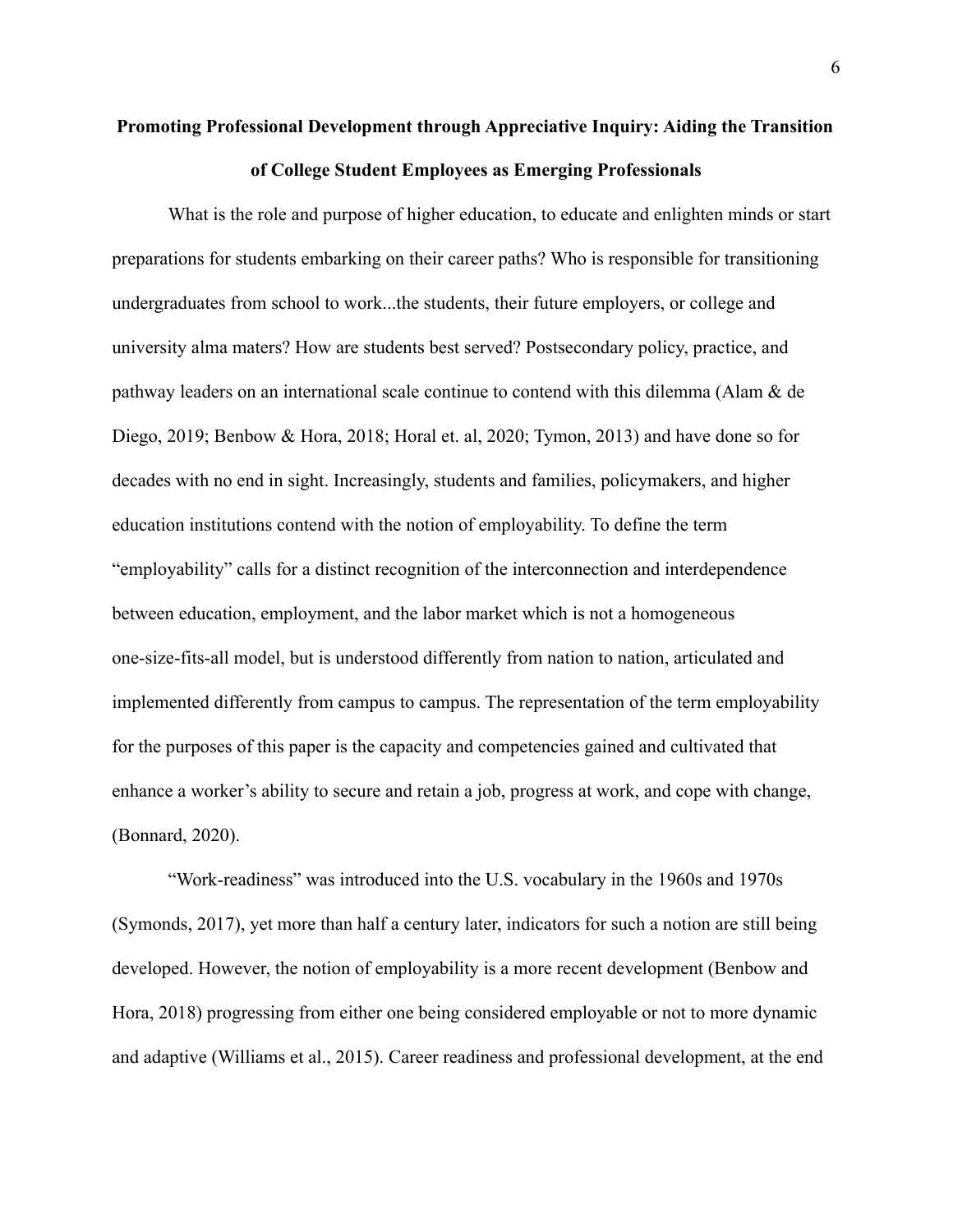of the day, are societal constructs that historically were not meant for someone like me, a person of color, someone who identifies as female, a daughter of a single parent who has not yet earned her college degree; anyone of underrepresented, underserved, and minoritized backgrounds. There are devastating statistics in what "should'' have been my experience growing up to now. Persons with marginalized identities continue to fight for their rightful place. It happens every day, fighting to be accepted and perceived as professional whether:

- Choosing not to speak your native language in front of coworkers, hiding your accent, or code-switching to make someone else feel more comfortable
- Bringing in food that will not raise eyebrows or cause people to stare
- Picking family and friend photos that display "acceptable" romantic relationships
- Going to certain restrooms to avoid looks or glares

All these scenarios are present on campuses and in the workspace, but identity differences and appreciating them are missing aspects from my action research project. I do not take into account discrimination, divides, or gaps in representation in leadership, gender expression, sexual orientation, religion, ethnicity, race, or language. This was not a conscious decision and for that reason, I had to confront the fact that during my time as Housing Life and Media Coordinator, I was not working to combat the systems in place where refinement and greater awareness are needed. I was doing what I could to be successful in the system as it stands, as a result, held this same mentality as a supervisor and a trainer. I have been challenged to reevaluate and reorient how I am and will show up as an education practitioner. I have been deeply humbled to also reevaluate and reorient how I am to advocate and be a resource, but I know I have a way to go, using myself as an instrument.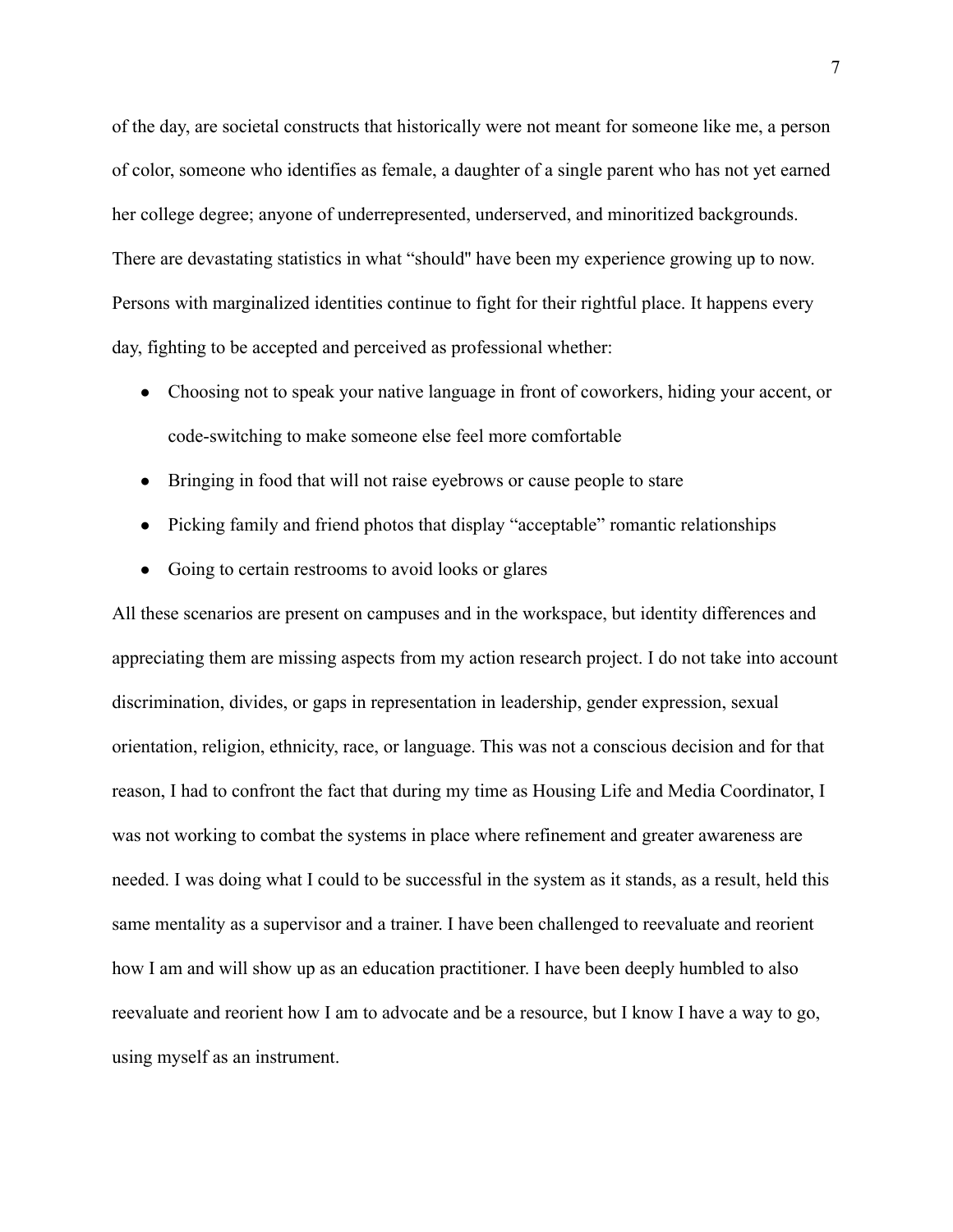Donald Super's Theory of Career Development was an informative resource that offered background and context, giving deeper insight. According to Super's career model, young adult college students, between the ages of 15-24 are in what Super calls Stage two, exploration. This stage may encompass discovery from courses, hobbies, and employment opportunities. In total, Super's model is comprised of five stages: Stage one (ages 0-14), growth, as it pertains to self-concept; Stage two (ages 15-24), exploration, as shared above; Stage three (ages 25-44), establishment, building work experience and skill development; Stage four (ages 45-64), maintenance, with the intent to refine and pursuit to advance; and Stage five (ages 65 and over), decline, moving away from work and toward retirement. However, I do wish to point out that though this resource was useful, I believe each of our journeys is different, and life happens in cycles. One stage may take place more than once at different points in our lived experience. No one is confined or constrained to a model or mold.

#### **Figure 1**





*Career Development Framework*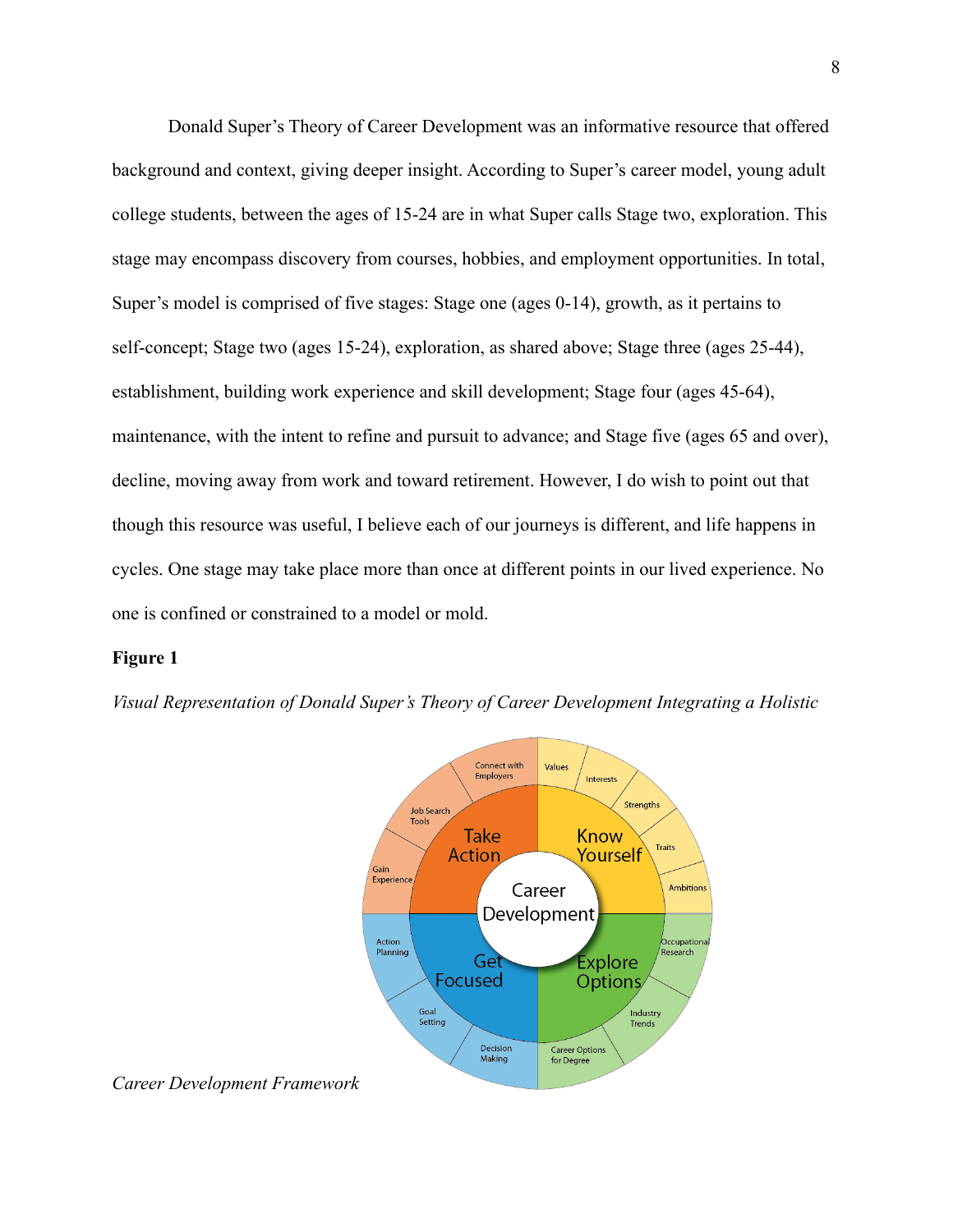Characterized by exposure, examination, and focusing on career trends and options, student employees come to our office solidifying their future plans through internal and external calibration and recalibration. This research inspired me to further examine the learning and development processes of our student support team and my contribution as a supervisor, trainer, and that of our office. How does our office impact their understanding of their professional selves? How do our training practices promote their interest to pursue further professional development opportunities? Can the focus of professional development be a detriment or a turn-off? Can our training practices push student employees away from taking ownership of their professional lives? Holding space as a leader when learning and as a learner, while leading are fundamental and foundational principles that I work to engage in as a professional. In my research, I found literature on the responsibility of on-campus employers was quite lacking. Focus was predominantly on the higher education system and what takes place inside the classroom, the impact of faculty and majors directed toward internships. As a cosupervisor and trainer of college student employees embodied my commitment to holistic student success, a commitment that has called me to serve in the field of education for more than ten years. Student affairs engagement, development, and advancement begin with an experience, an individual, an interaction. Student-facing roles, responsibilities, and functions are grounded in the promotion of meaning-making, life-long learning, other-mindedness, and service orientation which are pursuits I aspire to uphold and generate in those whom I supervise and am accountable for. In action research, we are directed to home in on our sphere of influence and be purposeful in our effort to make an impact.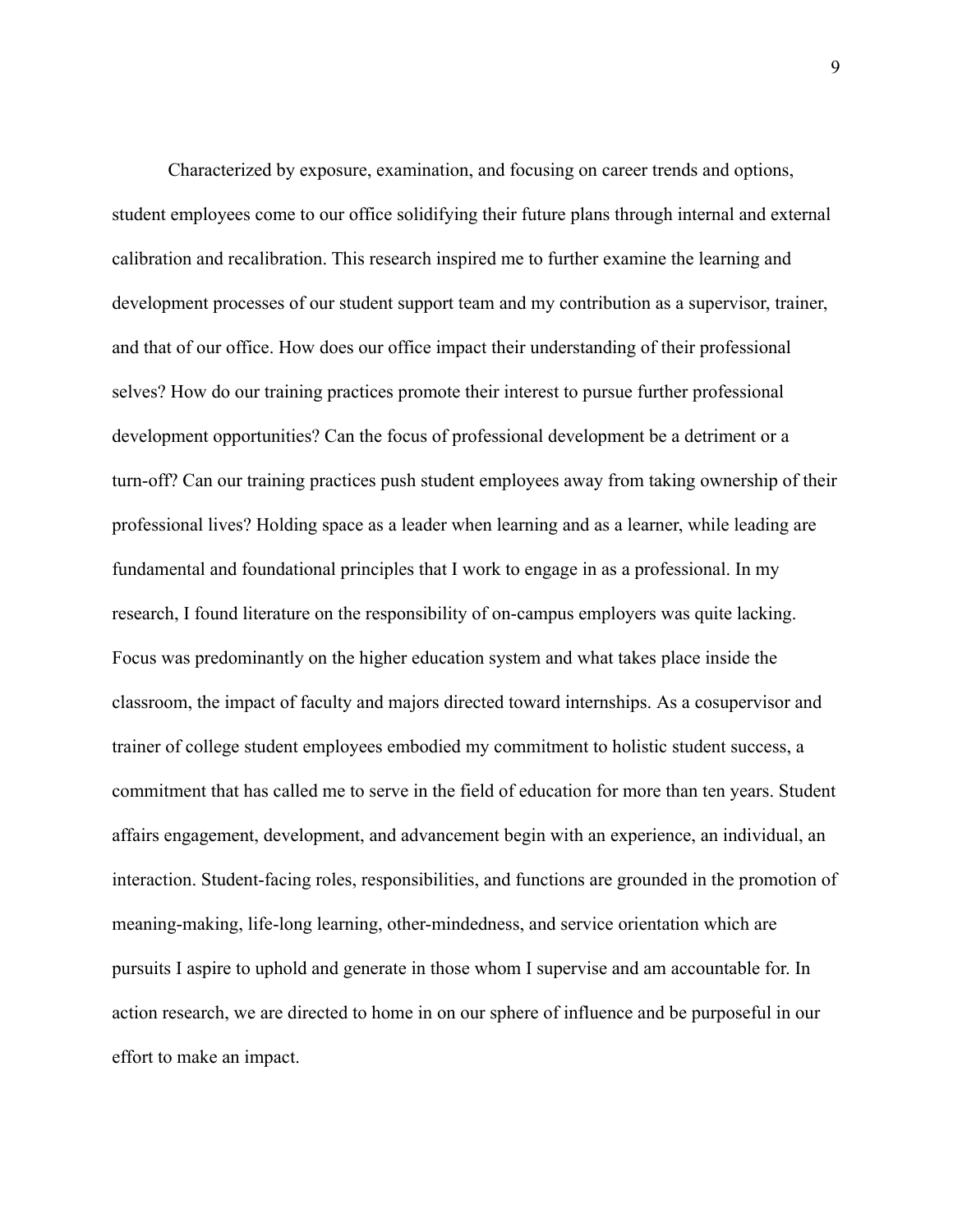#### **Research Questions**

<span id="page-10-0"></span>The primary research question guiding these endeavors is: What role do I/our office play in the transition of student employees to emerging professionals? The secondary question is: How can I/our office collaborate to elevate professional development practices and capacity?

#### **Context**

<span id="page-10-1"></span>UC San Diego is a public, top-tier research institution made up of seven colleges in San Diego, California, specifically, the La Jolla community. Each college is unique and separate; therefore, each operates in a decentralized manner. There are close to 40,000 students in total across the medicine/pharmacy (796), graduate (6,938), and undergraduate (31,842) student populations. (UC San Diego, 2021). The setting in which my research took place was in the residence life function of Sixth College as each of the seven colleges of UC San Diego has its own Residence Life Office and team. The professional team is made up of administrative and nonadministrative staff. At Sixth, two of us handled the administrative side, and four individuals comprised the nonadministrative side of the house. During the most recent school year, 2021-2022, we were responsible for 2,000 student residents, more than 40 Resident Advisors, six Interns, and several Sixth College student leadership community members. As of the 2021-2022 school year, Sixth was the largest college in terms of the number of residents served and residential staff teams.

Residence Life falls under the Vice-Chancellor Student Affairs Office which has more than 500 professional employees and 2,400 student employees (UC San Diego, 2021). The Sixth College Residence Life Office stands on three tenets "innovation," "interconnectedness," and "awareness." The mission of the college is "preparing students to become dynamic and engaged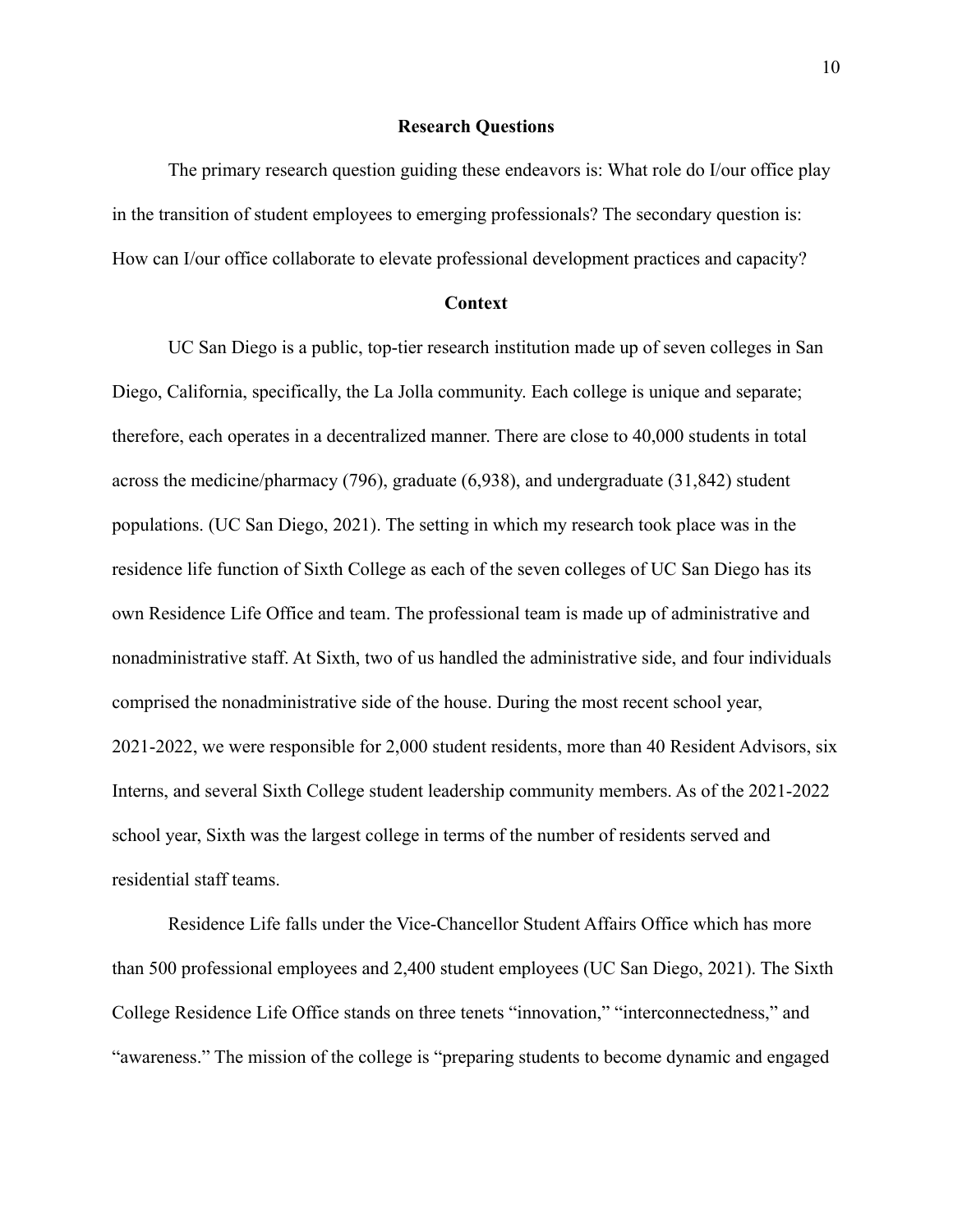citizens of the 21st century" (https://admissions.ucsd.edu/why/colleges/index.html) and was my professional home for close to five years. The work of residence life on a university campus is supporting a student's development, involvement, and leadership function. Starting in the 2020-2021 academic year, Sixth College became part of the North Torrey Pines Living-Learning Neighborhood (NTPLLN) where residence life, dining, retail space, and campus engagement and activities intermix together unlike the six other sibling colleges on-campus. NTPLLN is centered on interdependence and community. The Residence Life Office in its new iteration has moved away from the considered more "transactional" interactions with students and more focused on transformational interactions.

During my term in the Housing Life and Media Coordinator position, I was responsible for:

- leading and standardizing day-to-day operations; reception; administration; and coordination
- acting as a liaison and point of contact between the Residence Life Office and maintenance, facilities, custodial, and UC San Diego housing teams to communicate between staff and the resident community

<span id="page-11-0"></span>• training, cosupervising, and directing the workflow of the front desk intern team Before I stepped into this role, the intern program did not involve ongoing learning opportunities beyond taking on the day-to-day duties and operation of the Residence Life Office. My administrative counterpart and supervisor were and remained supportive of any ideas I worked to implement to elevate the Intern team from 360 evaluations to committee involvements.

### **Methodology**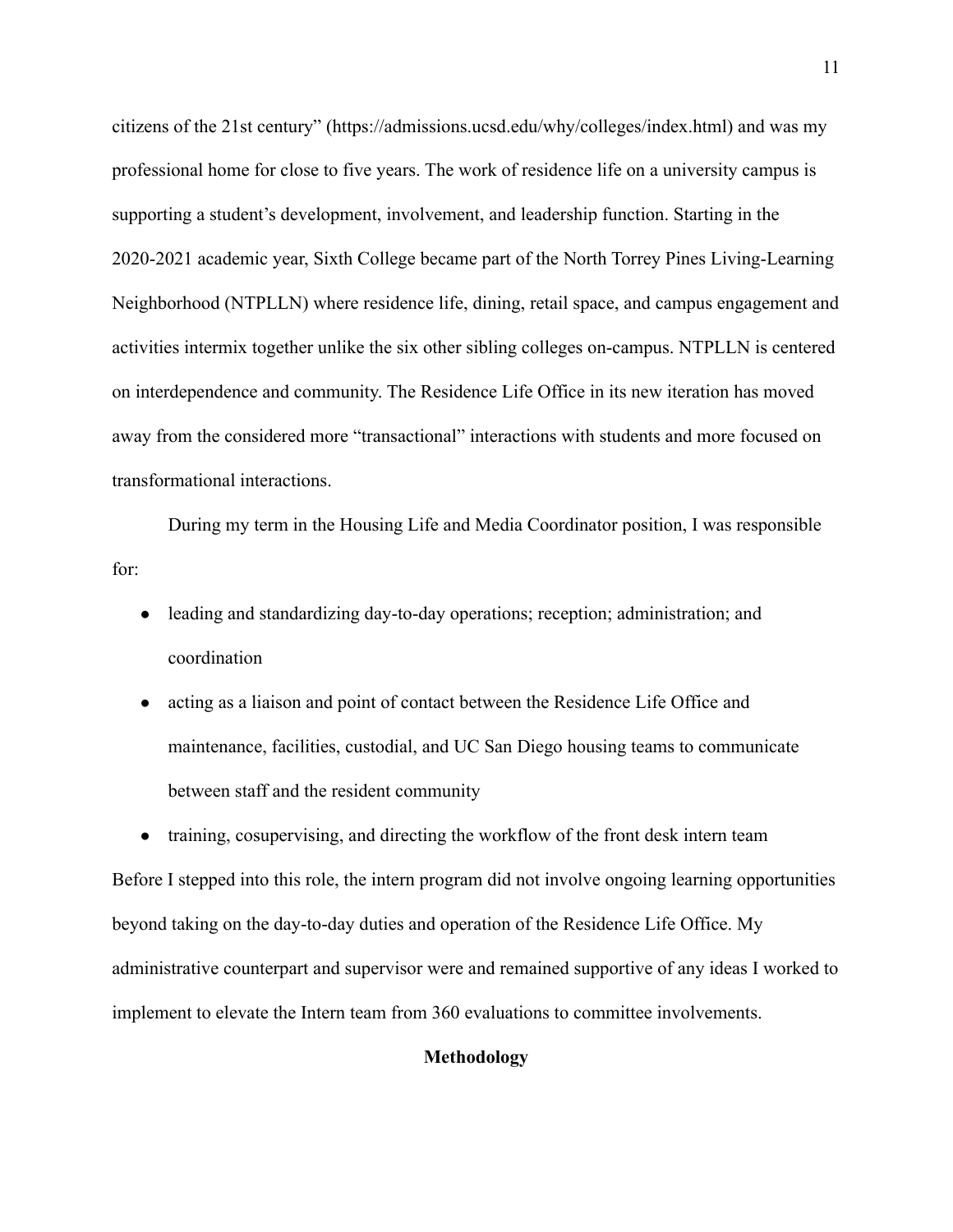When contemplating what would be a fitting approach to conduct my action research, the tenets of appreciative inquiry (AI) stood out: giving life, possibilities, and positivity and leveraging that in the promotion of augmentation and enrichment. At its center and core, AI works to identify what works well with the notion of embracing: being purposefully positive; building on past successes; "grassroots" and "top-down;" being highly participative; nurturing a positive inner dialogue; stimulating vision and creativity; and accelerating change (Cooperrider et al, 2008, p. 68-69). In their article, Elleven (2007) provides the following visual representation to show the contrast between the strategy and steps taken to problem solve versus appreciative inquiry:

#### **Figure 2**

*Comparison of a problem-solving versus an appreciative inquiry approach*



(Elleven, 2007, 454)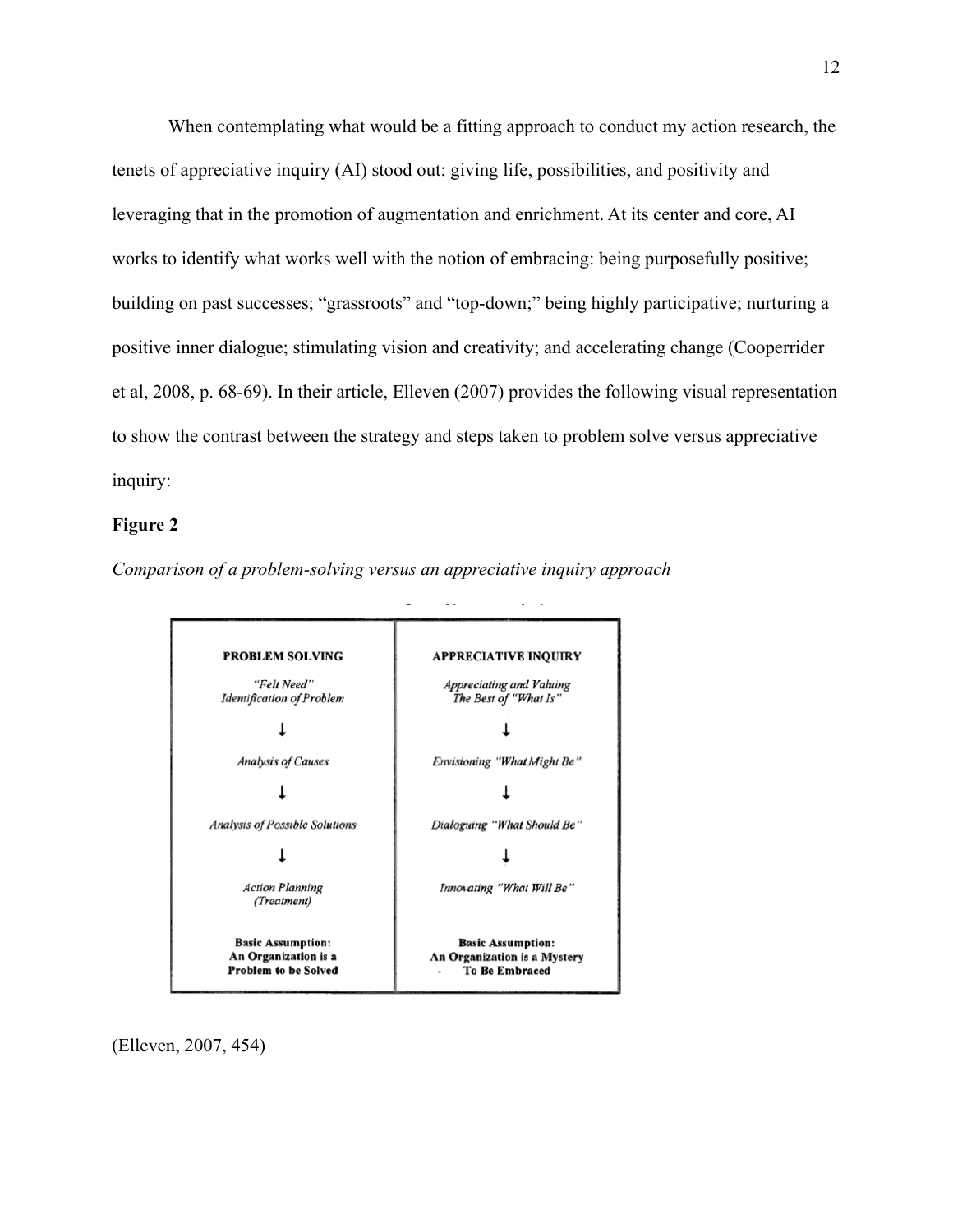This model and framework aimed to and aided in facilitating open and honest dialogue, engaging in collective meaning-making, and fortifying and affirming a supportive context.

Cooperrider developed the AI model focusing on positive outcomes using collaboration and participation for "seeking, identifying, and enhancing the 'life-giving forces' that are present when a system is performing optimally in human, economic, and organizational terms'' (Elleven, 2007). Appreciative inquiry is an action-oriented, strengths-based framework that involves an ethic of care for those in the organization and those whom the organization serves (Johnson & Leavitt, 2001). There are four stages: (1) discover or "appreciating what it is", (2) dream or "imagining what might be", (3) design or "determining what should be", and (4) destiny or "creating what will be." The first stage, discovery, involves diving into earlier accomplishments, identifying the most vital and valuable strengths and skills. Highpoints are spotlighted and what to carry forward is sought out. The second stage, dream, consists of endeavoring to envision the organization with the prospect of positive reshaping and reconfiguration. Expanding and extending what participants view as possible while still grounded in each person's history, this stage emphasizes potential. The third stage, design, strategizing what should be toward the end of implementation. Coconstruction and cocreation are prime bringing forth what were ideals and integrating them into infrastructure, mobilizing action from intention. The fourth and final stage, destiny, where the call to action is personified and participants generate potential outcomes (Cooperrider et.al, 2008; Elleven, 2007; Helens-Hart, 2018; Johnson & Leavitt, 2001; Kadi-Hanifi, 2014).

#### **Cycle Overview**

#### <span id="page-13-0"></span>**Cycle 1 - Discovery - Student Staff Survey**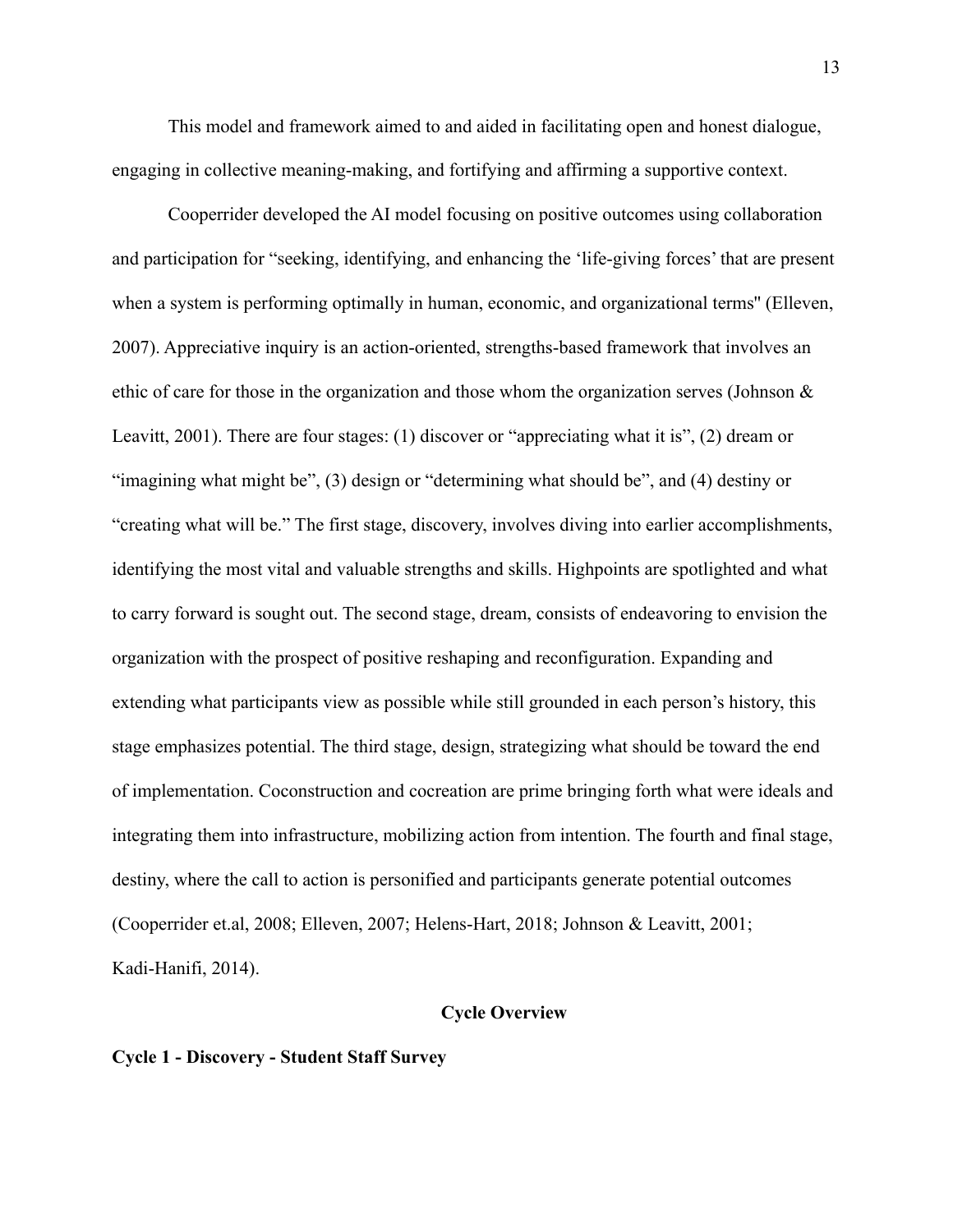I sought out the insight, experience, and understanding of the point of view of current and former student employees. Promotional or recruitment materials were not created for participation as most of the target population for this study was a small and specific segment of the UC San Diego community. Many have moved on from UC San Diego years ago and are not readily accessible. Unfortunately, due to the timing of the first cycle taking place near the close of February 2021, weeks shy of the end of winter quarter instruction, current front desk interns were not well represented in the first cycle. I used what information Sixth College Residence Life had on file to reach 67 potential student participants. A total of 12 students participated (both current and former) in completing the survey distributed for Cycle 1.

In the invitation/solicitation, I included the following information:

- study focus
- the four parts of the research study comprised of an online survey for student participants, a virtual focus group with student participants, virtual one-on-one interviews with professional staff, and a virtual focus group with professional staff
- the time commitment: approximately 1 hour and 30 minutes
- my contact information for next steps

Once interest was confirmed, I sent a follow-up email that included:

- study focus
- resubmission of request for participation by completing an online survey and taking part in a virtual focus group;
- delivery of video and adult consent forms (Appendix B and C)
- $\bullet$  link to the online survey (Appendix D)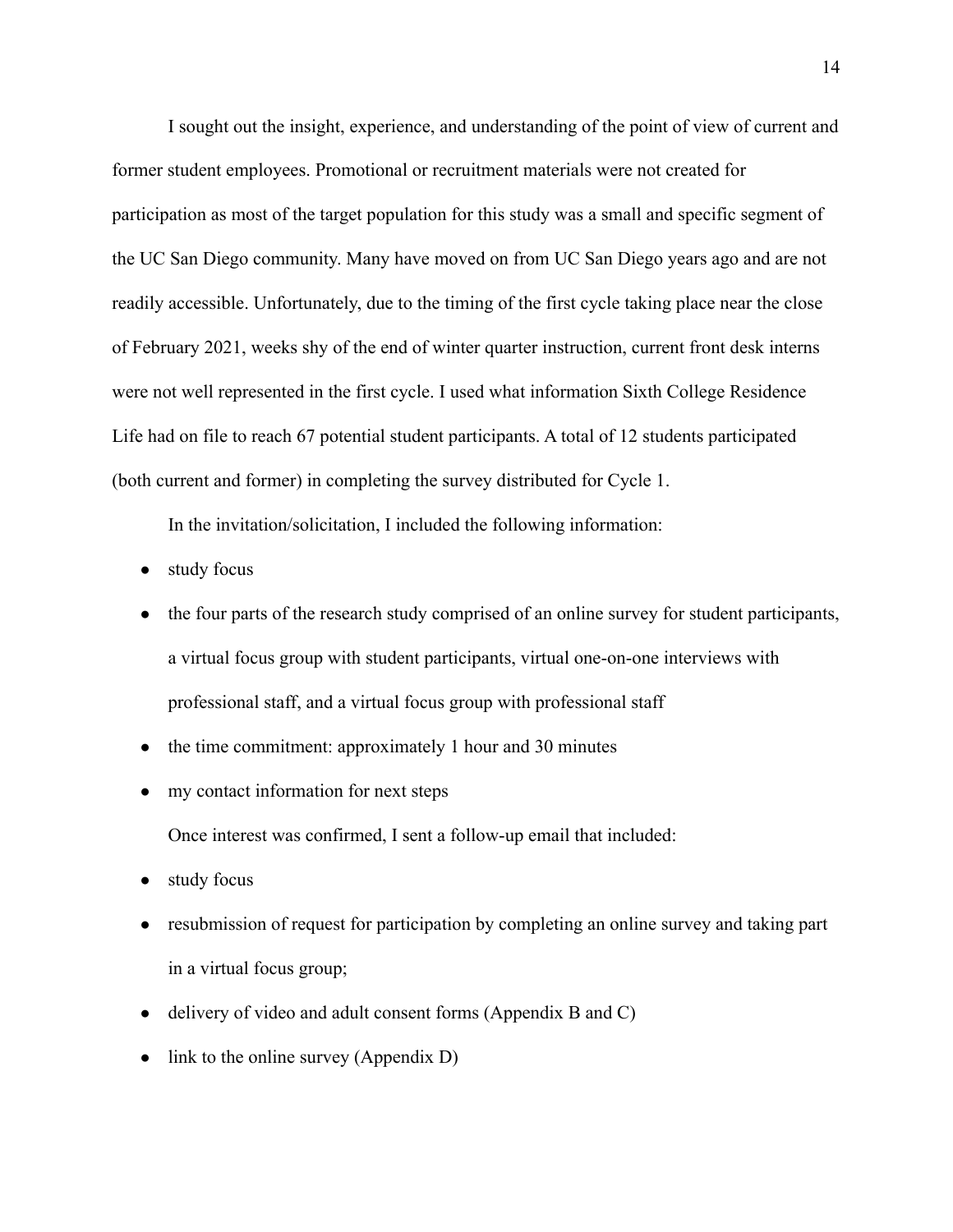- link to the When2Meet for scheduling the virtual focus group
- deadline set to complete tasks

#### <span id="page-15-0"></span>**Cycle 2 - Dream - Student Staff Focus Group and Interviews**

In this second cycle, participants were invited to be part of a virtual focus group or to schedule a one-on-one interview. In providing an open forum-like setting I endeavored to bolster cocreation between participants. Promotional and recruitment materials were not used, as specified in Cycle 1, due to the target population being a small and select group of individuals. A few students were unable to attend the virtual focus group that was scheduled for mid-March 2021. Therefore, to be as flexible as possible, participation through one-on-one interviews was offered. This timeframe was especially difficult for current front desk interns as UC San Diego students were amid final exams so just as in Cycle 1, they were, unfortunately, poorly represented. I used what information Sixth College Residence Life had on file to contact 67 potential student participants, both current and former employees. A total of 13 students participated.

In the invitation/solicitation, I included the following information:

- reminder to complete the online survey as part of the action research project
- date, time, and time commitment of the virtual focus group scheduled
- request to accept the calendar invitation to the virtual focus group scheduled
- request to provide three dates and times in order of priority/convenience to schedule an interview one-on-one if not available for the virtual focus group
- consent forms (Appendix B and C)
- my contact information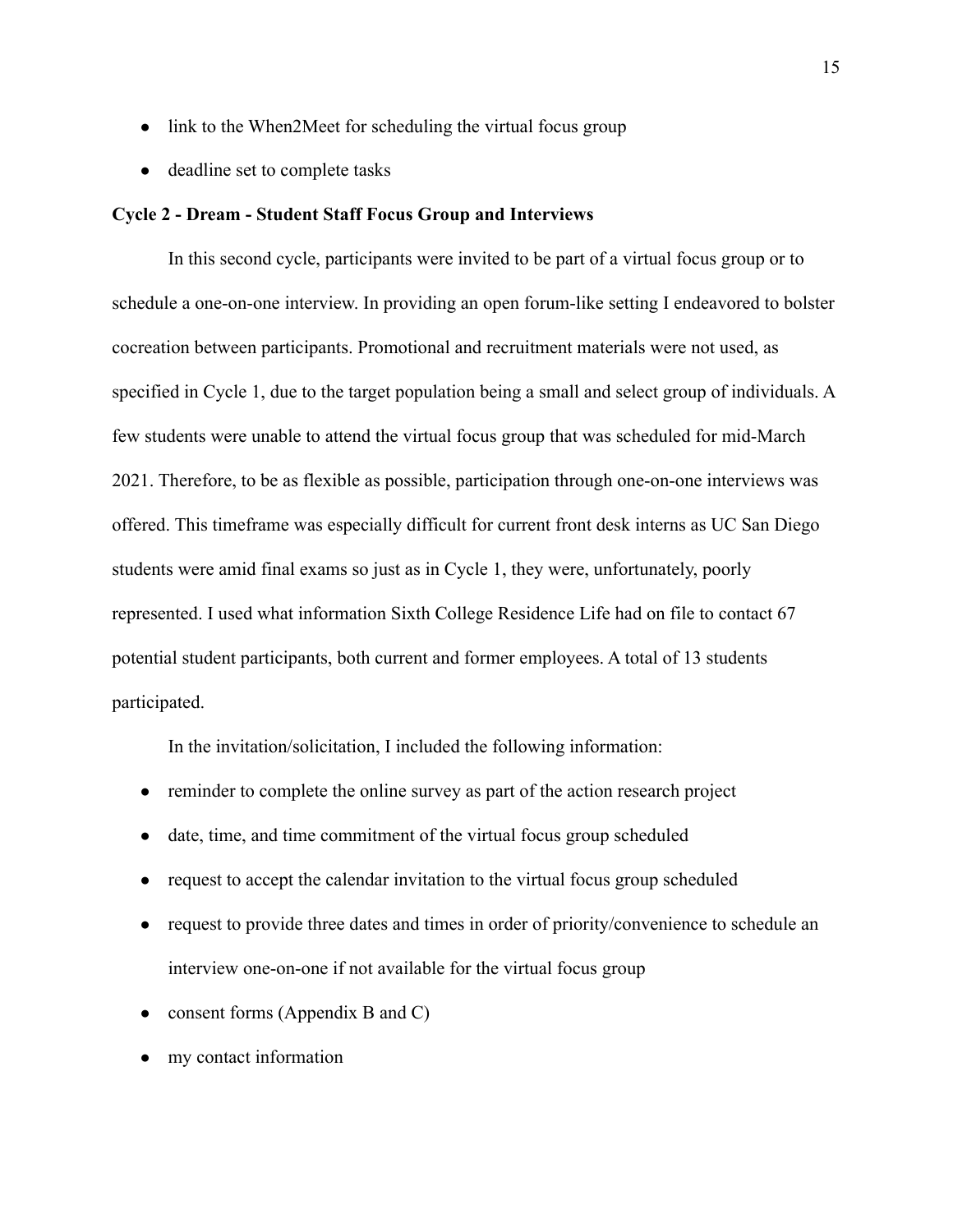The focus group and one-on-one interviews were conducted online using the Zoom platform. Participants were asked to verbally consent during the recorded session where pseudonyms were used in place of personal information. Once the recordings were completed, I used the Microsoft Word dictation feature to create a transcript.

In the second cycle, qualitative data were collected through discourse. I composed open-ended questions on (i) preparation in transitioning from college toward employment; (ii) the ways in which Sixth Residence Life and the intern role may aid in the expansion and enhancement of the student employee's professional capacity; (iii) proposed notions for peer-to-peer support; (iv) building assurance and confidence in professional development endeavors; (v) demonstration of commitment to and importance of the professional development of the Intern team; and (vi) feedback, insight, or thoughts.

#### <span id="page-16-0"></span>**Cycle 3 - Design - Professional Staff Interview**

When I was initially formatting the third cycle, both current and former professional staff team members were to be participants. Their separation may have offered a more fresh and out-of-the-box perspective in addition to their wide and varied experiences within and beyond the field of education. I was unable to overcome the lack of contact information and the concern that such an ask may over-burden people who for whatever reason chose to step down or step away from Sixth College Residence Life and UC San Diego. Compounded by an ever-changing and trying undertaking to manage physically, emotionally, and psychologically due to the ever-present health pandemic, I was not successful and missed the prospect of such connection and cocreation in this way. Nonetheless, of the five professional staff team members of Sixth College Residence Life, 100% participated.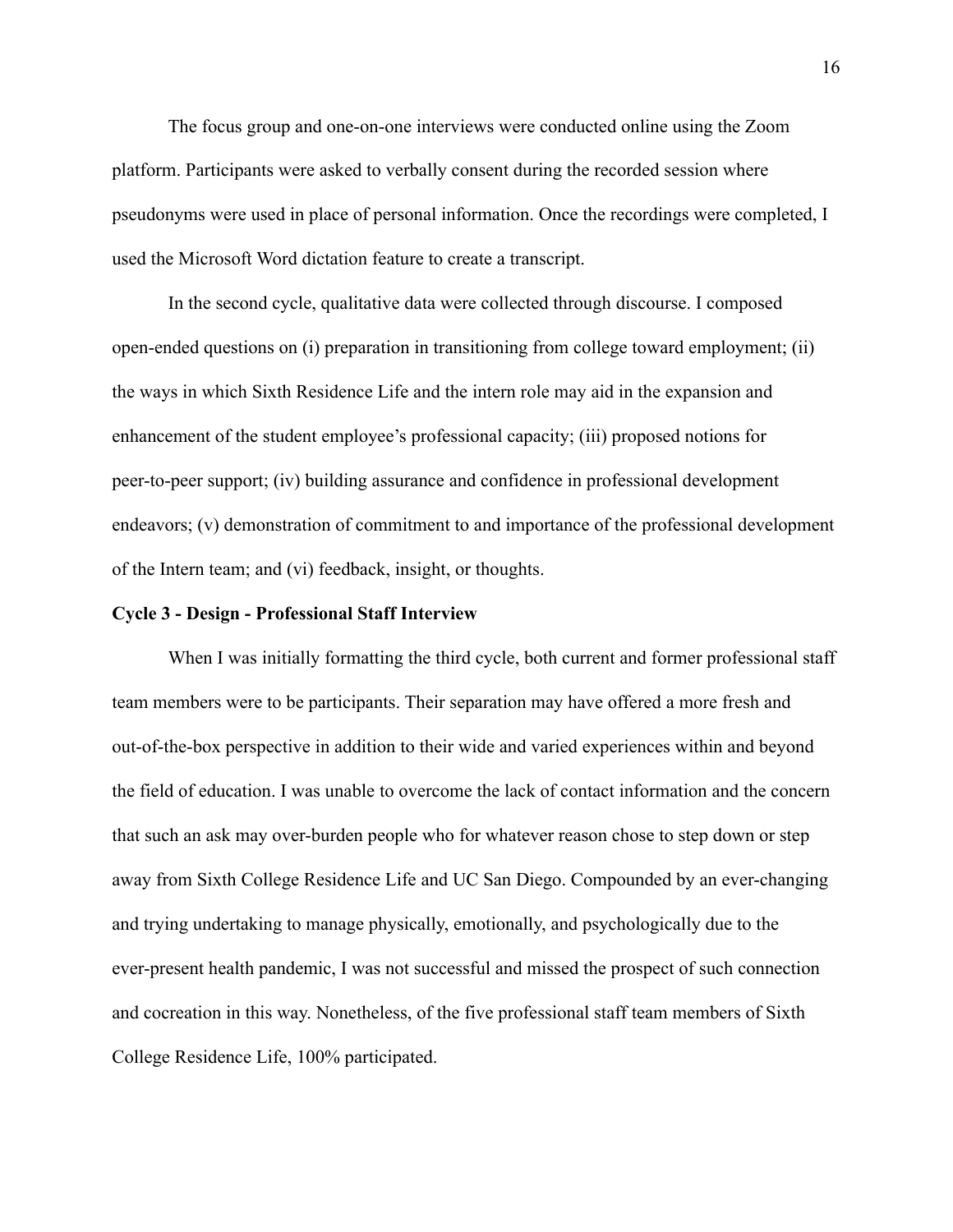My research transitioned into marrying responses with workable courses of action in the third cycle. Before the one-on-one interviews took place, I introduced the notion of working together as part of my action research project with the professional Residence Life team. However, I sent the official request in an email invitation at the start of March to the current professional staff who worked predominantly on the nonadministrative side of the house of Sixth College Residence Life. Their roles are student-facing (Office Manager, Assistant Director of Residence Life, Associate Dean of Student Affairs/Director of Residence Life) The Office Manager and I share supervision and training responsibilities for who staff the front desk. They are also responsible for maintaining financial and business processes and work as the liaison for facilities and maintenance on behalf of the office. The Assistant Directors are responsible for program development, program administration, management and supervision of the Resident Advisor team, student conduct resolution, crisis intervention, and emergency response. The Associate Dean of Student Affairs/Director of Residence Life manages and supervises the conduction and upholding of policies and procedures in support of the residence life area as it pertains to crisis management, emergency preparedness, student resident and staff welfare, programmatic restructuring, and recommendations on a departmental and campus-wide basis.

As part of the entry into the interview I shared out, anonymously, major points of feedback collected in Cycles 1 and 2 ensuring student voices were heard. I composed 12 open-ended questions spanning the following themes: their impression of the intern program and response to the feedback from student staff participants; the ways to which professional development could be more accessible, constructive, and valuable as part of the front desk intern role; areas of focus for enhancement and action step suggestions; resources available; perceived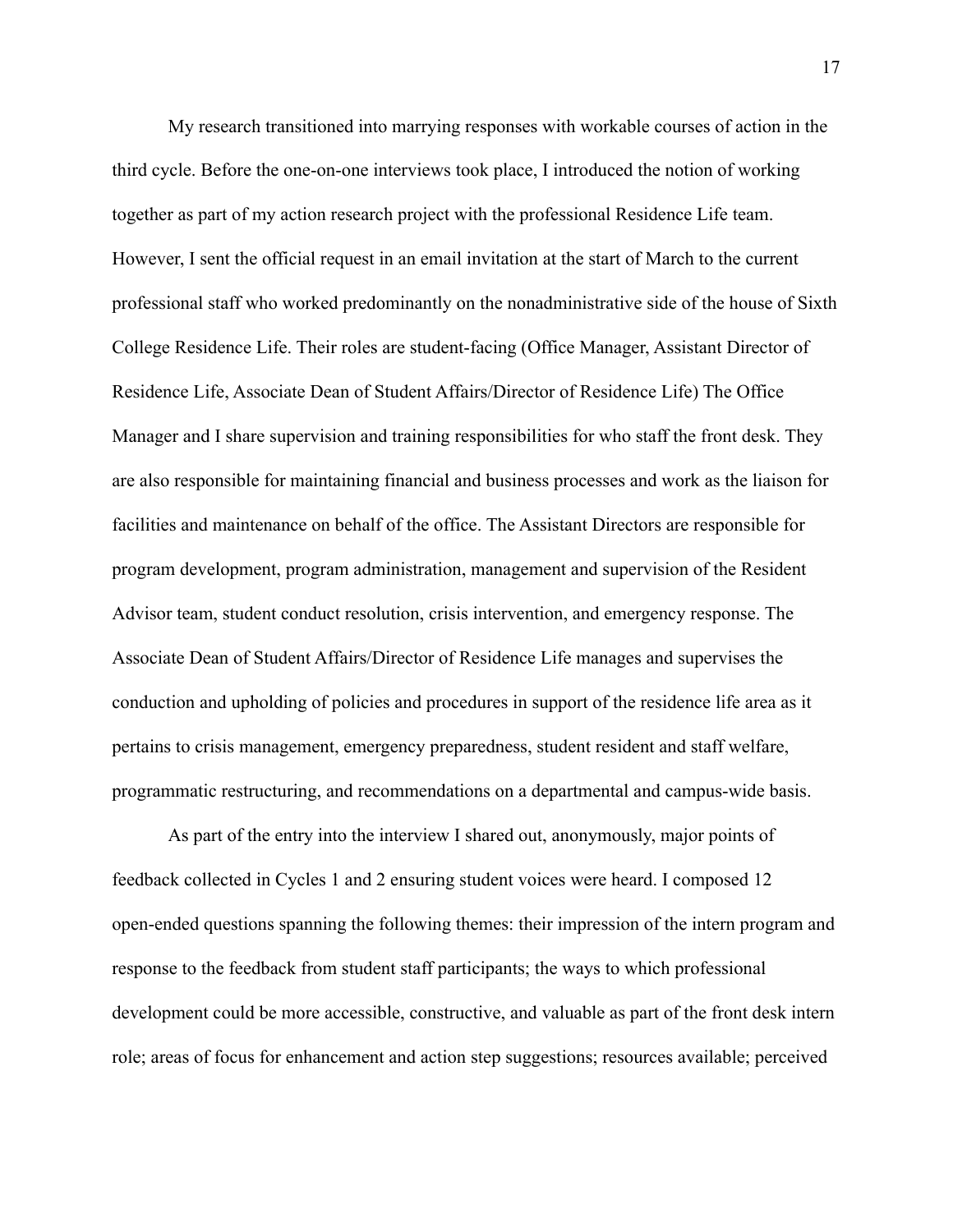challenges and ideas to address them; collaboration opportunities; continuance of dialogue and deliberation with student staff involvement. For convenience and due to coronavirus concerns and protocols, each interview was conducted online using the Zoom platform where participants were asked to verbally consent at the start of the recorded session where pseudonyms were used in place of personal information.

#### <span id="page-18-0"></span>**Cycle 4 - Destiny - Professional Staff Virtual Focus Group**

I sought to share out the insight, suggestions, and input from the student participants to, first, cocreate enhancements, expansions, and expectations with professional staff participants. Second, I intended to come to an agreement on what could be implemented immediately versus what needed more time and work. Lastly, we would determine and secure who would take action. Promotional and recruitment materials were not created as the decision to attempt to locate former members was dismissed due to the lack of information or direction in trying to establish contact. The entire professional team, at the time of this cycle, April 2021, consisted of five individuals and all were present and participated in the virtual focus group. The professional staff team was given a link to schedule the virtual focus group session and able to review the consent forms at their own discretion. The fourth cycle took place using the online Zoom platform.

#### **Limitations**

<span id="page-18-1"></span>There were several limitations that arose as part of conducting my action research. Please find a summary below: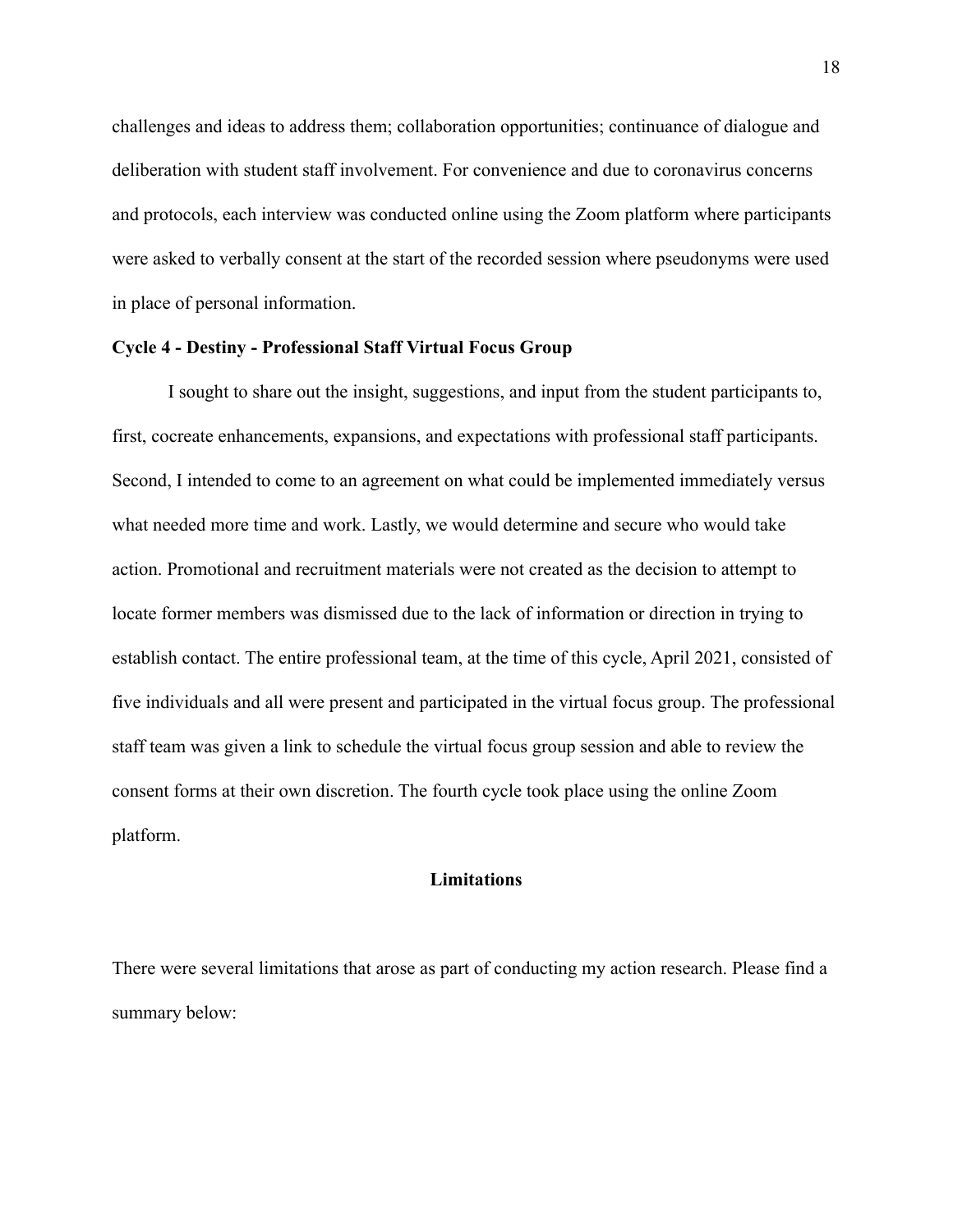The concepts and practices of professional development and graduate employment preparation are flawed. The action research I conducted does not address issues faced such as discriminatory practices, systematic bias, or the deficit pattern of thinking. If this study was conducted on another campus, as it stands, it may be easy to draw connections and find similarities. However, to apply a critical lens, expose barriers, or draw out areas of development at UC San Diego may yield different findings and results across other higher education institutions. In future research studies, it would be pertinent to incorporate critically informed and conscious approaches to this work, such as Dr. Yosso's community cultural wealth and Zaretta Hammond's model on culturally responsive practices. This, in turn, would establish open and honest channels of communication, and prioritize service to meet the particular challenges of the populations the team represents along with building up capacity and understanding in community with those not represented.

#### **Zoom Fatigue**

Due to the ongoing consequences and concerns posed by the coronavirus health pandemic, the project was conducted solely in a virtual environment at a time with extremely limited in-person interaction. Participants may not have been entirely comfortable, confident, or authentic due to the focus of the research, their responses being recorded, and using a virtual format. If this study would have taken place in person under less restrictive conditions and constraints the formatting could have allowed for more creative and varied opportunities for activity and engagement

#### **Power Dynamic**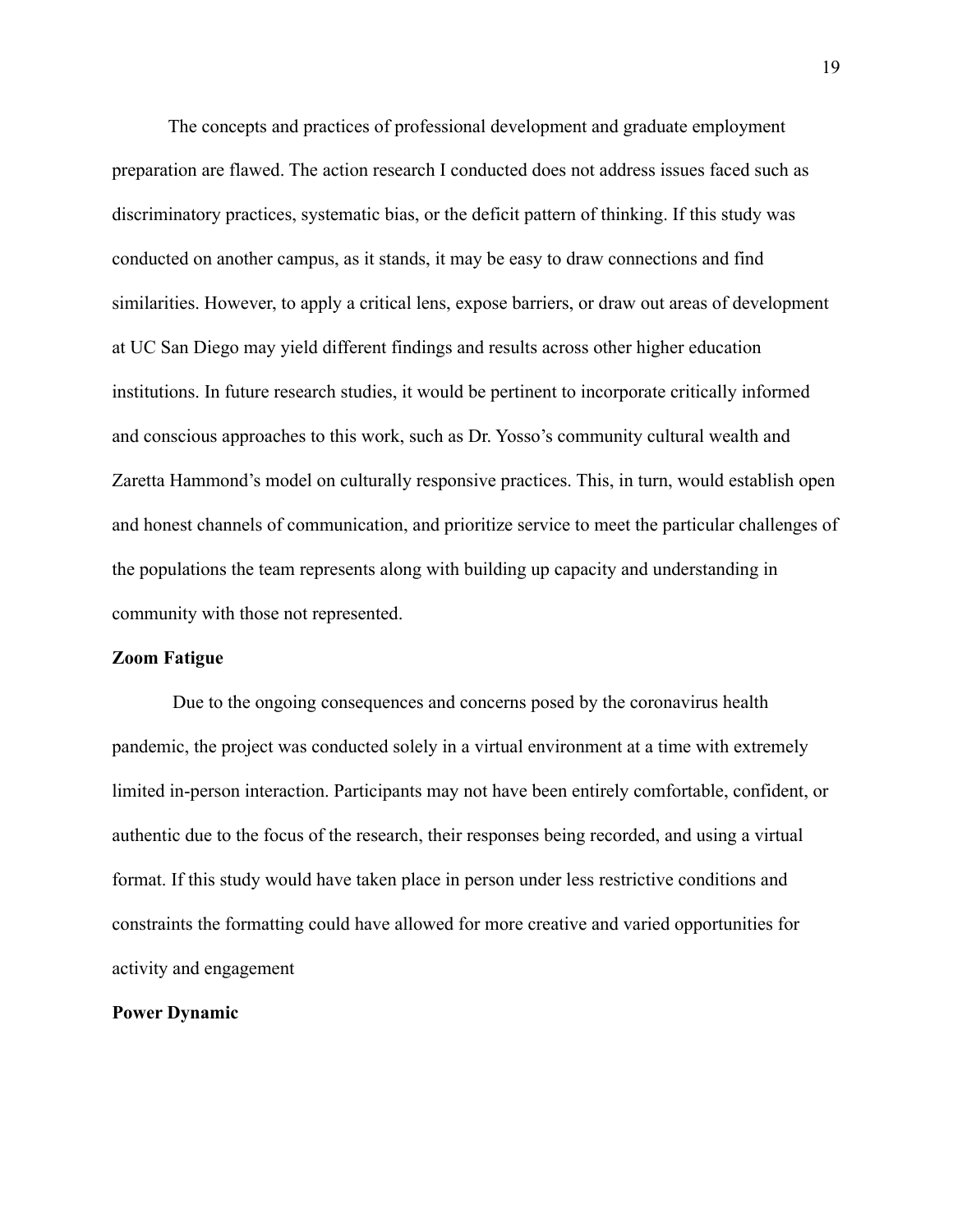As a current and former supervisor to the student research participants, the power dynamic between us may have influenced their contributions posing as a third limitation. The data collected may not have included the insight, input, or interpretations of students who had negative or neutral experiences. Those who may have not had a positive experience on the team or with me specifically may have chosen not to participate altogether or to censor themselves in their responses.

#### **Missing Perspectives**

Any viewpoints of newly hired students or professional staff and former professional staff are missing from the study. Perspectives from new additions to the team could offer fresh, outside-the-box thinking and insight. Perspectives from former professional staff could have brought institutional and historical knowledge coupled with a thoughtful point of view given the benefit of hindsight. Both outlooks could offer the potential for a more full and holistic understanding of the needs and demands of the team and office moving forward.

#### **Incomplete Efforts**

This project was completed with the impression that the work of my action research would start as part of my graduate program and be worked through as an employee and team member. Due to the ongoing and ever-present needs and demands of the Residence Life Office, all the work begun remained in the ideation space. In the six months since I started collecting data, our team's attention was focused on tending to our responsibilities and the service needs of our student residents. Once the final cycle was completed, the work was no longer on my or anyone else's radar. The project and presentation portion of the action research ended in May 2021. In September, I stepped down from my role as part of the Sixth Residence Life team. In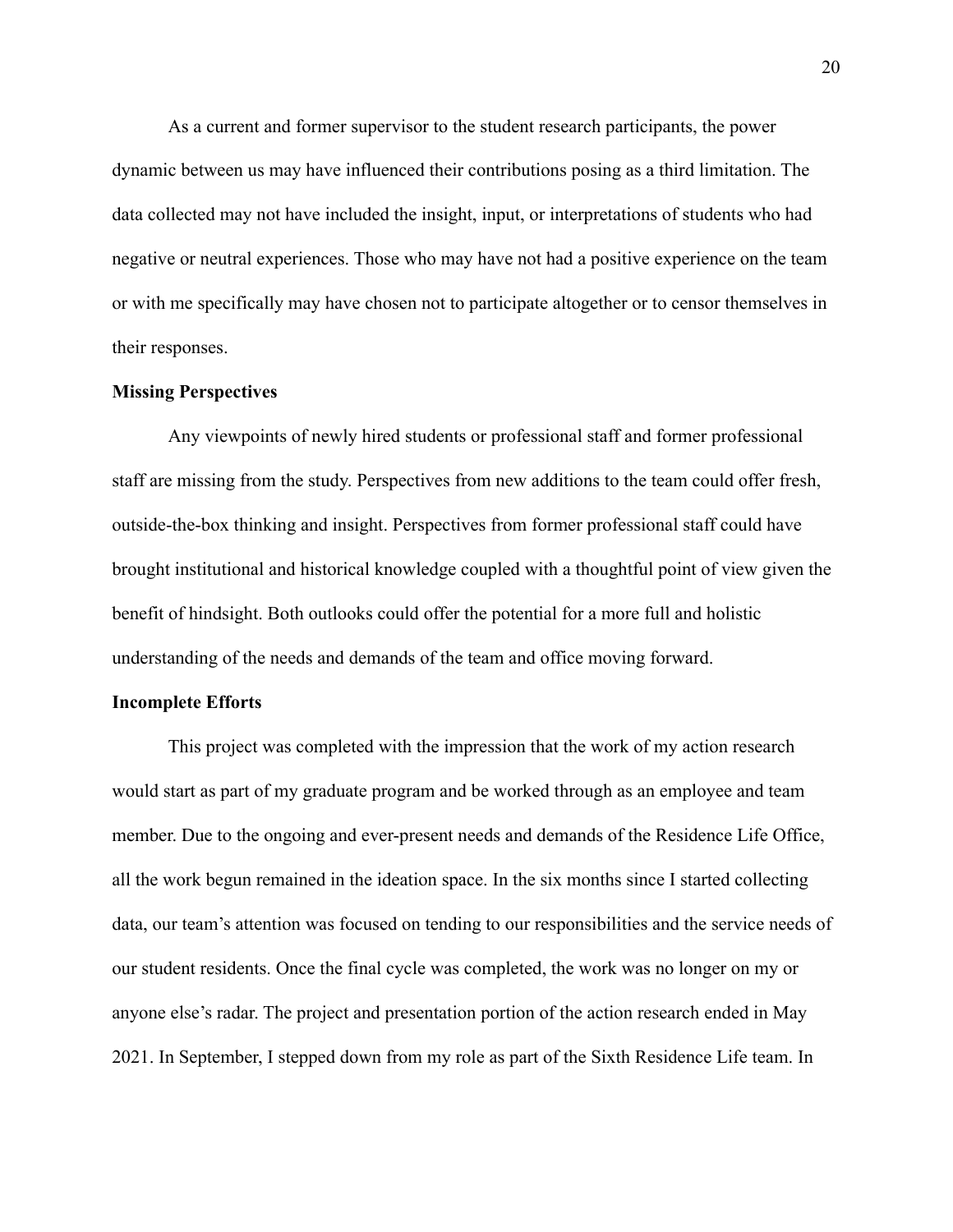attempting to complete this paper and thinking about the research overall, the word unfinished has continued to plague me. The work of this study is incomplete and was constrained by divided attention and efforts.

There is an inevitable possibility that my personal bias would show up in my action research study. I hold the belief that the current discourse around addressing the perceived skills gap among college graduates in their employment search endeavors is misguided and off-target. This bias is another limitation as it may have impacted how I formulated the project, data collection, and/or coding efforts.

#### **Major Findings**

<span id="page-21-0"></span>My intention in conducting this action research project was to pursue ways of enhancing and expanding the capacity of Sixth College Residence Life in how the office functions and operates on behalf of student staff, the intern program, and its development moving forward. The labor market even before the current health pandemic was uncertain, complex, volatile, and ambiguous due to the ever-changing environment of supply and demand, hot and cold industries, technological dominance, and so forth. To say that attempting to take on the current circumstances and challenges as soon-to-be graduates/employees involve these concerns on an even more acute level. Nonetheless, my efforts centered on learning more about the interns' experiences and how the preparation efforts of the office could serve them as part of their transition as emerging professionals. In carrying forward the endeavors of conducting my action research study, the findings that emerged connected with the recommendations offered for Sixth College Residence Life to deliberate and expand upon, progressing on the work launched for the benefit of front desk intern teams to come.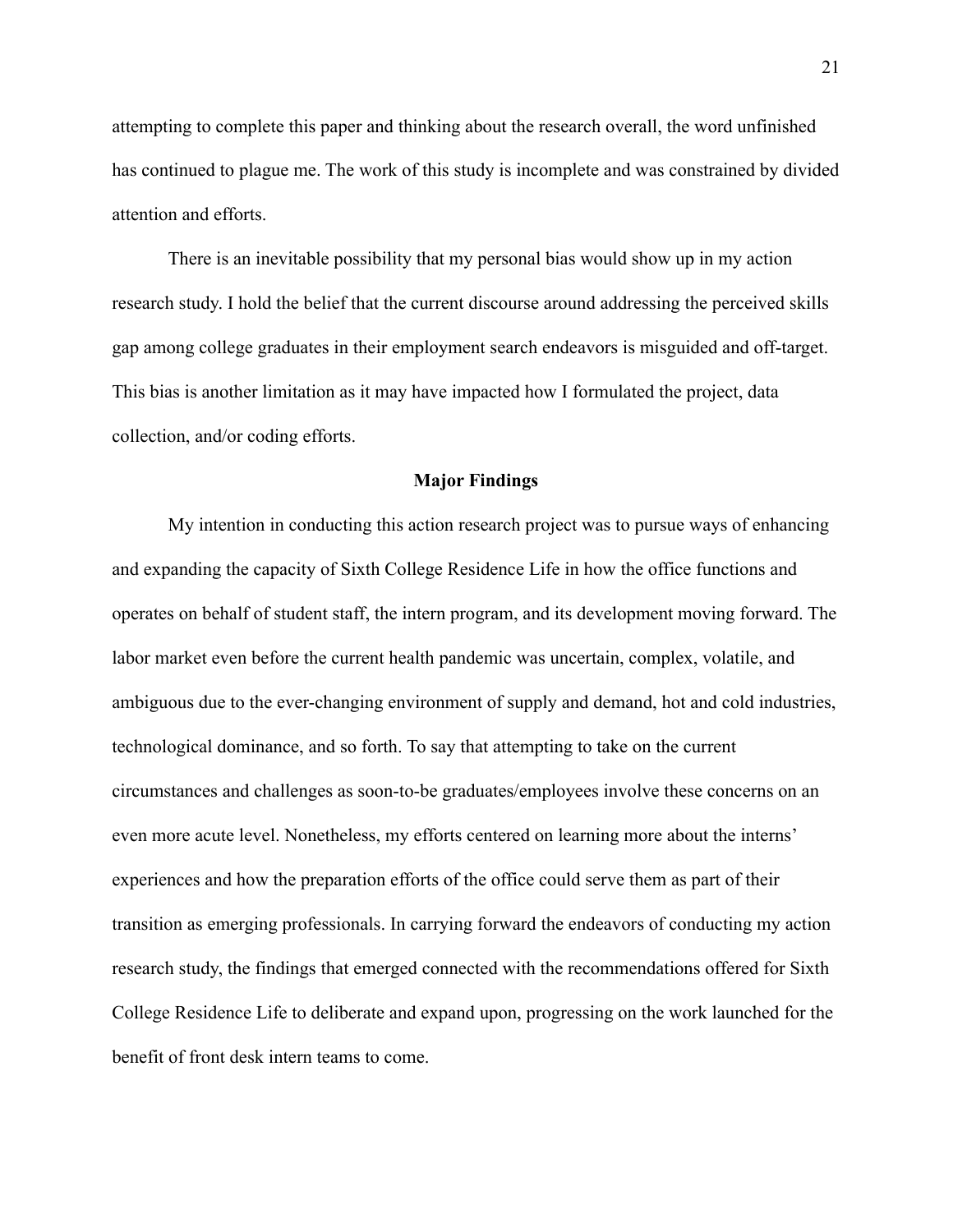#### **Cycle 1 Findings**

In the first cycle, qualitative data were sought by having participants complete an online survey (Appendix D). I created an online survey accessible through both the Qualtrics software program and Google Forms, consisting of four sections, where participants: (i.) choose a pseudonym, (ii.) provide profile information (length of their term as an Intern), (iii.) indicate their class standing while employed, and (iv.) and respond to five open-ended questions asking:

- how the intern experience contributed to their professional development journey
- a high point experienced building their professional capacity
- any support received for their individual learning needs in pursuit of their professional endeavors
- what they value about themselves and/or have come to value in pursuit of career goal attainment
- what made the greatest impression/impact on their professional development journey

This phase was structured to offer a foundational and fundamental lens to assess the intern role and the office's contributions to it.

From coding the surveys completed during this cycle, the following themes emerged: support, skill-building, impact on sense of self/identity development and formation, and direct preparation:

• 67% of respondents mentioned camaraderie, collaboration, and sharing struggles between their colleagues; interaction and interfacing with the Professional Staff team; and the work environment being a source of motivation, energizing their drive in their professional development journey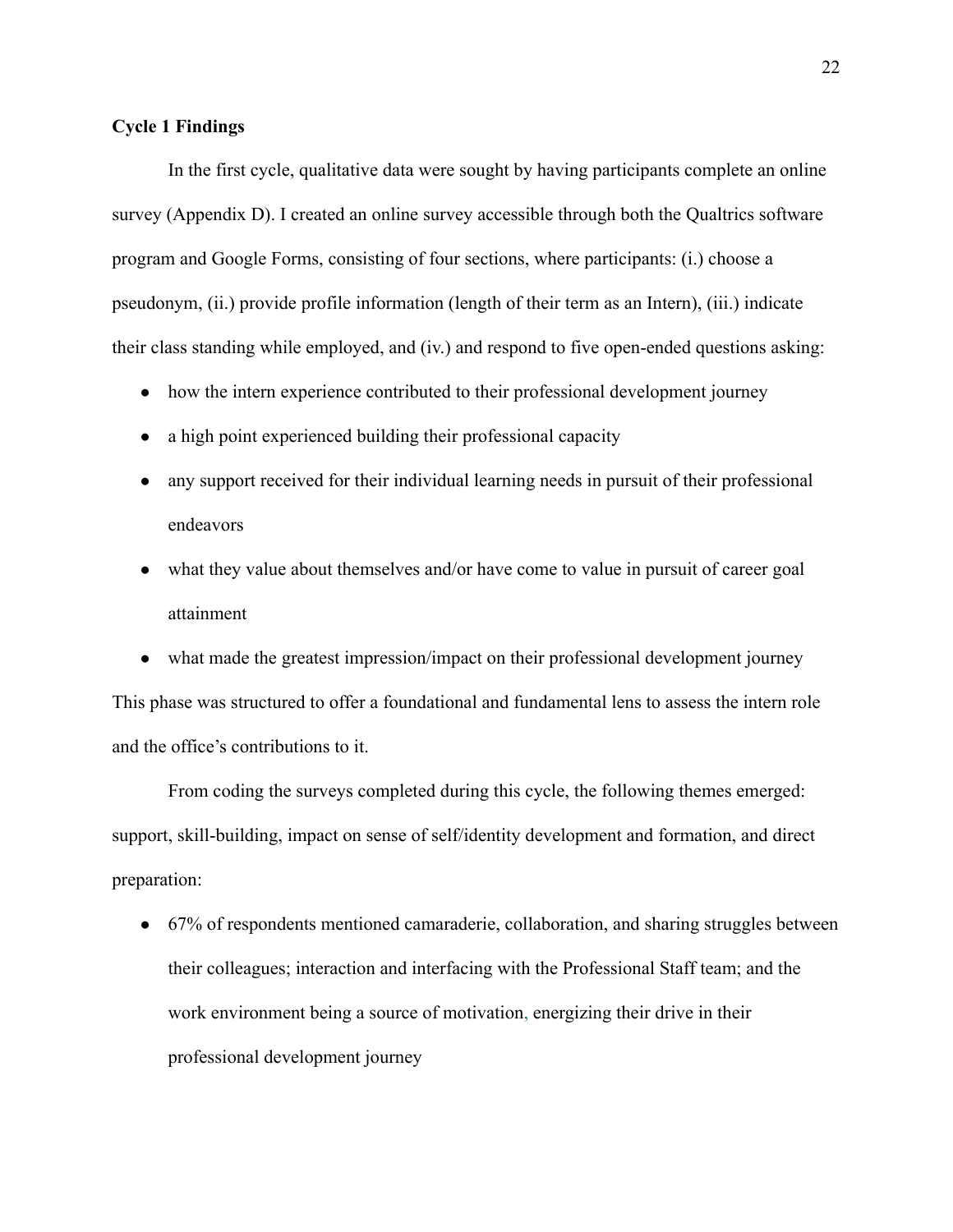- 67% of respondents gave examples of how their time as Interns allowed them to gain practical experience and skills such as: managing their time, professional etiquette, and organization
- 50% of respondents articulated their time was a training ground and bridge connecting to their professional aspirations and future career inside and outside of Residence Life or Student Affairs
- 25% of respondents shared how they grew both personally and professionally

On the topic of support, a survey respondent shared,

Being a Sixth [College] Res[idence] Life intern was actually my very first job and I felt that it was a very welcoming environment filled with many different personalities. Every person that I met was eager to provide the mentorship that has help[ed] me develop my own professional work ethic. Additionally, because I was able to interact with not only staff, but also students and their parents I was always happy to provide service to those people no matter how small [the situation]... For myself, I value my own determination to work hard and to be the best at what I set out to do. This was a skill that I developed during my time as an intern through trying to find ways to streamline tasks and stay organized to enhance office productivity. This eventually helped me with my current job in a medical office where I am able to multitask with patients and other clerical duties. It was my first exposure to a work/office environment. I learned multiple technical skills that will become invaluable in my future career endeavors.

This response demonstrates how critical the time spent as part of our office is. In many ways, being an intern may be an entry point, gateway, an introduction, setting a standard, and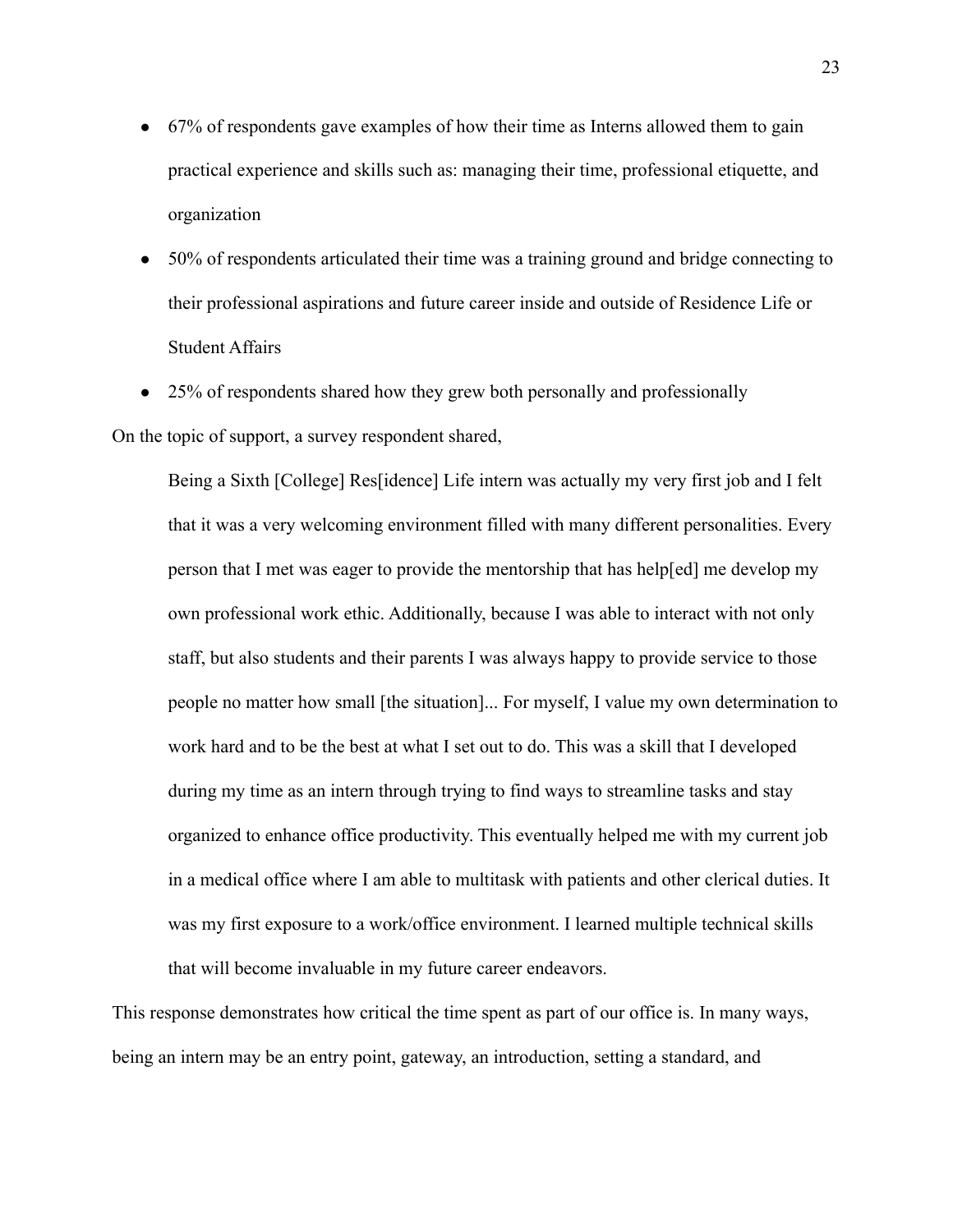expectations as they progress. Cultivating a welcoming and supportive work environment takes purposeful involvement, shared and professional investment. However, this also presents a growth opportunity in how the office can strive to bridge between where they are, to where they are headed. Interns are hired from different colleges across the University, have various academic backgrounds and interests, and are studying to excel in various areas of focus and professions. This phase emphasized what impact close attention to each intern's specific professional journey may have.

On the topic of sense of self/identity development and formation, a survey respondent shared,

[In Sixth College Residence Life] there was a supportive team that had [sic] helped [me] and continue to help me recognize my strengths and worth...I have valued the process of building my "brand" and discovering [myself]. I unknowingly began to figure out who I am professionally. I would not become fully aware of this until after graduating.

As supervisors and leaders, we are seed planters with a critical responsibility to ensure workspaces are fertile ground where growth and progression internally and externally can happen freely. Workers must be given room to flourish and as expressed above, this process is ongoing even after graduation and may bring student employees back to sustain association and receive guidance. Person-to-person connections, not systems preserve relationships. A newly modeled effective and efficient system could boost the enhancement and expansion efforts that have been brought forth. Hands, hearts, and hands are needed to maintain and sustain those efforts.

On the topic of sense of skill-building, a survey respondent shared,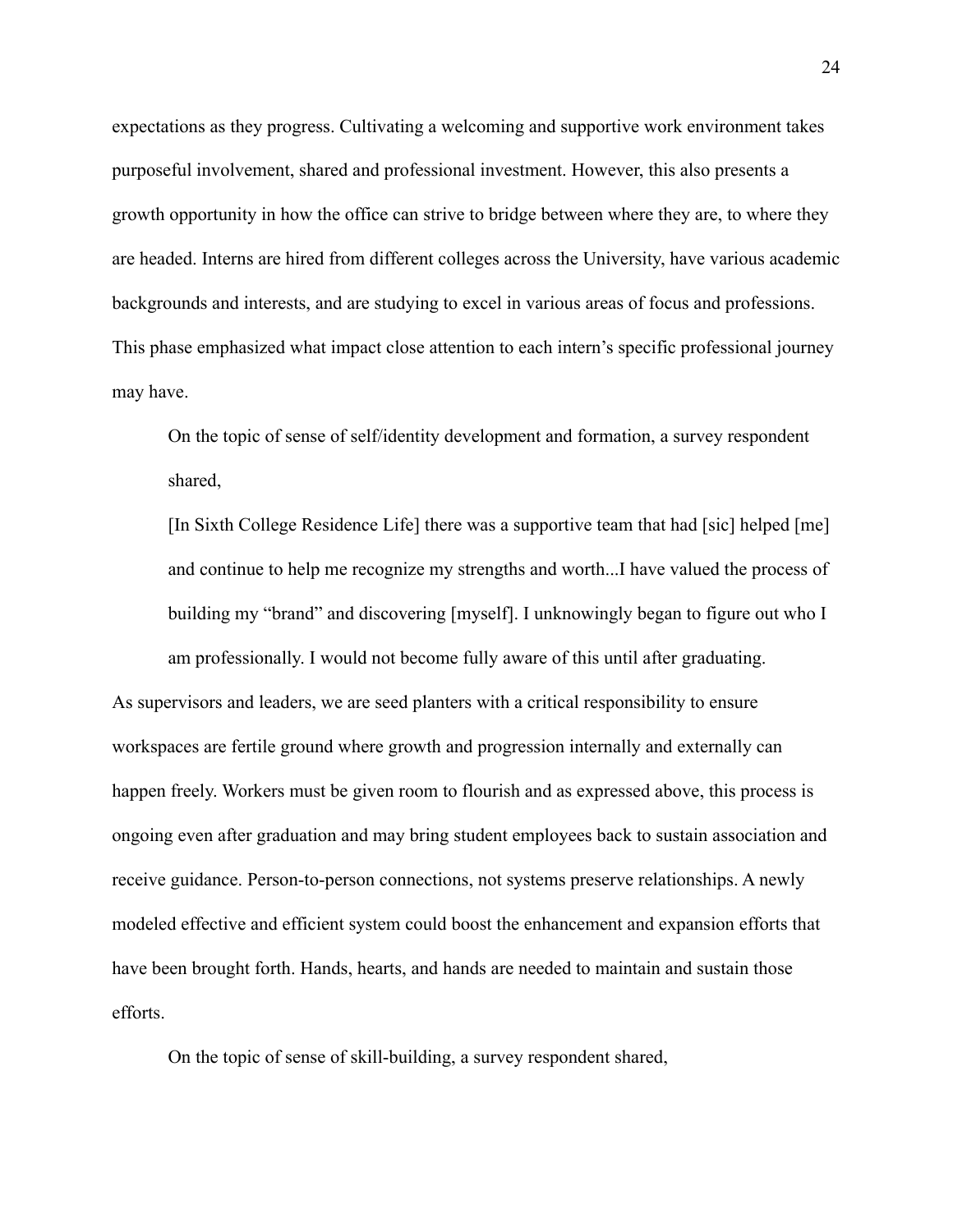Taught me about professional etiquette via the phone, email, and in-person interactions, which you cannot obtain from a classroom environment. The cordiality and professionalism gained from working in such a job is valuable for more opportunities emphasizing customer interactions. Developing a voice for communicating with other[s] [sic] professionally, not just shyly or submissively, but with confidence became a very important skill.

This respondent's experience spotlighted the tangible and intangible components of their work experience. It would be important to be in partnership with Interns as they strive and grow, acknowledging their advancement, competence, and proficiency.

On the topic of sense of direct preparation, a survey respondent shared, In addition to being an RA (Resident Assistant), being an intern gave me insight into the inner workings of residence life and influenced me to want to pursue a career in student affairs...In general, working at a front desk helped build my customer service skills-patience, listening, explaining things in ways that others will understand...I valued being able to see the professional staff member in Sixth res[idence] life do their work, and imagine myself doing something similar as a student affairs professional. My time as an intern gave me insight into the field of student affairs, which I ended up pursuing professionally.

The intern program for several students has been a way to view examples of a career in Residence Life, in Student Affairs.

The student staff participants spoke on the positive contributions of having a supportive work environment from peer mentorship between fellow team members, mentorship through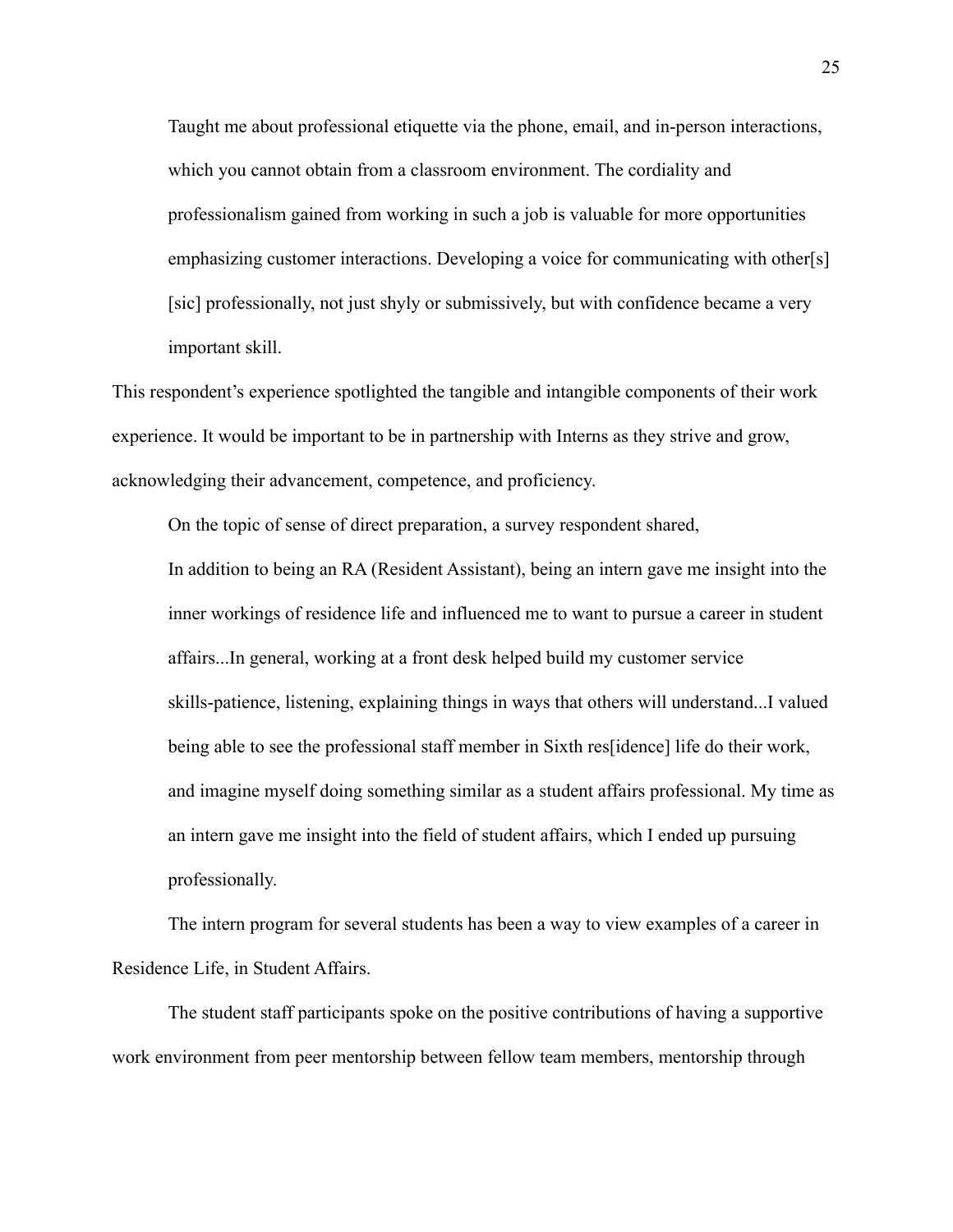interactions, the work culture, and the office's disposition, to the basic level of monetary compensation. Through this research cycle, I was made aware of many successes in how the office promotes the transition from college employee to professional. However, having a more firm and comprehensive grasp on a student intern's experience revealed an area of improvement: intentional and "formalized" one-on-ones between student staff and professional staff.

#### **Cycle 2 Findings**

From coding the virtual focus group and interview student data, the following themes emerged: 53% of focus group/interview student participants mentioned connection in community/community as resources; 67% of focus group/interview student participants mentioned support of their professional identity and capacity; 40% of focus group/interview student participants mentioned changes to how Interns are prepared, how duties are executed, and the expectations of the intern program.

On the topic of connection in community/community as resources one focus group/interview student participant shared:

"For me seeing examples or hearing from individuals who have gone through this before and just hearing what they did and what skills they used in the future is helpful. So something like an alumni network would be really great to start building...if I don't know if like a past intern was interested in something that I was interested in I could see how they or just you know talk to them and see what connections they had. So I think that would be helpful in feeling more prepared to transition just by seeing examples and having that network of alumni. if we are seeing alumni who are you know who are successful and have told these stories and we have this network to come into once we're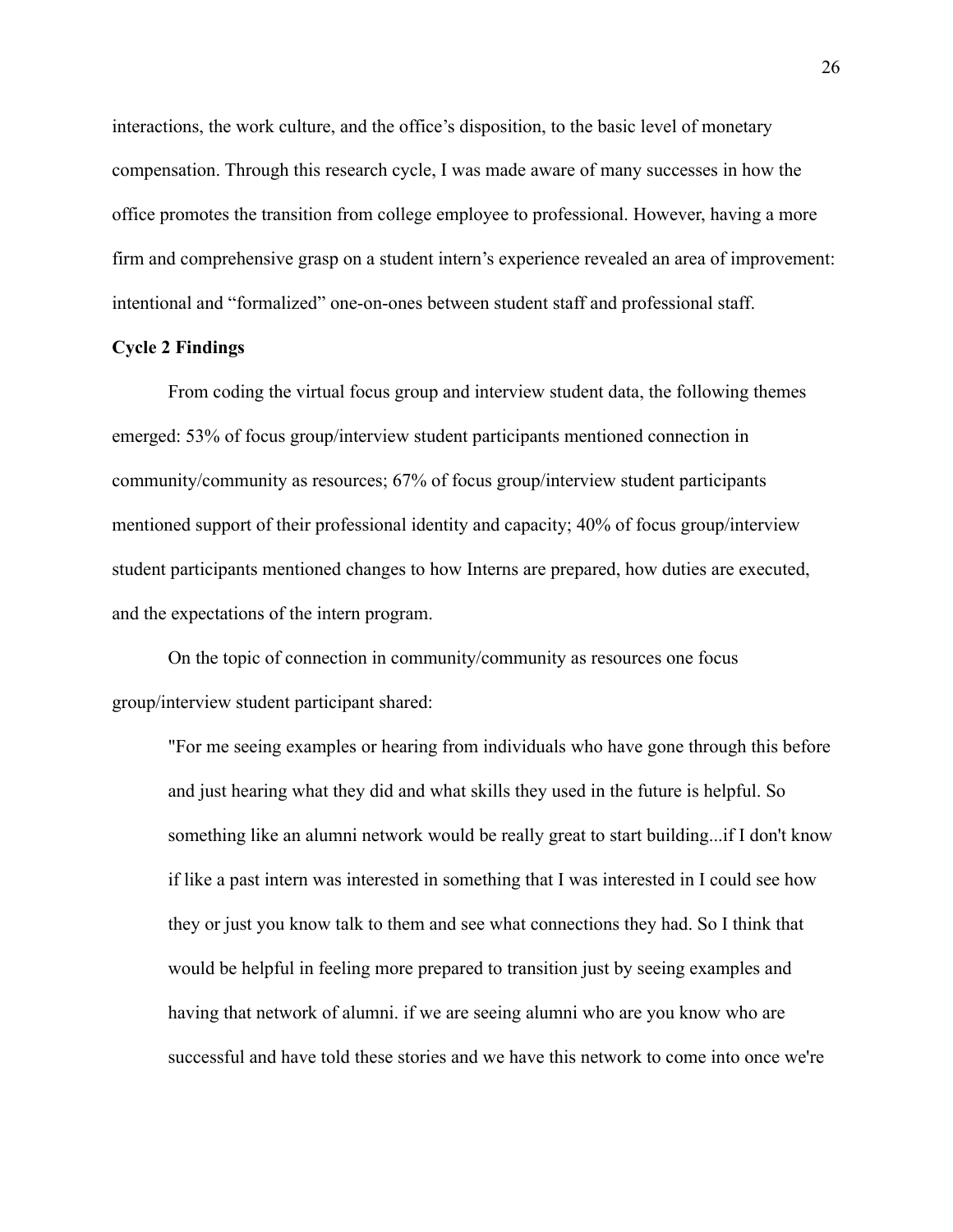done its kind of like if it's a preset and part of the culture of the res office and the intern role as a whole if it is developed and weaved through and just consistently a part of what we do.

During spring quarter 2021, this idea was brought into reality. An alumni student who worked as an intern for four years and as a Resident Assistant for two years made a guest appearance in our regularly scheduled intern staff meeting. Having an intern alum visit worked to give common ground of their shared experiences, offer an opportunity to ask questions, and name concerns. The guest visit was well received. one intern who actually couldn't make the staff meeting sent in their questions. We did not complete an evaluation to encourage further feedback. Nonetheless, this theme reinforced there being interest in establishing a network for current and former front desk interns to band together. Building alliances and connections could open more doors.

On the topic of support of professional identity and capacity, one focus group/interview student participant shared:

Coming into this intern position was something that gave me a lot of hope going into other jobs in the field and in the workforce in general. ...had a lot of lot [sic] less confidence going into the workforce but with that position it really did help me develop as kind of a worker that would be confident and maybe in their ability to provide whatever services they needed to for that position.

My heart was filled hearing this student, another intern who began their time at Sixth Residence Life early on during their time at UC San Diego. If every student I am responsible for and must be accountable to for their growth felt this way, I would believe I was successful as their trainer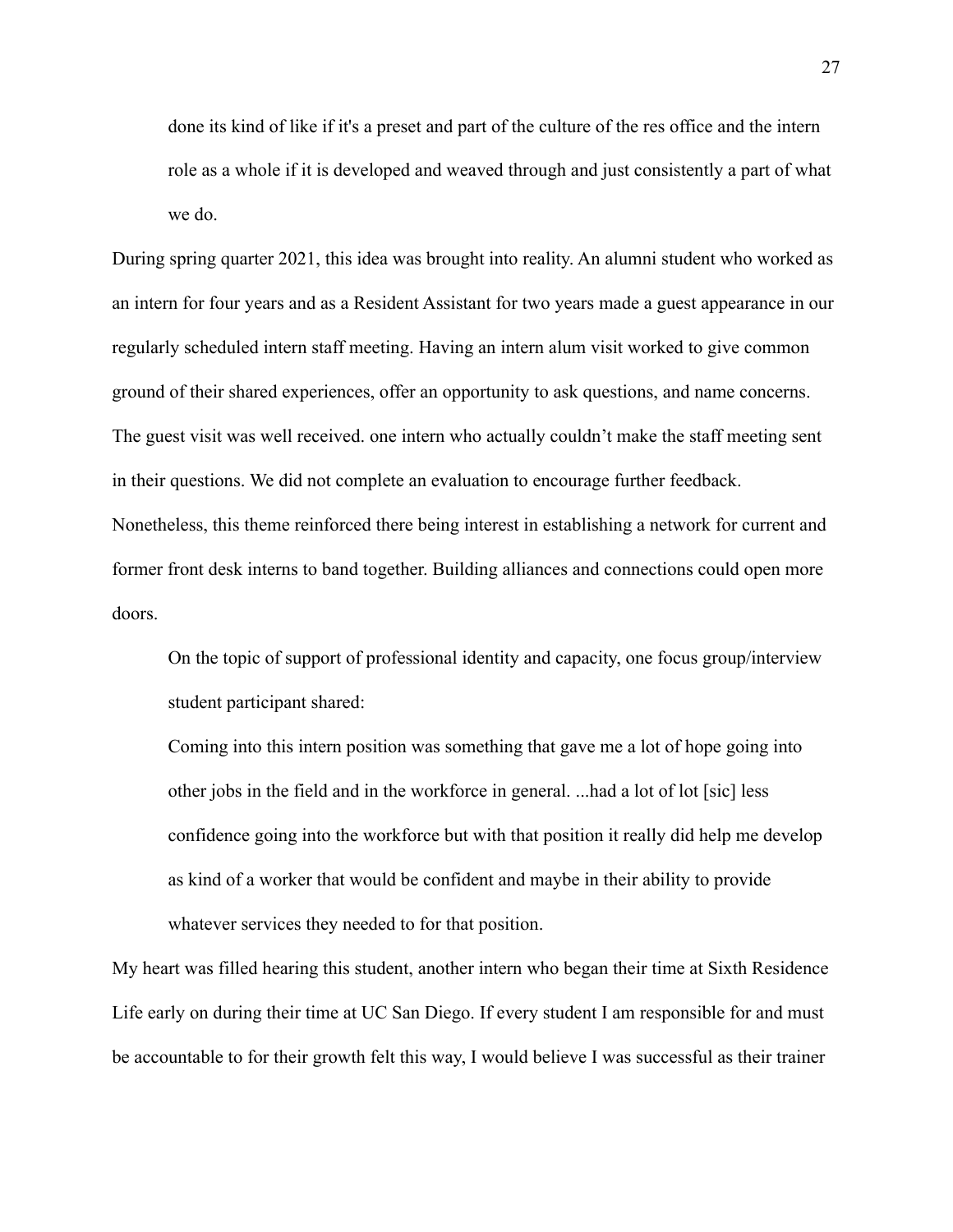and supervisor, but I have no formula, no system. Even more, every student and their experience as part of the intern team will not be the same. Partnering and collaborating on an individual basis is critical in defining what support looks like, how they are looking to develop professional identity, and what is crucial to them in building up their capacity.

On the topic of changes to preparation and execution of intern duties and expectations, one focus group student participant shared:

Conflict resolution training would be crucial and more in particularly oriented in interpersonal workplace skills as well as de-escalation especially given the fact that most of the time in our positions the only people we could really call on in emergencies were campus P[olice] D[epartment] people beyond our scope. I think that de-escalation training especially during today's climate would be crucial to help the support system of students make them feel comfortable interfacing with us if they have a problem.

The new model under consideration is one of extension, rendering more in-depth guidance, a more layered approach. De-escalation and conflict resolution were specified more than once by multiple participants as means to reset and re-establish the intern roles and expectations therein. As of September 2021, the intern program equipped students to handle clerical functions as a first point of contact, organization, and operational support. Such training may entail a fuller growth experience.

After reviewing and coding the student data collected and in preparation for the third cycle, I put together a Google sheet for coding efforts to a certain extent, but more so as an organizational tool that I will describe in further detail in the next section.

#### **Cycle 3 Findings**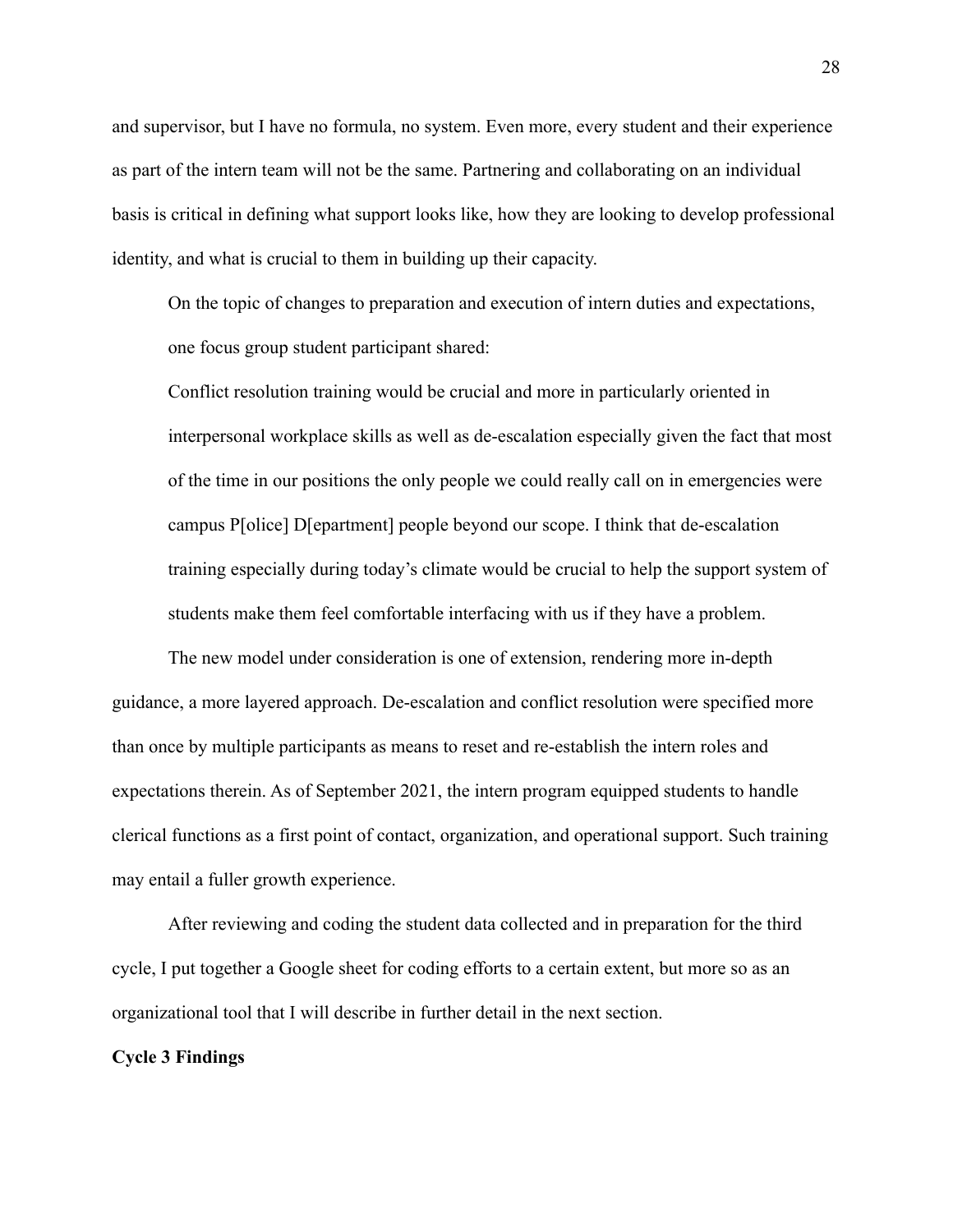From coding the professional staff interview data of this cycle, the following themes emerged: perception/expectations of the intern team/program; opportunities for development; internal analysis/diagnosis; external support systems to consider.

Seventy-five percent of professional staff participants articulated having a developmental mindset when considering the intern program. The common thread was the aspiration of reconceptualizing what transpires at the front desk.

On the topic of the perception and expectations of the intern team and program, one professional staff participant shared:

I feel like less of [sic] what comes to mind is thinking of them as they're just called in that they're just holding the fort down at the front desk...Like I wanted I don't want to think of them like that…. What we're really getting at shifting the culture...I think we need to have an honest conversation about our organization like and not just organization as a unit like how are we operating and how efficient it is or not kind of thing...So I would say integrating and like they see that feedback for me would be sharing it with people that can make decisions to start show by shifting the culture intentionally to like where are we.

During one of the interviews, one of my colleagues said something I found truly profound, asking the question: "What are we doing if we are not developing?" The question was posed just after they said that every student, every student employee deserves to have professional development, that we owe that to them. This adjustment in mindset and behavior would call for re-establishing the Intern program under a new value set and assessment standards with synergy between student professional staff.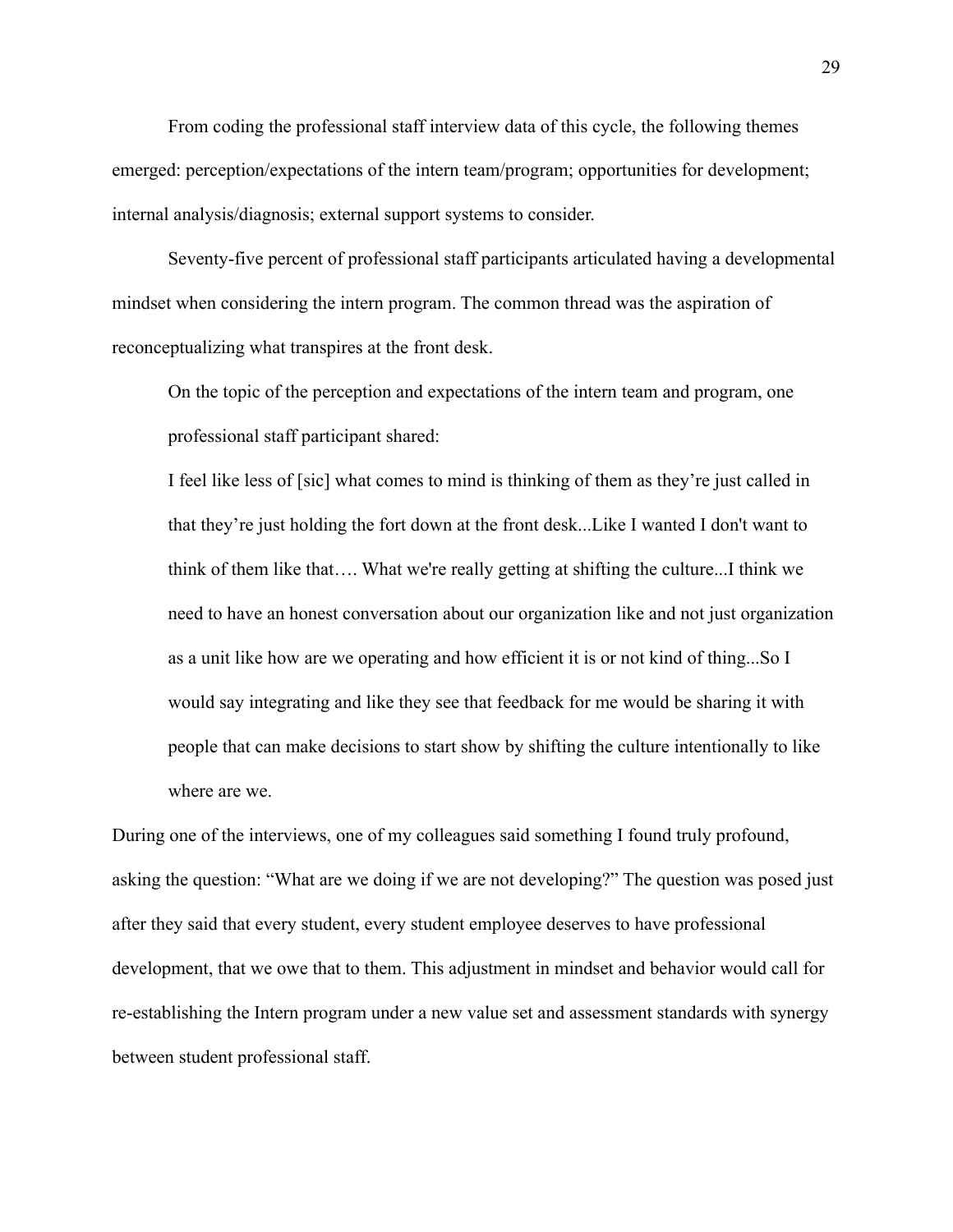One-hundred percent of professional staff participants demonstrated reflection, introspection, and a desire to put efforts toward an audit of office practices and culture. On the topic of internal analysis/diagnosis, one professional staff participant shared:

Do like a mission and values assessment over what do we want to value? What is our exact mission and what structure are we setting in place that's inclusive and not built in a white supremacist idea? But how do we then create a structure for the pro[fessional] staff to operate, the R[esident] A[dvisor]s to operate, the Co[mmunity] Board, the front desk interns so that we're providing essential services but also in a way that is conducive to these kinds of environments where people can develop and grow?

Before this interview, I do not remember a time when our team ever completed self-analysis and evaluation of the mission and values we purport versus those that we enact. Our staff development days have been for building outward, deliberating on how our strengths worked together, learning how we each liked to be shown appreciation and projecting for the weeks, months, and school year to come. The team would have to give room and time to be vulnerable, name personal and professional convictions, and begin the labor of looking and building from within.

All professional staff participants had a constructive point of view of the intern program, putting the team to task in terms of how Interns are supported and how to implement different approaches to their training.

On the topic of opportunities to develop, one professional staff participant shared: I think more of someone like you advocating for them...A more thing is more practice, experiential learning, doing things...moving more around the experience and teaching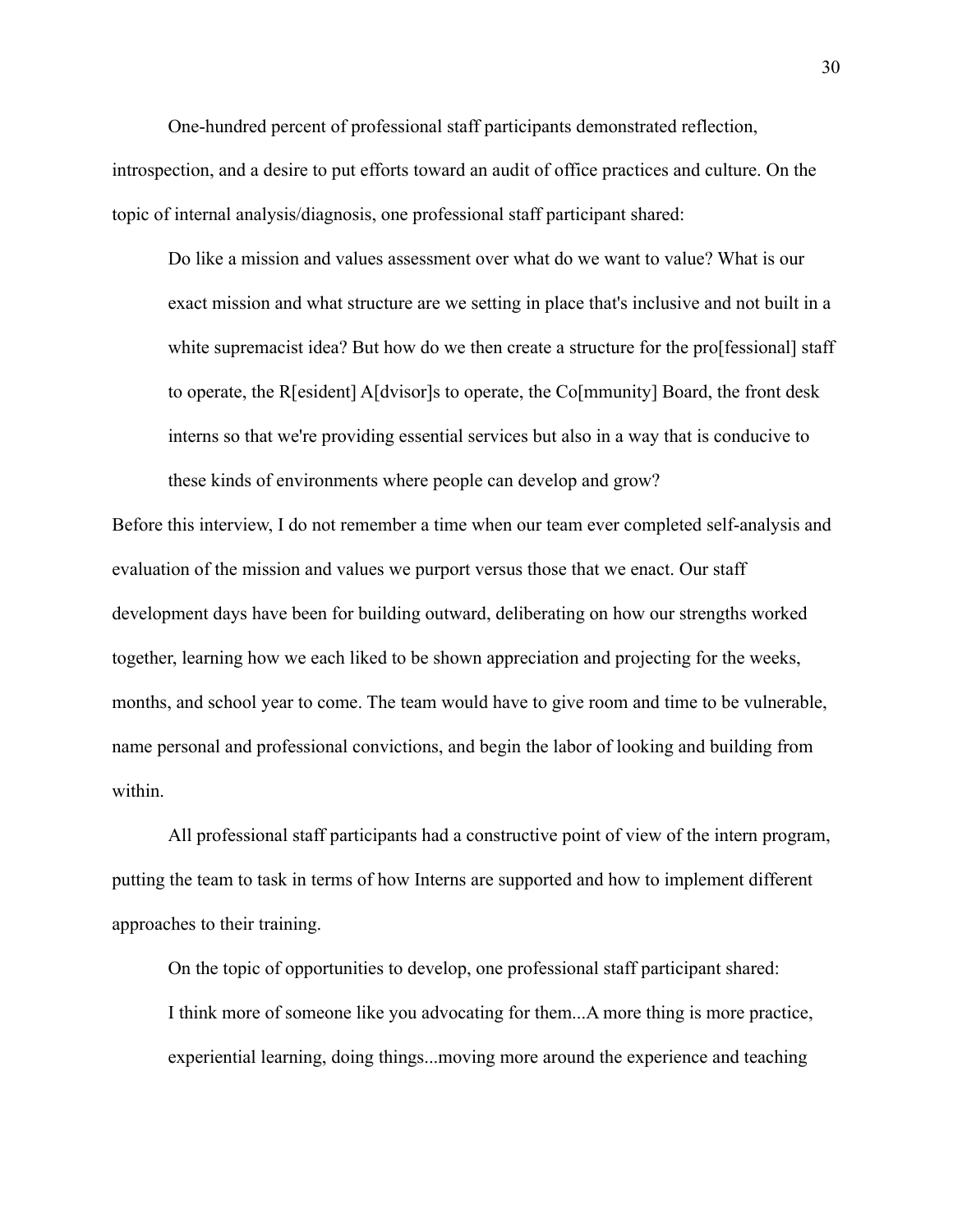people opportunities and giving them a level of autonomy to practice and fail and trial and error.

With these words, I remember feeling both called in and called out. The work of this action research project was new territory for everyone involved as far as evaluating and reimagining the intern program. I felt out of my depth as a cosupervisor and trainer, initially. What time is available to organize more practice? What would implementing experiential learning tools look like? Where could the intern program give autonomy to try, fail, and fail better in addition to what is already ingrained? In my reflections, I came to fully acknowledge that supervision and training development must be viewed as critical components of the administrative team. Development opportunities on behalf of the intern team should run parallel with that of their supervisors/trainers as even the most equipped person must continue sharpening their skills and tool kit. As a professional team, we are role models and examples for the student staff. We must demonstrate and uphold our espoused values, competencies, and the ability to fall short and press on.

All of the professional staff participants spoke on further collaboration within and outside of the office between the intern team, and internal professional staff of Sixth College or resource centers across campus as a means to edify the intern team. On the topic of external support systems to give thought to, one professional staff participant shared:

We could have some type of forum like with the Google Doc but then also like a YouTube forum, UCSD Res Life forum recording around our area and then also maybe interview some of our interns: Hey, what's it like being an intern? What are some of the advantages, disadvantages? What are you learning? Maybe we could have some type of

31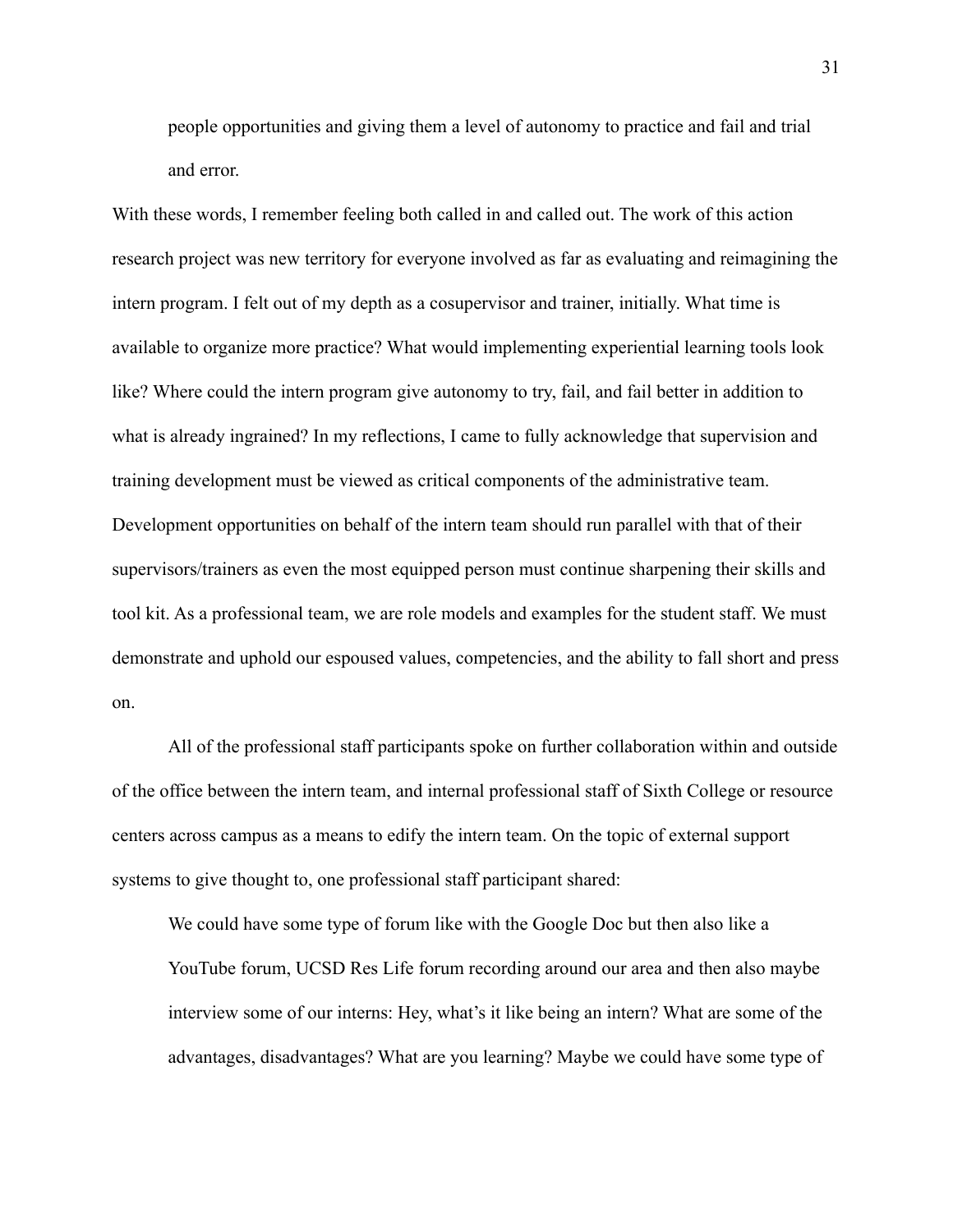Res[idence] Life Forum to where everyone has access to it...We can share like when we had our meetings of all the Res Life offices coming together. Create a couple documents on Google to where our ideas are jotted down...When they come up with a new idea put it here and then we can talk about it when we meet once a month or once a quarter. A Res[idence] Life Forum I think would be nice to start.

One fact that for the most part was excluded from the data collected was Residence Life, as a unit on-campus, has been short-staffed for some time. The needs, demands, and challenges that our students/student residents face are intensifying in severity, quantity, impact, and consequence. We as a team student and professional staff alike feel the brunt of this. Sharing best practices, pointing out points of pride and pain would add to the arsenal of each office during a time of having a resource desert.

#### **Cycle 4 Findings**

In the fourth cycle, qualitative data were collected through discussion between participants. At the start of the virtual focus group, I shared the feedback received from student participants collected anonymously into a Google Sheet titled, "Feedback and Plans." Based on the input provided, four categories were created as an organizational tool, "(1) In Progress," (2) "Immediate," (3) "Upcoming + Mid-Range," and (4) "Long-Range/On-Going." The "in progress" category signified opportunities that had already begun to be incorporated into the intern program such as: the LinkedIn Alumni Networking Group as suggested during the first cycle. The "immediate" category signified opportunities that were considered "low hanging fruit" where taking on such a task or idea would not add more weight to the team's load but jumpstart support and cooperation beyond the research study. The "upcoming" + mid-range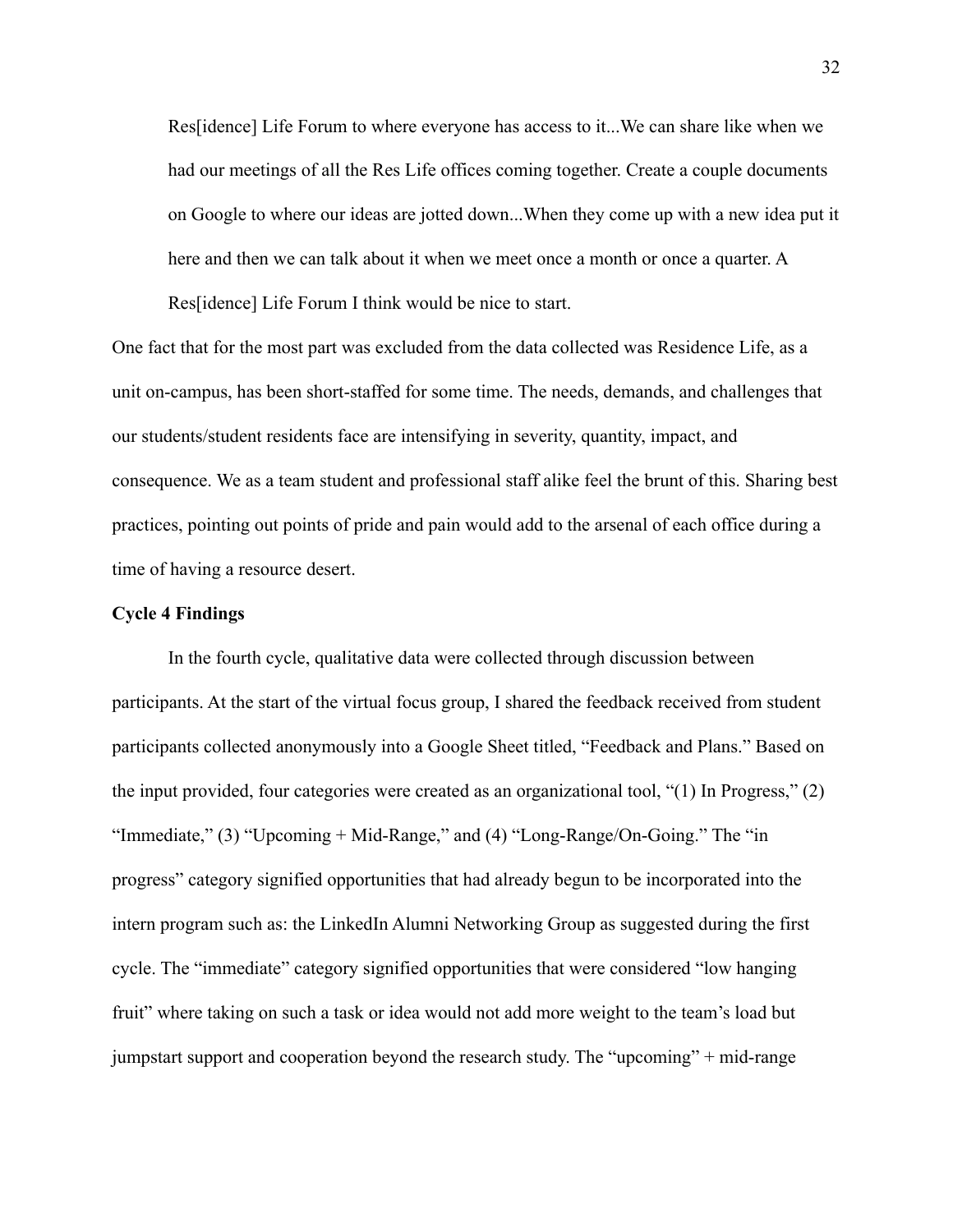category signified opportunities that call for more effort, brainstorming, and development. The tools or resources in this category would need to be configured or initiated outside of Sixth College Residence Life. For instance, giving space for interns to learn about professional staff beyond Sixth College Residence Life and their professional development/career stories or designing a lunch and learn workshop series. The final category, "long-range/on-going" signified opportunities that would result in more than the production of tools and resources, but also restructuring the operational and functional structures of Sixth College Residence Life. To this end, the work of this action research would not be a standalone experience, but for prospective programmatic reformation and sustained exertion. For example, changing the job classification/salary of an intern based on a student's level of experience as an employee or constructing learning modules and tracks for individualized professional development plans.

I intended to have an open and informal dialogue between professional staff participants. I chose not to compose questions or impose a framework on the virtual focus group session. This was done to encourage and promote personal and professional investment. I sought to bolster the internal energy that each individual brought to the session that drew them to a specific endeavor or enterprise. Each professional staff participant, in the end, did volunteer to take the lead of at least one venture including the campus-wide community forum, the student collaborative, and professional staff shadowing. However, this cycle had the least time allotted than all of the other cycles. The conversation that took place was positive, but not substantial and intended to be an initial step of a multi-step process. As an observing participant, interest and inclination were present as I believe each individual indicated and spoke to how and what they would do to further these endeavors. However, urgency was not tapped into, and understandably so. What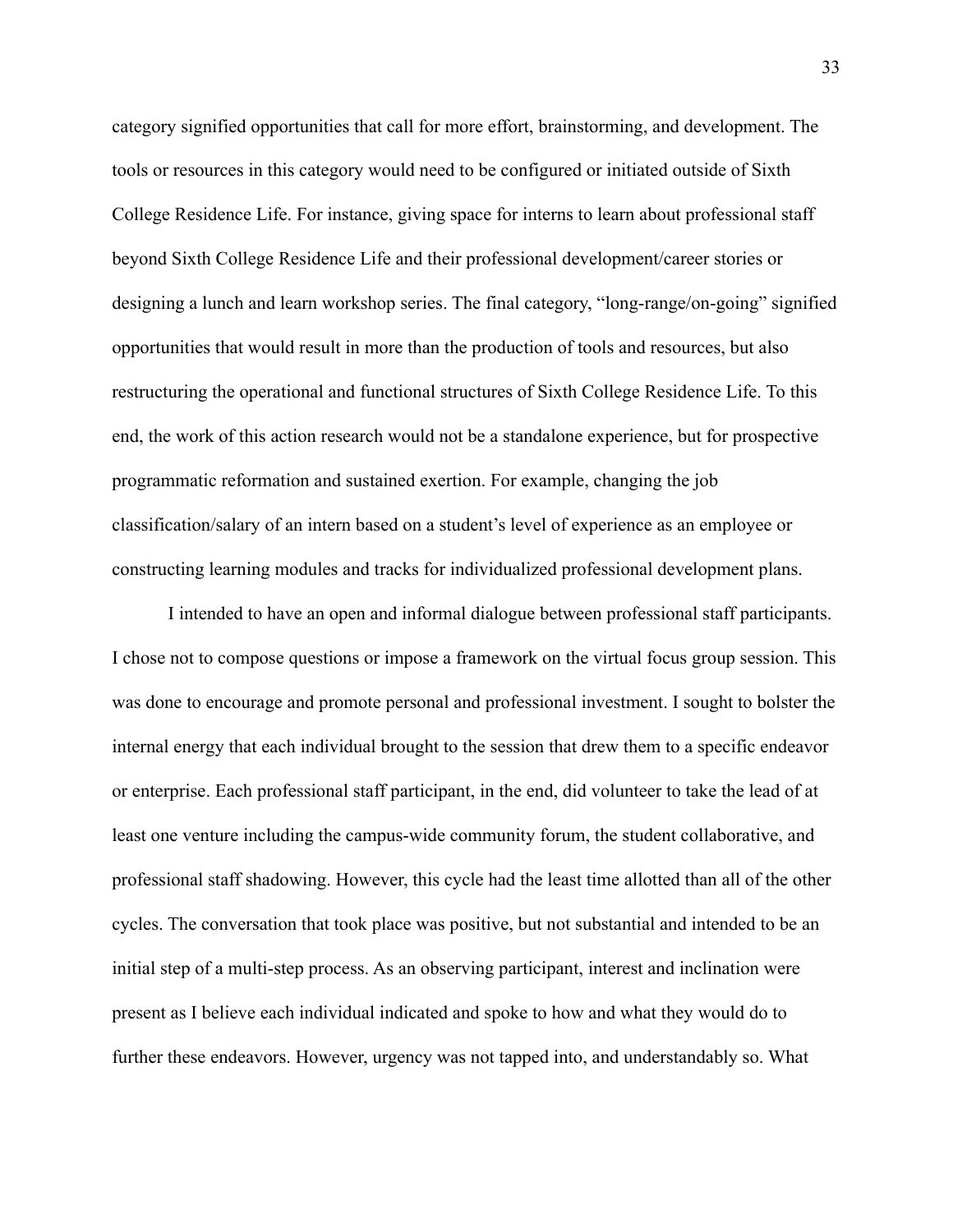was proposed during cycle four in terms of continuing the discussion had not come to fruition as of September 2021. In the weeks and months following the close of the virtual focus group from the fourth cycle, our team was responsible for:

- Engagement and leading roles in the campus-wide prospective student welcome event, "Triton Day"
- Serving as committee members in the search for two additional professional team members to our team
- Hiring and onboarding the two additional professional team members
- Closing duties for the 2020-2021 academic year and transitioning to summer 2021 duties
- Hiring and onboarding summer student staff
- "Reopening" our residential area for summer 2021 housing

In closing the fourth cycle I completed the action research project as a graduate student, but hoped to continue the work as a team member and UC San Diego employee. Yet, at the conclusion of September 2021, I had transferred to a different department on-campus and would no longer be part of the efforts in place.

#### **Recommendations**

The following recommendations emerged from cocreated and coconstructed efforts and should be considered by the Sith College Residence Life team to aid in supporting and enriching efforts of the intern program moving forward.

#### **Move Beyond Skills Gap**

Student employees are hired to be part of the Sixth College Residence Life team from a wide range of academic disciplines. The majority of interns are not aiming for a career in Student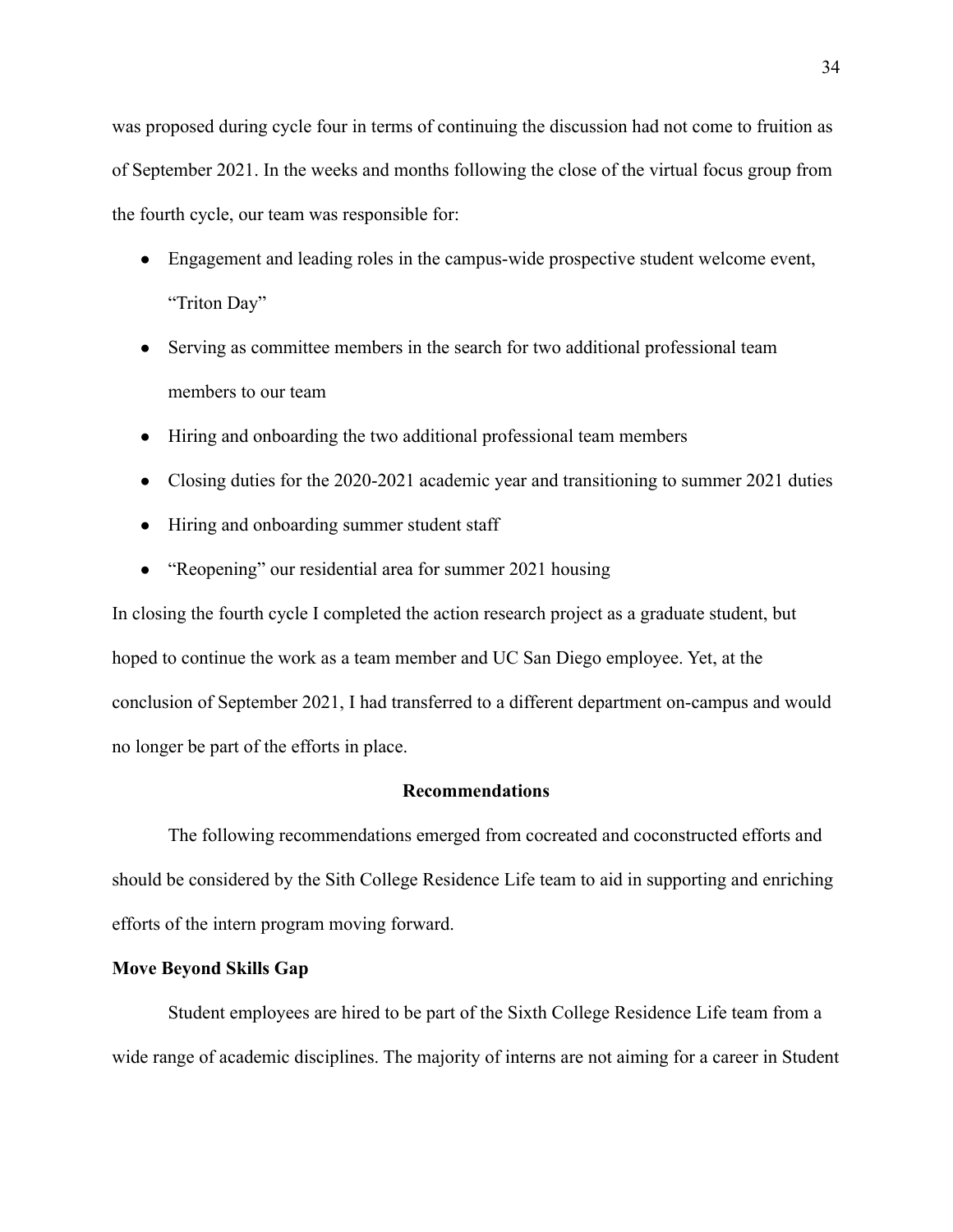Affairs; therefore, in constructing the intern program moving forward it will continue to be imperative to engage in preparatory efforts that are applicable inside and outside of that field. Cultural capital has proven to influence employment opportunities and is part of the interplay between education, employment, and hiring practices (Hora, 2019). Understanding and joining in organizational culture are key components to embodying their mission and values. Promoting networking, gaining exposure, familiarity and affiliation are central to a student's advancement and qualification. As a training ground, Sixth College Residence Life must be cognizant of how a student may or may not make meaning of their time in the intern role, using the learning and development that takes place as a lens through which they will view future professional experiences.

#### **Interconnection Between Student Staff and Student Leaders**

Sixth College is made up of several opportunities for students to engage in professional and personal development. Those student teams that predominantly intersect with the front desk intern team are:

- Resident Advisors/Housing Assistants
- Community Board
- Student Council
- Student Ambassadors
- Orientation Leaders

A participant offered the creation of a "collaborative" to promote development and camaraderie on both a professional and social level. There are currently no efforts in place to build bridges between these teams. Re-evaluation and renewal were courses of action that came forward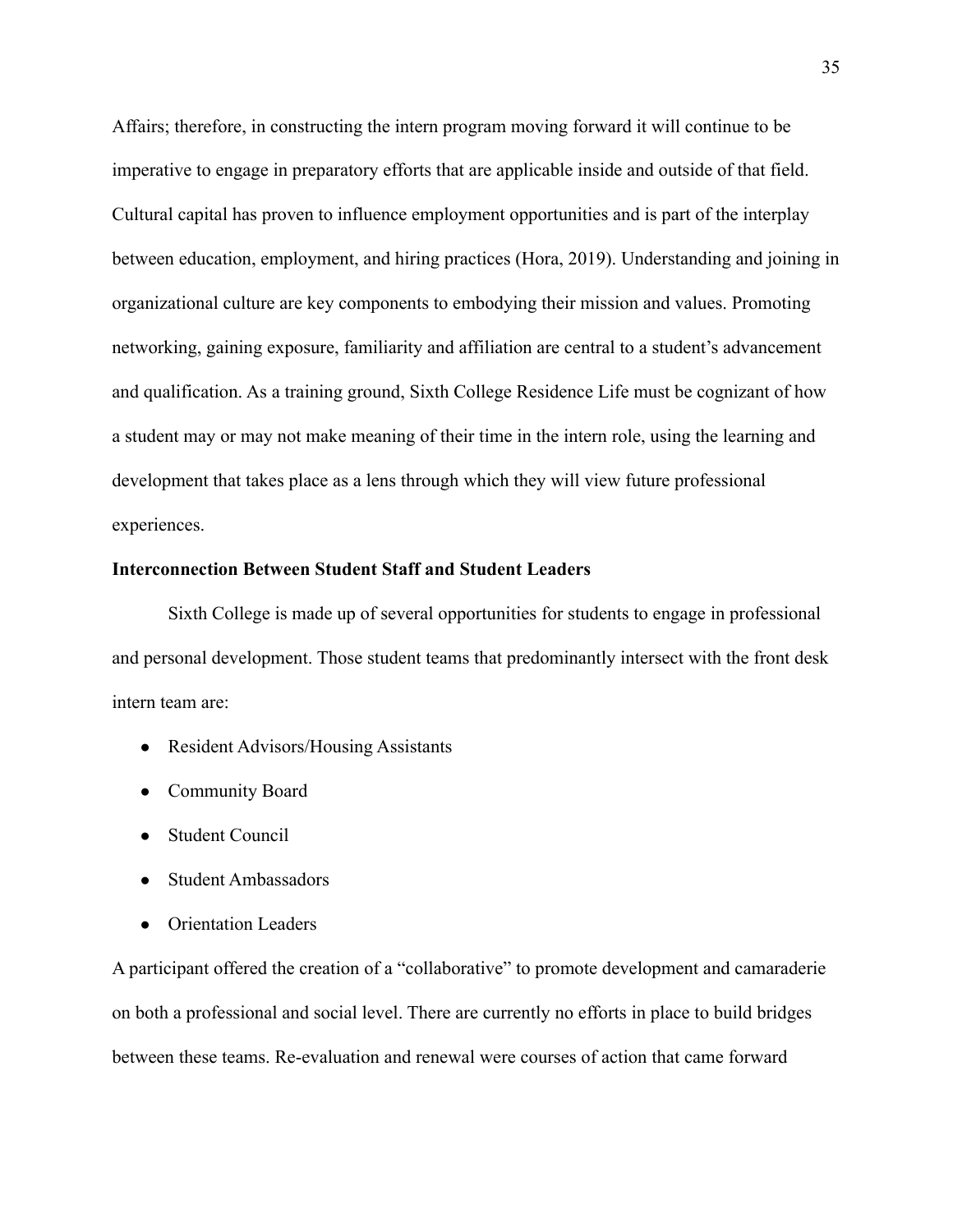during the course of the action research project that connects with student feedback around: direct preparation and skill-building (e.g., programming, public speaking, event planning); sense of self/identity development and formation (exploration, discovery, and self-determination); support (networking, and teamwork); This joint task force can be formed on a yearly or quarterly basis as determined by leadership, either led by the administrative and/or nonadministrative professional team members. Collaboration meetings would run as determined by students and professional staff to discuss interests, survey community needs and concerns, share tasks, agree on action steps, and socialize,

An intervention was initiated after the close of Cycle 1, to create a LinkedIn Alumni Intern Networking Group. Group moderation and content creation responsibilities can be rotated between active/current students with the potential of an alumni representative as well. At the time of this submission, the intervention was focused mostly on current students even though alumni are also represented in group membership. It is my recommendation to expand it to each and every student staff team and leadership group to join as well. Both the collaborative and networking group could be spaces where resources are shared, guides are studied,

Before I transitioned out of the Housing Administrative Assistant role, a recommendation was piloted as an intervention (LinkedIn Intern Alumni Networking group) during Summer 2021. I would not say traction or momentum has taken hold in the current model set forth but would support another or a modified approach.

#### **Integration of Learning Outcomes/Competencies**

A formal ongoing evaluative and professionally developmental process for front desk Interns was not present at the start of my term as part of the Sixth College Residence Life Team.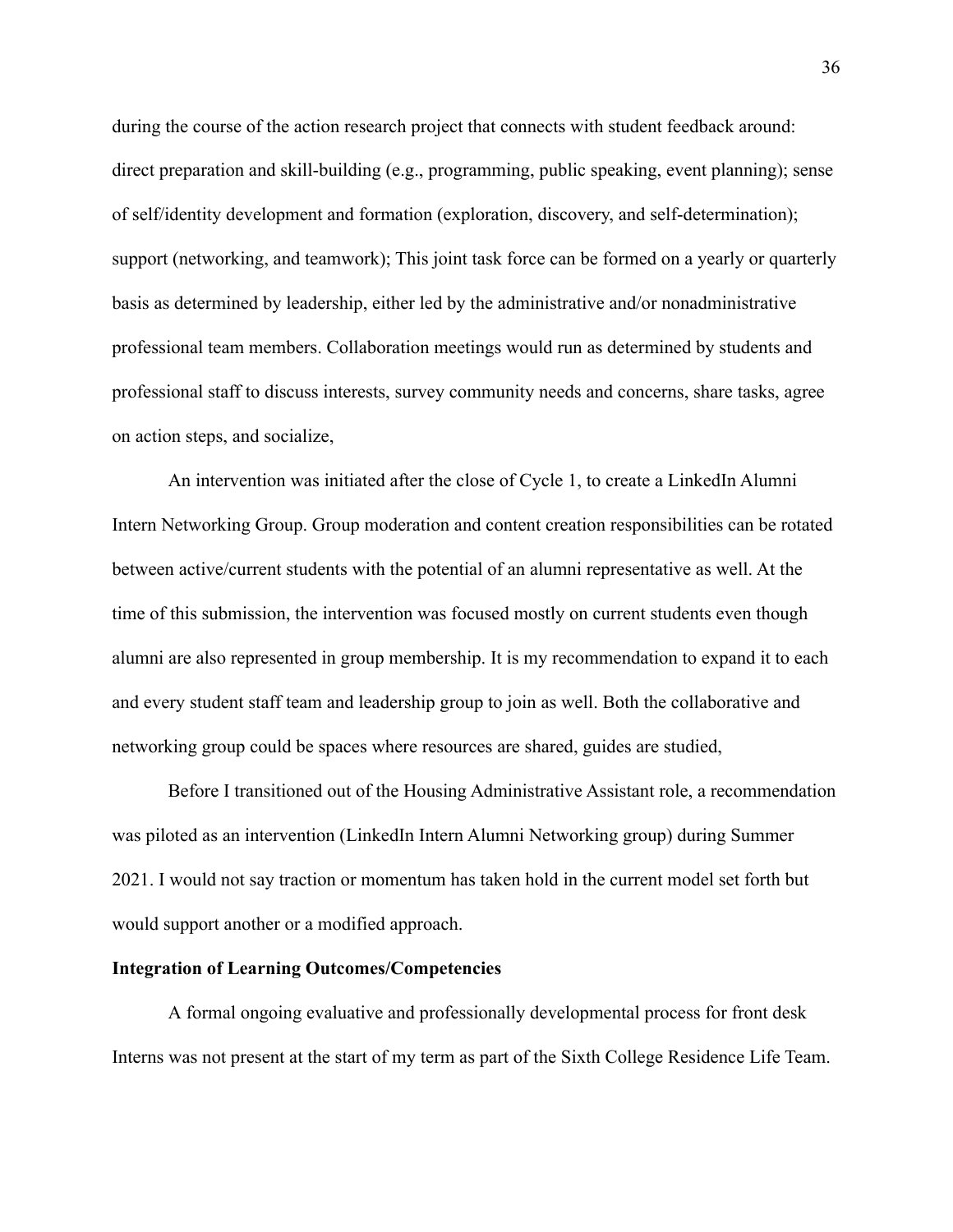Taking on this action research project spotlighted an earnest interest from both interns and professional staff members to establish more opportunities for structured advancement and formalized training. Creating a standardized "curriculum" or learning plan as student staff advance and engage in the front desk intern role would allow for supervisors and trainers to be more intentional and purposeful in their approach to supporting and elevating each team member's unique needs and experiences. The office would need to first prioritize forming inward-facing initiatives to specify expectations of the student staff, proposed outcomes of what they will gain during their time, and expectations of the professional staff in terms of how they will contribute to the success of the team and each member. The need for this was exposed during Cycle 1 when there were differing student responses on the notion of direct preparation, from viewing the position as a training ground for a student affairs career to viewing the position as only a means of compensation. For the first student, a robust model for professional development may be ideal whereas for the second student it may not be seen as useful or relevant. Having a baseline competency track applicable for each staff member despite their major, class standing, or career aspirations would ensure the collective consensus and understanding of what the intern program entails. However, for incoming versus returning student staff members to the role, there should be a differentiation between how they progress through building their competencies due to their level of exposure, familiarity, and proficiency in the position; therefore, the curriculum or "learning plan" should be modified accordingly.

A lesson the coronavirus has taught is the importance of multimodal frameworks for instruction and learning. In a conversation with one of my critical friends the importance of having synchronous and asynchronous opportunities for training and development was homed in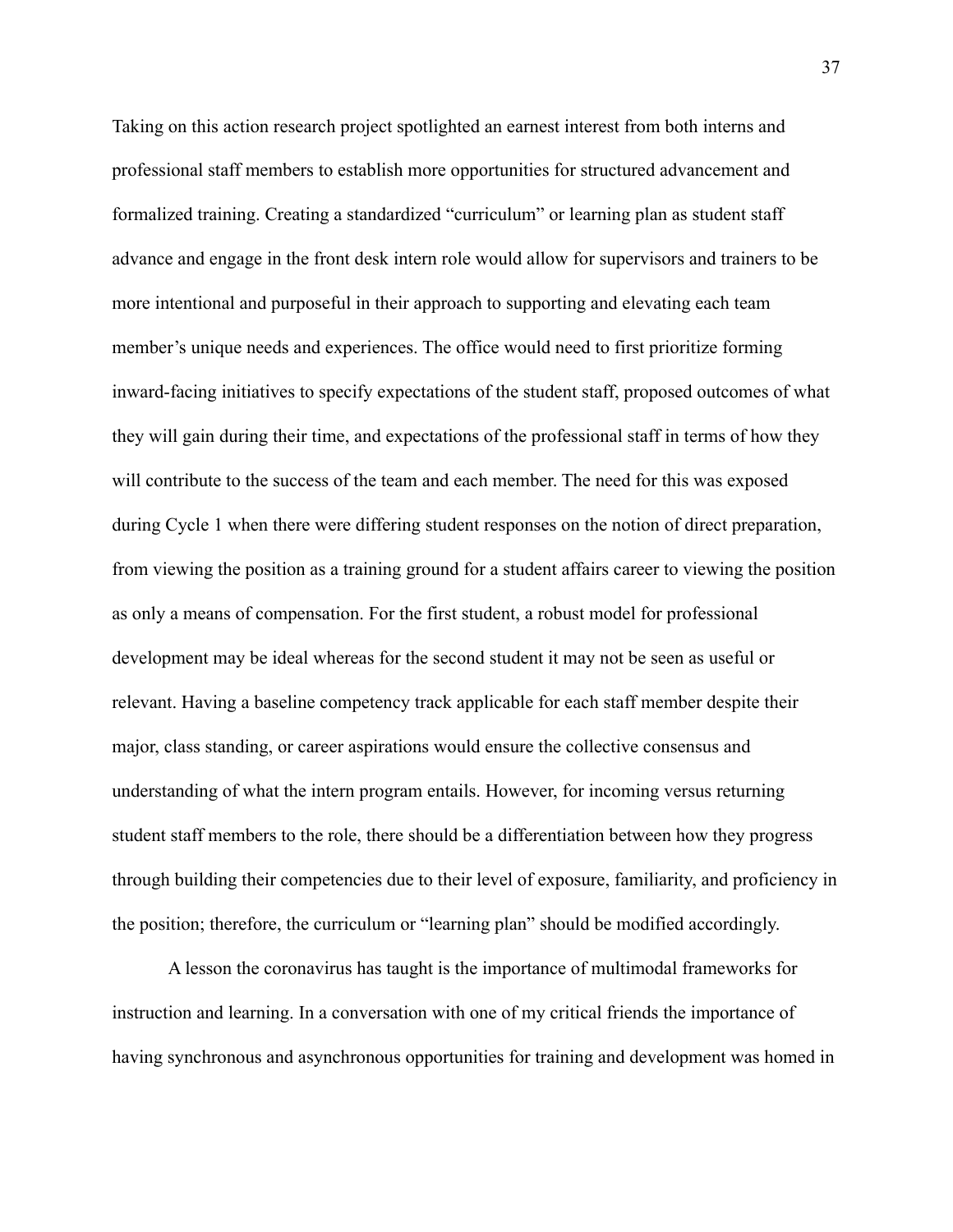on. A participant expressed this concern by way of accessibility. Continuing the thread of establishing learning outcomes/competency levels, by putting together educational tools that students can pick and choose to plug into neither rushes someone nor leaves anyone behind. The two scenarios for students in the previous paragraph have the option of furthering and deepening their grasp of different concepts or sharpening and maintaining their entry-level skills. The intern program should allow for flexibility and be adaptive to student interest or lack thereof. Having an intern program that is purposefully not one-size-fits is well suited for student employees transitioning to the real-world workforce where professional development is a self-generative venture.

#### **Inter-Campus Collaboration**

The vast majority of processes and procedures conducted across UC San Diego, to my determination, are decentralized. Sixth College Residence Life, innately, is connected to offices, functions, and units from each corner of campus including but not limited to: Custodial; Facilities; Maintenance; Student Conduct; Counseling and Psychological Services (CAPS); Recreation; Housing\*Dining\*Hospitality; and the list continues. In recent years the nonadministrative Residence Life professional teams have elected to work more closely together, centralizing training, duty rotations, and applicant proceedings on behalf of the Resident Advisor student staff. Could there also be an opportunity to join forces on the administrative side? From an anonymous feedback form distributed to the 2020-2021 intern team, 67% of student interns when asked what external professional development support could look like specified "networking/collaboration "with campus partners outside of Sixth College." Inter-campus collaboration between Residence Life Offices could be joint training, orientation, resource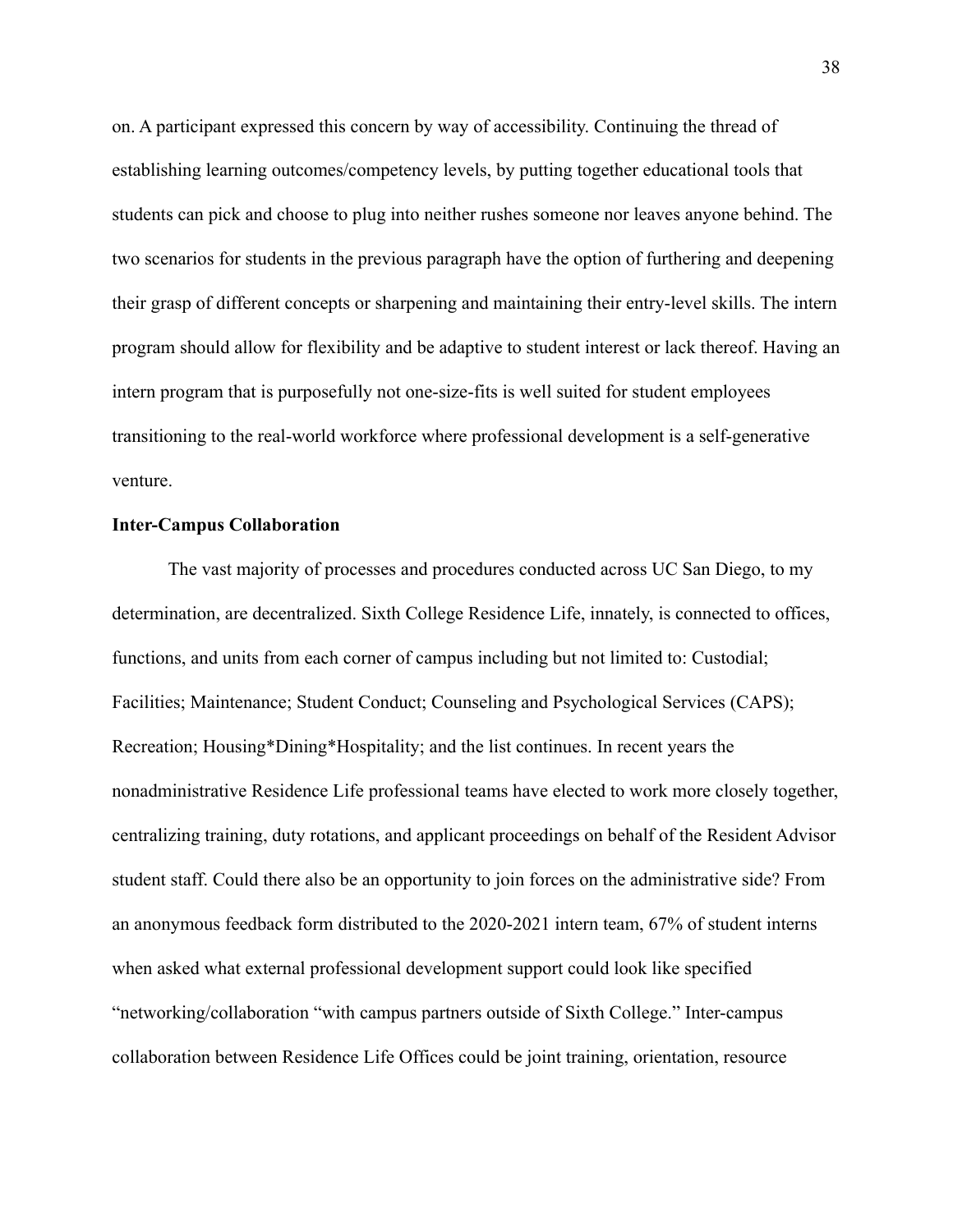sharing, and administration. Residence Life Offices on-campus are continuing to handle staff shifts and turnover. Establishing an active network of engagement, asset cultivation, and allied efforts. A coalition of interested partners to add to one another's arsenal working against depletion and insufficiencies.

Another opportunity for inter-campus collaboration is with the UC San Diego Career Center which offers a variety of services including advising, webinars/workshops, a resource directory for planning, exploration, and preparation in seeking prospective work opportunities and experience. One service the Career Center provides that would be invaluable to incorporate into how Sixth College Residence Life delivers professional development is the year-by-year roadmap. For each year a student is in college corresponding guidance is presented. Students are encouraged to take action and deliberate from connecting their coursework to their professional aspirations, networking, gaining insight and inspiration. If Sixth College Residence Life creates a "curriculum"/learning plan along with competency goals from beginner to advanced level, the team could work in parallel with Career Center offerings. Having a relationship would ensure the learning standards and objectives set in place are maintained and upheld.

#### **Analysis and Discourse in Pursuit of Further Progress**

To enhance and expand is an ongoing and continuous endeavor. Student and professional staff participants alike expressed the desire for establishing a system that would support enlisting feedback and having a dialogue on an ongoing basis. The team can choose to set up whether to conduct assessments on a quarterly or yearly basis. Senior or returning student staff could take up leadership roles in formulating surveys and collecting data to offer input and insight to be shared in an open forum and anonymous capacity. Bringing reflection and introspection not just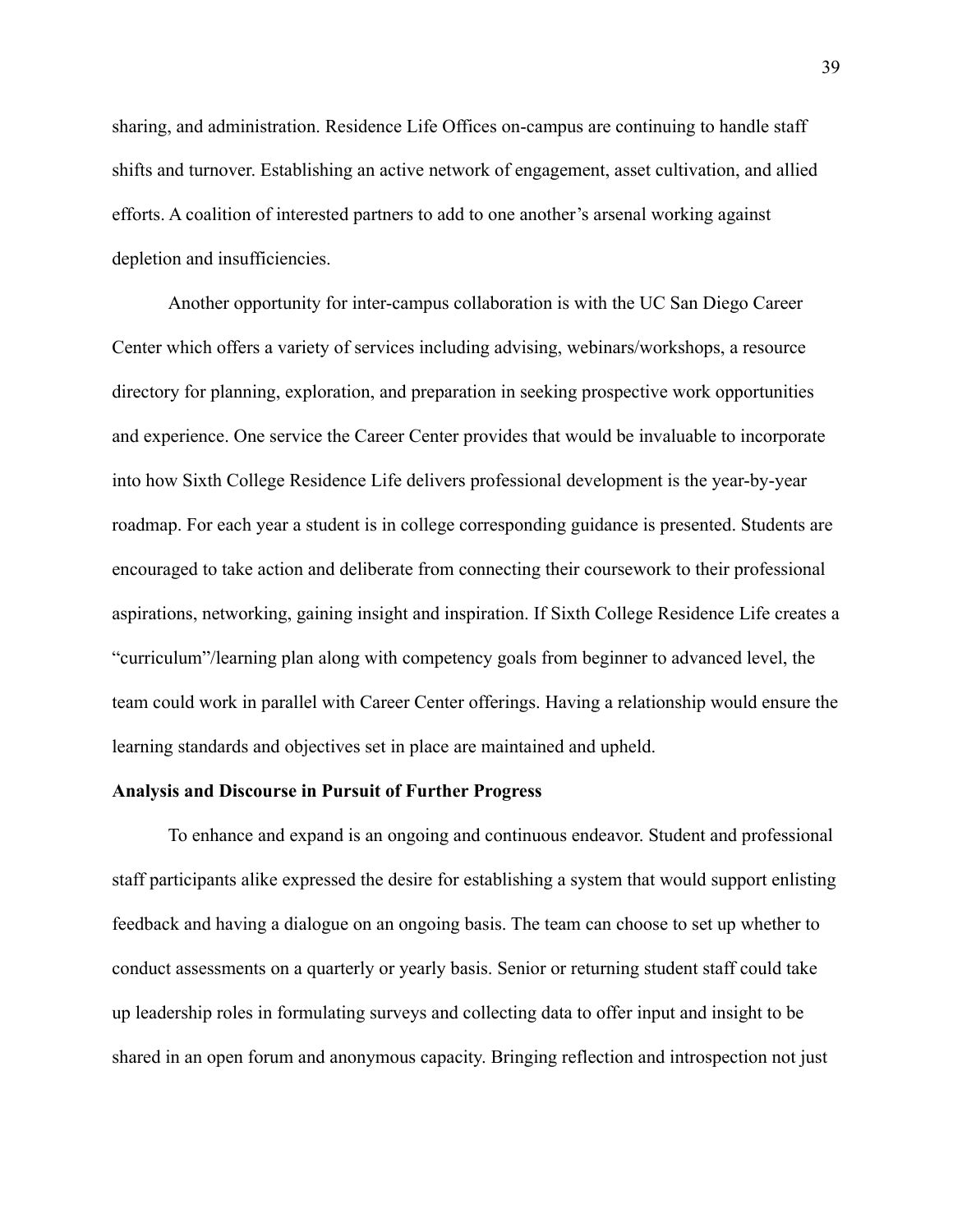into the foreground but making them part of the professional development exercises and evaluative structures ensures practices and methods in place stay relevant and effective.

The recommendations given are not without areas of improvement, without need for further contemplation and deliberation. The work of this action research project was not comprehensive, but there are good bones and a good foundation to stand and draw upon. It is my wholehearted belief and hope that Sixth College Residence Life will take the steps necessary, having the resolve, energy, and capacity to not only listen to the voices of participants and validate their perspectives, but also to act and respond accordingly.

#### **Personal and Professional Learning**

<span id="page-40-0"></span>Conducting this action research study has been an invigorating and affirming experience. Engaging in dialogue and employment centered on support and service afforded me the opportunity to assess my practice as a higher education and student support services professional. UC San Diego, Sixth College Residence Life is equipped to expand and enhance the pursuit of intentionally aiding emerging professionals in their postgraduation preparations and journey. A major takeaway from student participant discussions and feedback was how their role as an intern impacted their sense of self, specifically their professional identity development and formation. This can be further accomplished and advanced through integrating the promotion of specific learning outcomes into the student staffing program while also being transparent and critical of the connection between higher education attainment, skill acquisition, credentials, and graduate employment. Such an undertaking goes beyond training and workshops, but implementing, championing, and investing in nondiscriminatory practices, critical consciousness, cultural responsiveness, and accountability.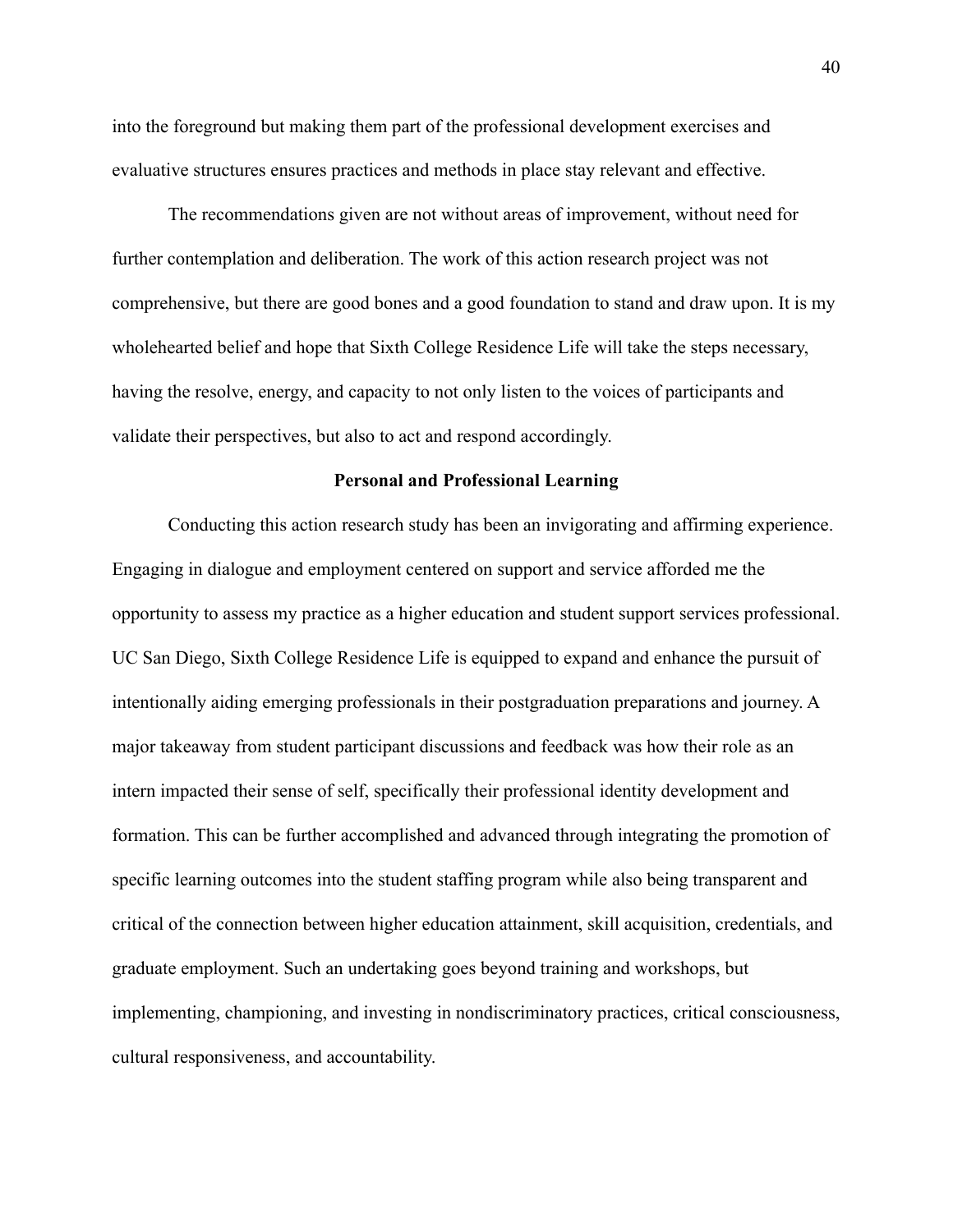I endeavor to pursue educational equity research and analysis as a vocation and this study has allowed me to reflect on my positionality and how I show up as an advocate. Professional development and employability carry with them stereotypes, structural bias, and favoritism that having a positive work ethic, professional etiquette, and proficiency in any given number of competencies are not weaponized against. In the work of progress, some may focus on improving and building on the present moment, some may focus on pushing past it and moving forward, while others may do the work of both endeavors simultaneously. In other words, some may concentrate on the progress made, attempting to work within current systems in place, some may emphasize how much further to go with urgency and the need to dismantle the current system, while others attempt to do the work of both together. I have come to realize my inclination is to work within the current system, how ironic? As a supervisor, trainer, and Principal Investigator, I have not addressed the realities of the systems of prejudice that play a part in professional development and employability but have taken on this realization in stride. A critical friend gifted a mantra to me that I have come to rely on, "strive for excellence, not perfection." Striving for excellence is continuous, ongoing while perfection has an endpoint with no further growth, development, or improvement expected. This is just one instance of learning leadership demonstrating where I have opportunities to cultivate and sharpen my capacity.

In my current position, I have joined in partnership with my counterparts in Sixth College Residence Life to create initiatives and put plans together for applying the learning gained from this action research project. I will assemble coalitions to sustain what we have produced thus far and lead the charge in maintaining our momentum to bring our ideas to fruition. Beyond my role, I am dedicated to continuing to enrich my awareness and deepening my knowledge and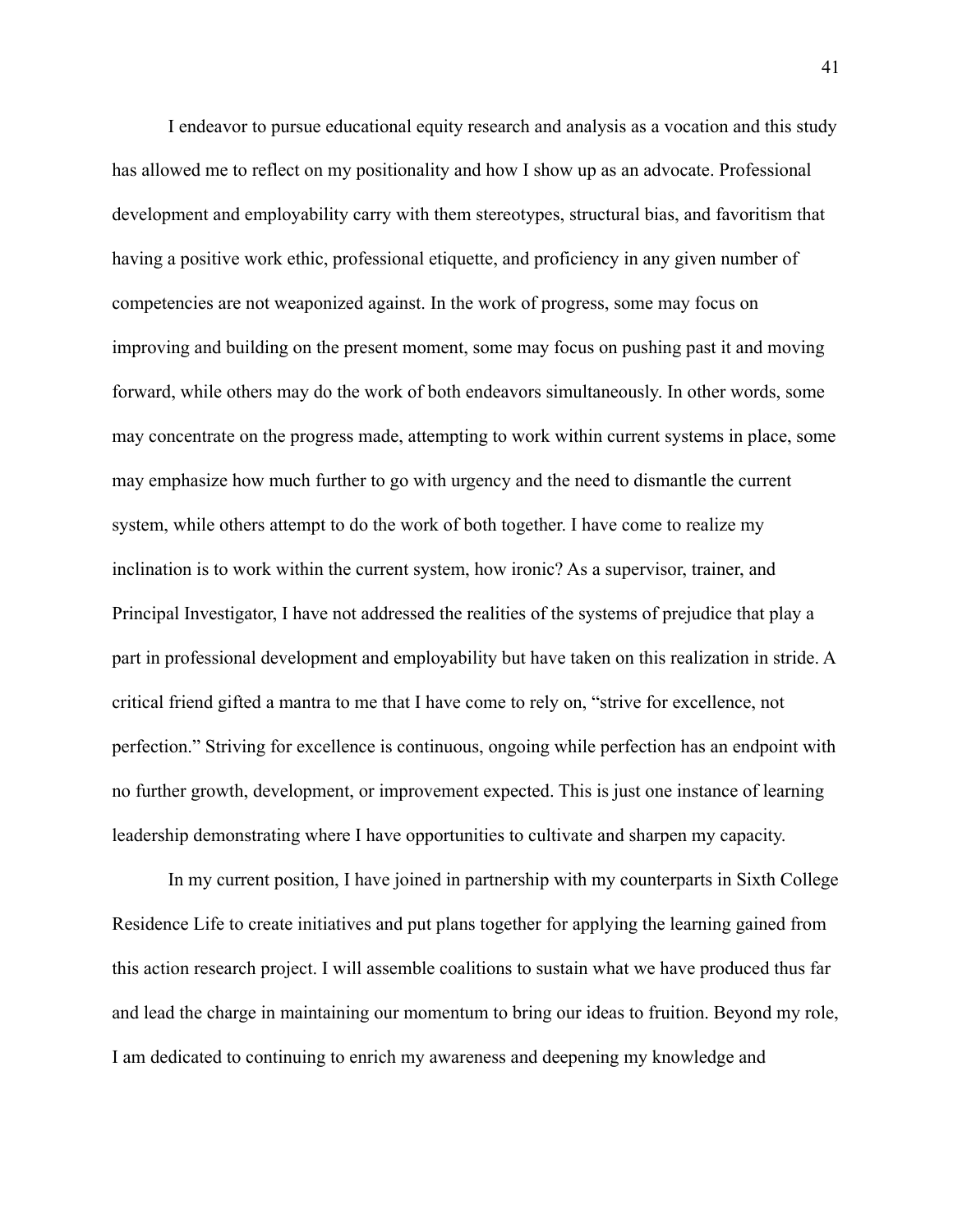understanding to set up students for success not just in the immediate sense but preparing them for navigating the trials of the labor market as emerging professionals.

I deeply appreciate every research participant, critical friend, faculty member, and mentor who contributed to supporting the efforts of my action research project. My time in the Master's in Higher Education Leadership program has shown me the importance of improving my own professional and personal practice so I may more critically and fully be of service and support.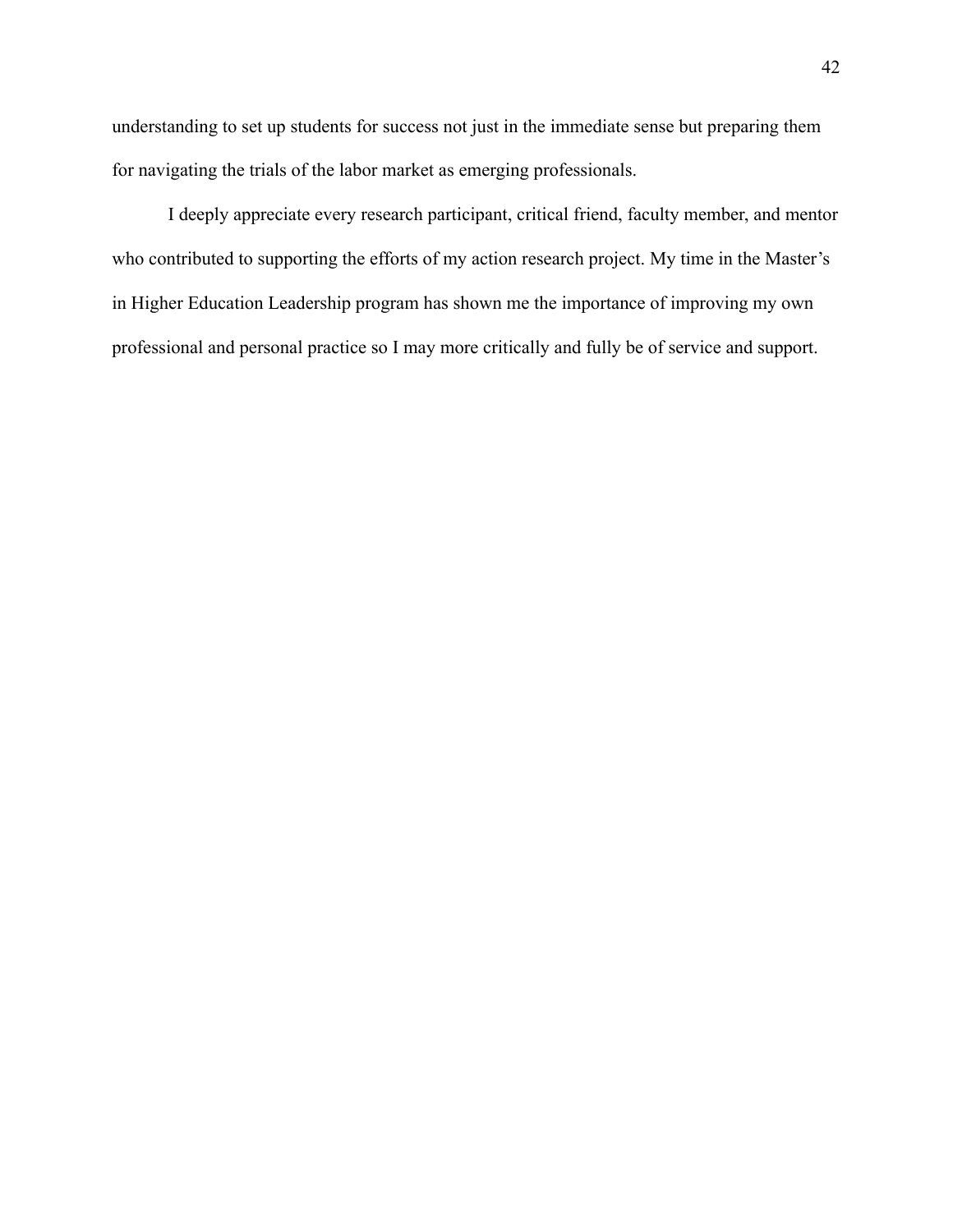#### **References**

- <span id="page-43-0"></span>Benbow, R. J. & Hora, M. T. (2018). Reconsidering college student employability: A cultural analysis of educator and employer conceptions of workplace skills. *Harvard Educational Review, 88*(4), 483–516. <https://doi.org/10.17763/1943-5045-88.4.483>
- Bonnard, C. (2020). What employability for higher education students?, *Journal of Education and Work, 33*(5-6), 425–445. <https://doi.org/10.1080/13639080.2020.1842866>
- Bristow, S. (2013). Workforce preparedness of information systems students: Perceptions of students, alumni, and employers (Order No. 3605520). ProQuest Dissertations & Theses Global. (1490994228).

[https://search-proquest-com.sandiego.idm.oclc.org/docview/1490994228?accountid=147](https://search-proquest-com.sandiego.idm.oclc.org/docview/1490994228?accountid=14742) [42](https://search-proquest-com.sandiego.idm.oclc.org/docview/1490994228?accountid=14742)

- Casner-Lotto, J. & Barrington, L. (2006). *Are they really ready to work? Employers' perspectives on the basic knowledge and applied skills of new entrants to the 21st century U.S. workforce* [Report]. Partnership for 21<sup>st</sup> Century Skills <https://files.eric.ed.gov/fulltext/ED519465.pdf>
- Chiddick, K. (2014). *Mattering: A pre-orientation adventure*. M. A. in Higher Education Leadership: Action Research Projects. [Unpublished action research project]. School of Leadership and Education Sciences, University of San Diego. Blackboard.

Clarke, M. (2008). Understanding and managing employability in changing career contexts. *Journal of European Industrial Training, 32*(4), 258–284. <https://doi.org/10.1108/03090590810871379>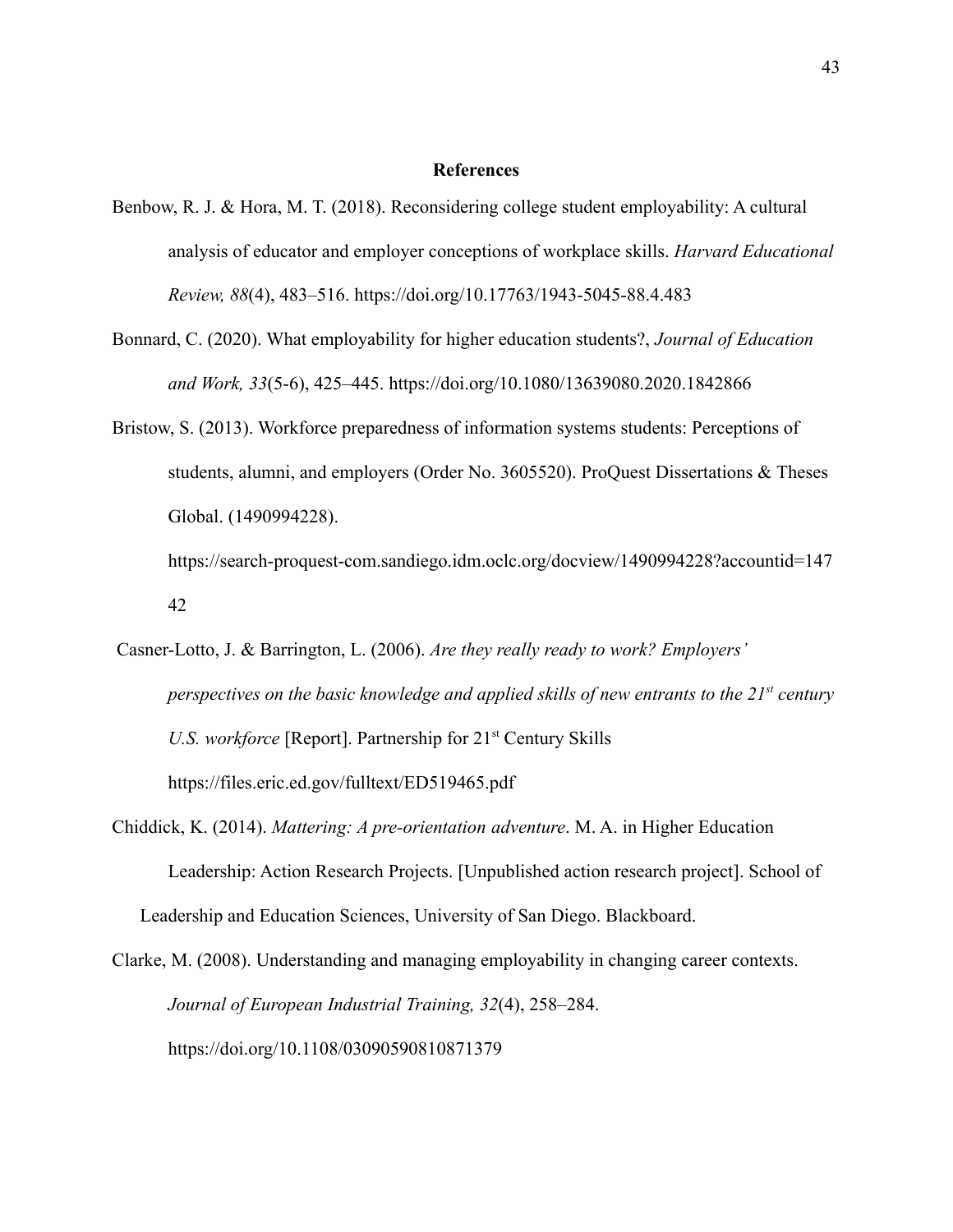- Cooperrider, D. L., Whitney, D., & Stavros, J. M. (2008). *Appreciative inquiry handbook for leaders of change* (2nd ed.). Crown Custom Publishing Inc. & Beret-Koehler Publishers Inc.
- Elleven, R. K. (2007). Appreciative inquiry: A model for organizational development and performance improvement in student affairs. *Education, 127*(4), 451–455. https://eric.ed.gov/?redir=http%3a%2f%2fwww.projectinnovation.biz%2feducation.html
- Empie, M. (2012). *How graduates make meaning of their on-campus employment: A retrospective view*. [Doctoral dissertation, Iowa State University]. ProQuest. <https://search-proquest-com.sandiego.idm.oclc.org/docview/1022994022>
- Fischer, K. (2013, March 4). *The employment mismatch.* The Chronicle of Higher Education. [https://www.chronicle.com/article/the-employment-mismatch/?cid2=gen\\_login\\_refresh&](https://www.chronicle.com/article/the-employment-mismatch/?cid2=gen_login_refresh&cid=gen_sign_in) [cid=gen\\_sign\\_in](https://www.chronicle.com/article/the-employment-mismatch/?cid2=gen_login_refresh&cid=gen_sign_in)
- Flynn, M. (2020). Out of the wreckage of covid, the rebirth of college career services. *New England Board of Education.*

[https://nebhe.org/journal/out-of-the-wreckage-of-covid-the-rebirth-of-college-career-servi](https://nebhe.org/journal/out-of-the-wreckage-of-covid-the-rebirth-of-college-career-services/) [ces/](https://nebhe.org/journal/out-of-the-wreckage-of-covid-the-rebirth-of-college-career-services/)

- Fox, K. F. (2018). Leveraging a leadership development framework for career readiness. *New Directions for Student Leadership, 2018*(157), 13–26. https://doi.org/10.1002/yd.20276
- Galbraith, D. & Mondal, S. (2020). The potential power of internship and the impact on career preparation. *Research in Higher Education Journal,* (38), 1–9. <https://eric.ed.gov/?id=EJ1263677>

Gault, J., Leach, E., Duey, M., & Benzing, T. (2018). Enhancing the value of professional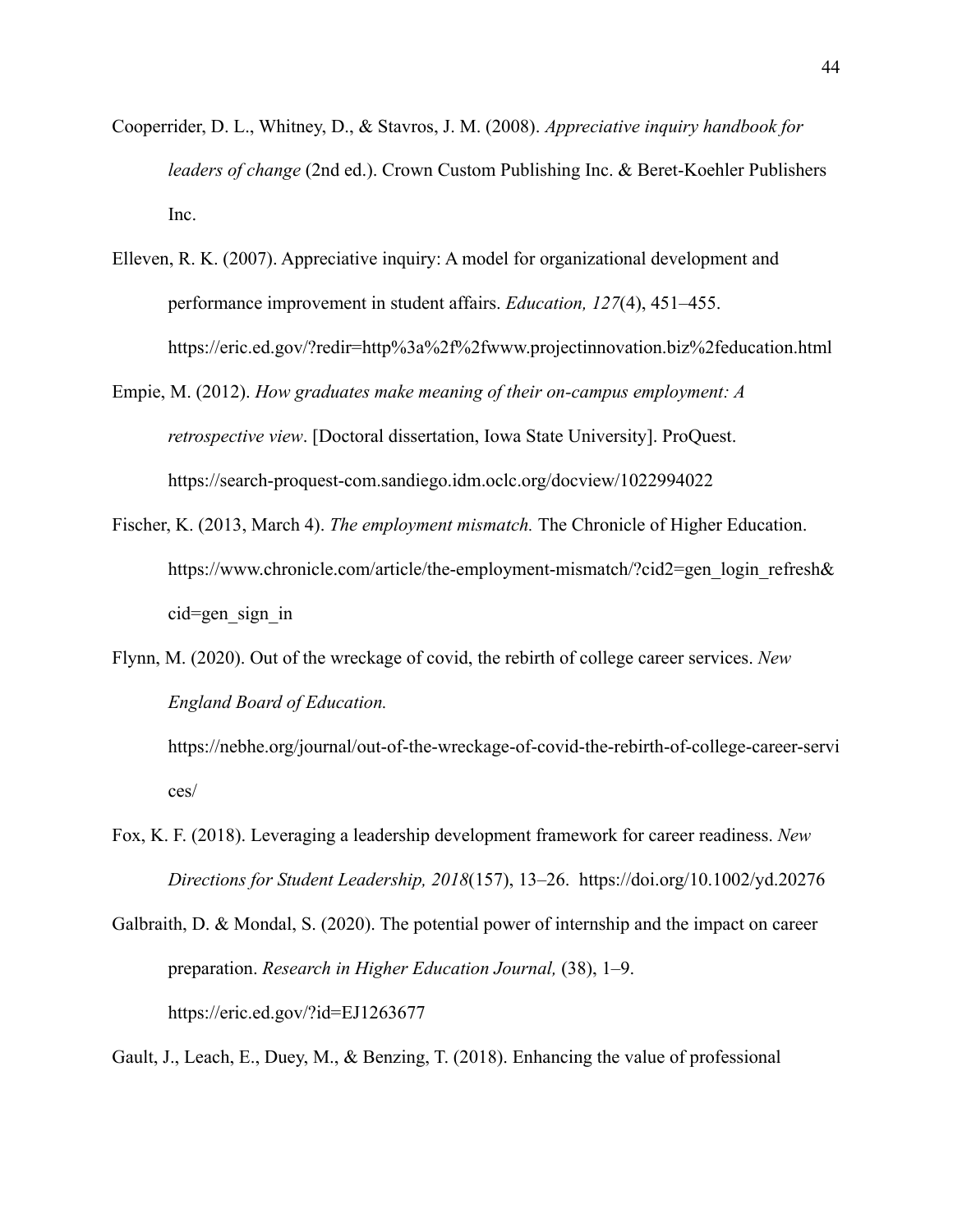experience in undergraduate education: Implications for academic and career counseling. *Journal of Employment Counseling, 55*(4), 144–154. [https://1](https://doi-org.sandiego.idm.oclc.org/10.1002/joec.12094)0.1002/joec.12094

Gurgol, D. (2019). *A student's journey to career readiness: Maximizing on-campus employment.* M.A. in Higher Education Leadership: Action Research Projects. [Unpublished action research project]. School of Leadership and Education Sciences, University of San Diego.

<https://digital.sandiego.edu/soles-mahel-action/29>

- Hackmann, D. G., Mailn, J. R., & Bragg, D. D. (2019). An analysis of college and career readiness emphasis in ESSA state accountability. *Education Policy Analysis Archives, 27*(160). <https://doi.org/10.14507/epaa.27.4441>
- Hart Research Associates (2013, April 10). *It takes more than a major: Employer priorities for college learning and student success* [Report]*.* Association of American Colleges and Universities. Washington, D.C.

[https://www.aacu.org/sites/default/files/files/LEAP/2013\\_EmployerSurvey.pdf](https://www.aacu.org/sites/default/files/files/LEAP/2013_EmployerSurvey.pdf)

Hart Research Associates (2015, January 20). *Falling short? College learning and career success* [Report]. Association of American Colleges and Universities. [https://www.aacu.org/leap/publicopinionresearch/2015surveyresults](https://www.aacu.org/leap/public%C2%ADopinion%C2%ADresearch/2015%C2%ADsurvey%C2%ADresults)

Helens-Hart, R. (2017). Appreciative coaching for student academic and professional development. *Communication Teacher, 32*(4), 220–224. <https://doi.org/10.1080/17404622.2018.1459758>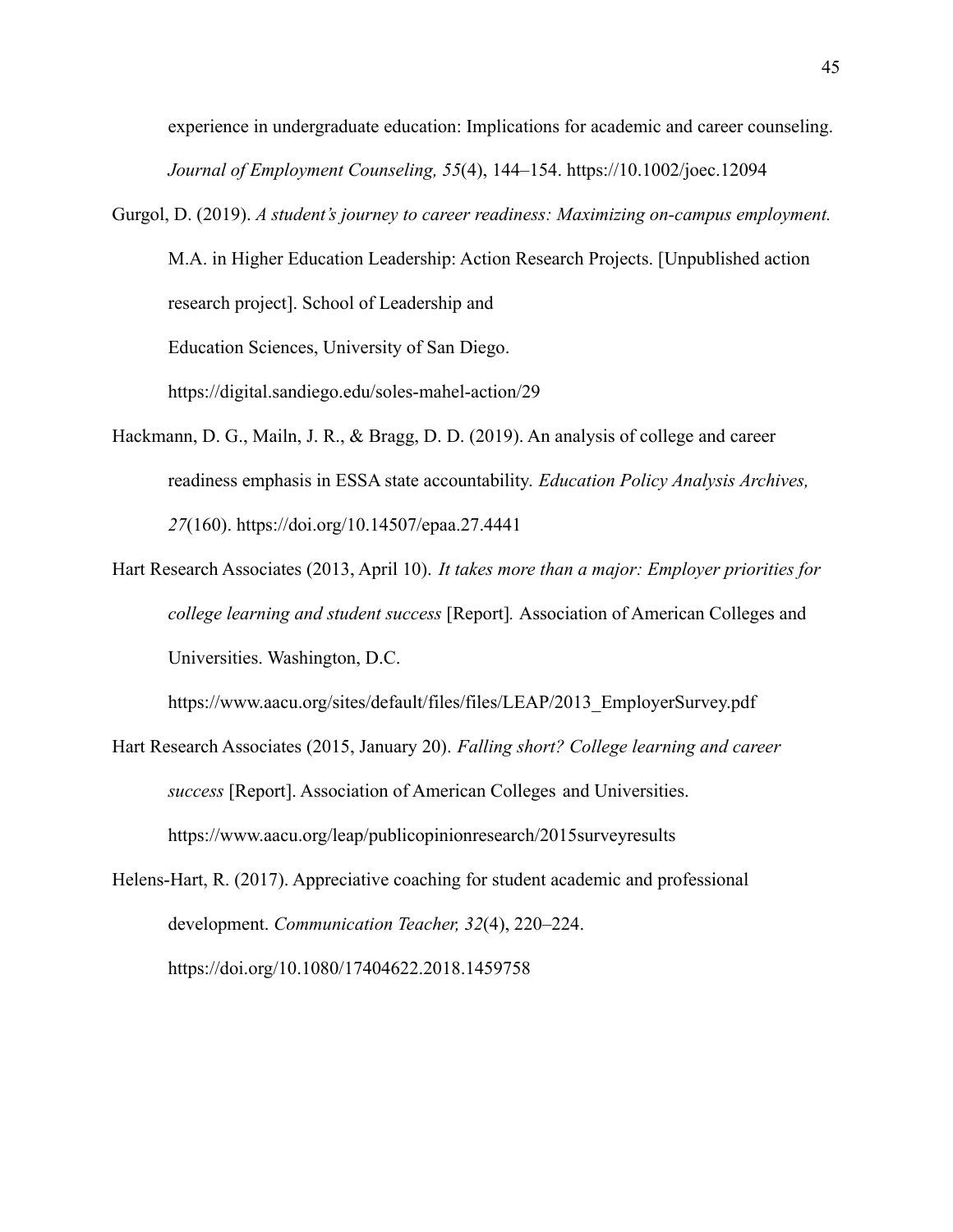Herr, E. L. (1999). Theoretical perspectives on the school-to-work transition: Reaction and recommendations. *Career Development Quarterly, 47*(4), 359–364. https://10.1002/j.2161-0045.1999.tb00745.x

- Halstead, T. J., & Lare, D. (2018). An exploration of career transition self-efficacy in emerging adult college graduates. *Journal of College Student Development, 59*(2), 177–191. https://doi:10.1353/csd.2018.0016
- Hora, M., Newman, R. Y., Hemp, R., Brandon, J. Wu, Y. (2020). Reframing student employability: From commodifying the self to supporting student, worker, and societal well-being. *Change: The Magazine of Higher Learning, 52*(1), 37–45. <https://doi.org/10.1080/00091383.2020.1693839>
- Hora, M. (2019). Hiring as cultural gatekeeping into occupational communities: Implications for higher education and student employability. *Higher Education, 79*(2), 307–324. [https://doi.org/10.1007/s10734-019-004411-6](https://doi.org/10/1007/s10734-019-004411-6)
- Hora, M. T. (2017, February 1). *Beyond the skills gap*. National Association of Colleges and Employers (NACE).

<https://www.naceweb.org/career-readiness/trends-and-predictions/beyond-the-skills-gap/>

- Jackson, D. & Bridgstock, R. (2018) Evidencing student success in the contemporary world-ofwork: Renewing our thinking. *Higher Education Research & Development, 37*(5), 984–988. <https://doi.org/10.1080/07294360.2018.1469603>
- Johnson, G. & Leavitt, W. (2001). Building on success: Transforming organizations through an appreciative inquiry. *Public Personnel Management, 30*(1), 129–136. https://doi.org/10.1177%2F009102600103000111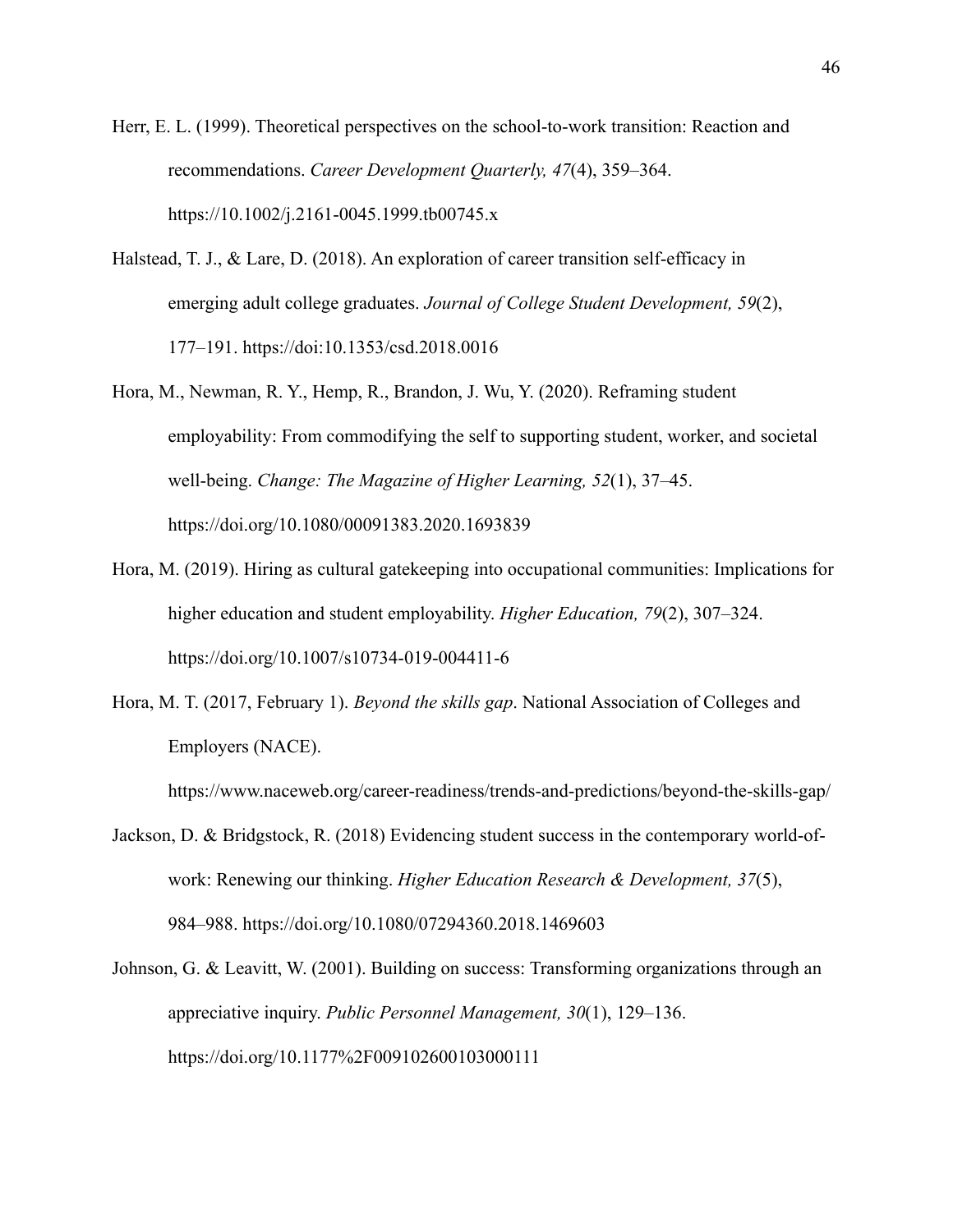- Kadi-Hanifi, K., Dagman, O., Peters, J., Snell, E., Tutton, C. Wright, T. (2014). Engaging students and staff with educational development through appreciative inquiry. *Innovations in Education and Teaching International, 51*(6). 584–594. <https://doi.org/10.1080/14703297.2013.796719>
- Kerr, J. & Tweedy, J. (2006). Beyond seat time and student satisfaction: A curricular approach to residential education. *About Campus, 11*(5), 9–15. <https://doi.org/10.1002/abc.18>
- Kolluri, S. & Tierney, W. (2018). College for all in capitalist America: The post-secondary emphasis in the neoliberal age. *Tertiary Education and Management, 24*(3), 242–253. <https://doi.org/10.1080/13583883.2018.1440417>
- Lakes, R. (2011). Work-ready testing: Education and employability in neoliberal times. *Journal for Critical Education Policy Studies, 9*(1), 317–340. <http://www.jceps.com/wp-content/uploads/PDFs/09-1-12.pdf>
- Malin, J., Bragg, D. D., & Hackmann, D. G. (2017). College and career readiness and the every student succeeds act. *Educational Administration Quarterly, 53*(5), 809–838. https://doi:10.1177/0013161X17714845
- McNamara, B. R. (2009). The skill gap: Will the future workplace become an abyss. *Techniques: Connecting Education and Careers, 84*(5), 24–27.

https://files.eric.ed.gov/fulltext/EJ840446.pdf

- McNiff, J. (2016). *You and your action research project* (4th ed.). Routledge.
- McNiff, J., & Whitehead, J. (2011). *All you need to know about action research.* Sage Publications.
- Molinksy, A., & Pisman, S. (2019, April 11) *The biggest hurdles recent graduates face entering*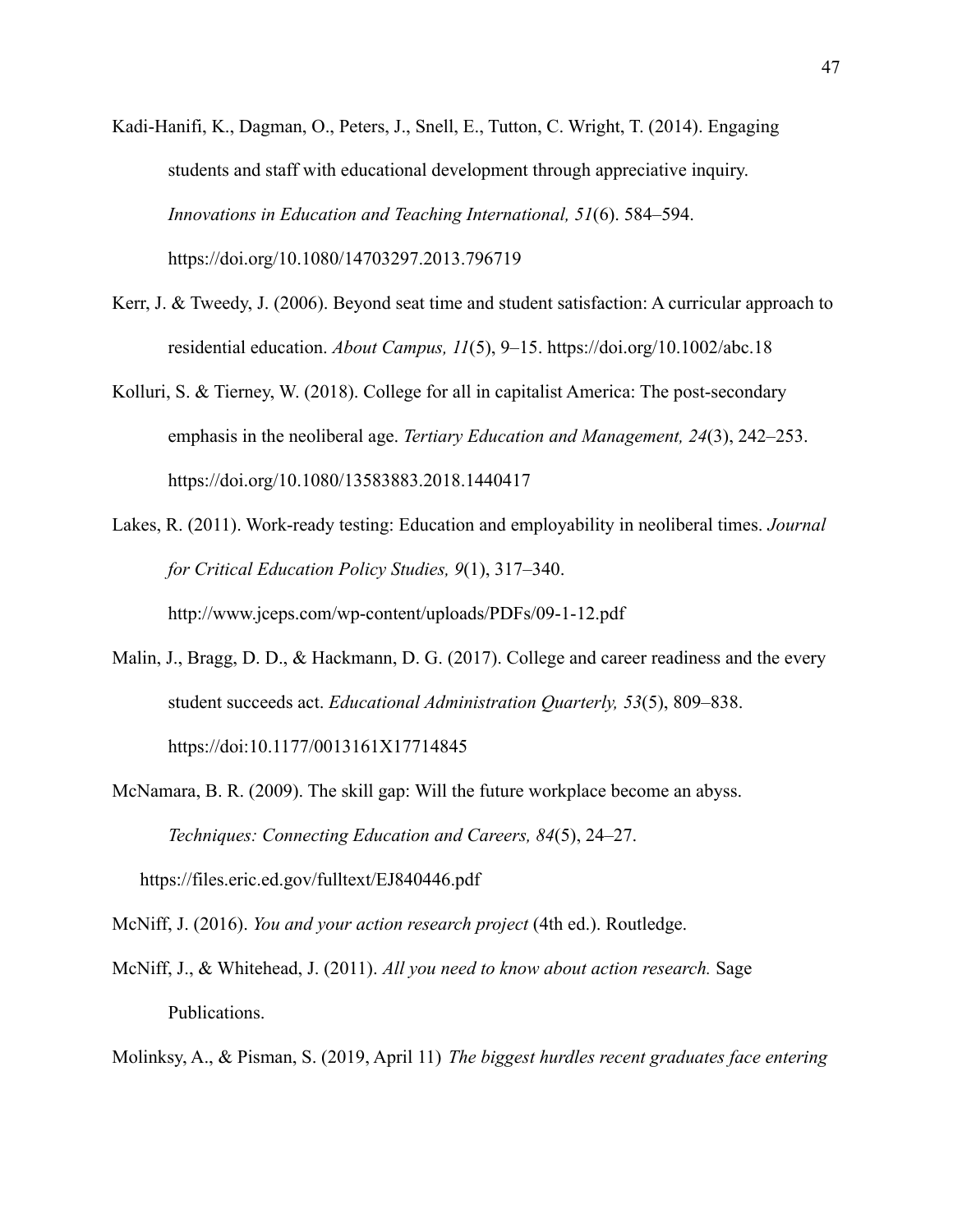*the workforce.* Harvard Business Review.

<https://hbr.org/2019/04/the-biggest-hurdles-recent-graduates-face-entering-the-workforce> [#](https://hbr.org/2019/04/the-biggest-hurdles-recent-graduates-face-entering-the-workforce)

- National Association of Colleges and Employers (2016). *Job outlook 2016: The attributes employers want to see on college graduates' resumes.* https://www.naceweb.org/careerdevelopment/trendsandpredictions/joboutlook2016attribu tesemployerswanttoseeonnewcollegegraduatesresumes National Association of College and Employers (2018). *Job Outlook 2019*.
- [https://www.odu.edu/content/dam/odu/offices/cmc/docs/nace/2019-nace-job-outlook-surv](https://www.odu.edu/content/dam/odu/offices/cmc/docs/nace/2019-nace-job-outlook-survey.pdf) [ey.pdf](https://www.odu.edu/content/dam/odu/offices/cmc/docs/nace/2019-nace-job-outlook-survey.pdf)
- Pennington, H. (2003). Accelerating advancement in school and work. *Project MUSE: Brookings Papers on Educational Policy,* 339–363.

<https://doi.org/10.1353/pep.2003.0017>

- Russo, K. (2015). *Coming full circle: Navigating the journey from college to career.* M.A. in Higher Education Leadership: Action Research Projects. [Unpublished action research project]. School of Leadership and Education Sciences, University of San Diego. Blackboard.
- Schwartz, R. (2018). College is the means, career is the end. *School Administrator, 75*(7), 34–37. [http://access.library.unisa.edu.au/login?url=https://search.proquest.com/docview/2010033](http://access.library.unisa.edu.au/login?url=https://search.proquest.com/docview/20100331779?accountid=14649) [1779?accountid=14649](http://access.library.unisa.edu.au/login?url=https://search.proquest.com/docview/20100331779?accountid=14649)

Suleman, F. (2018). The employability skills of higher education graduates: insights into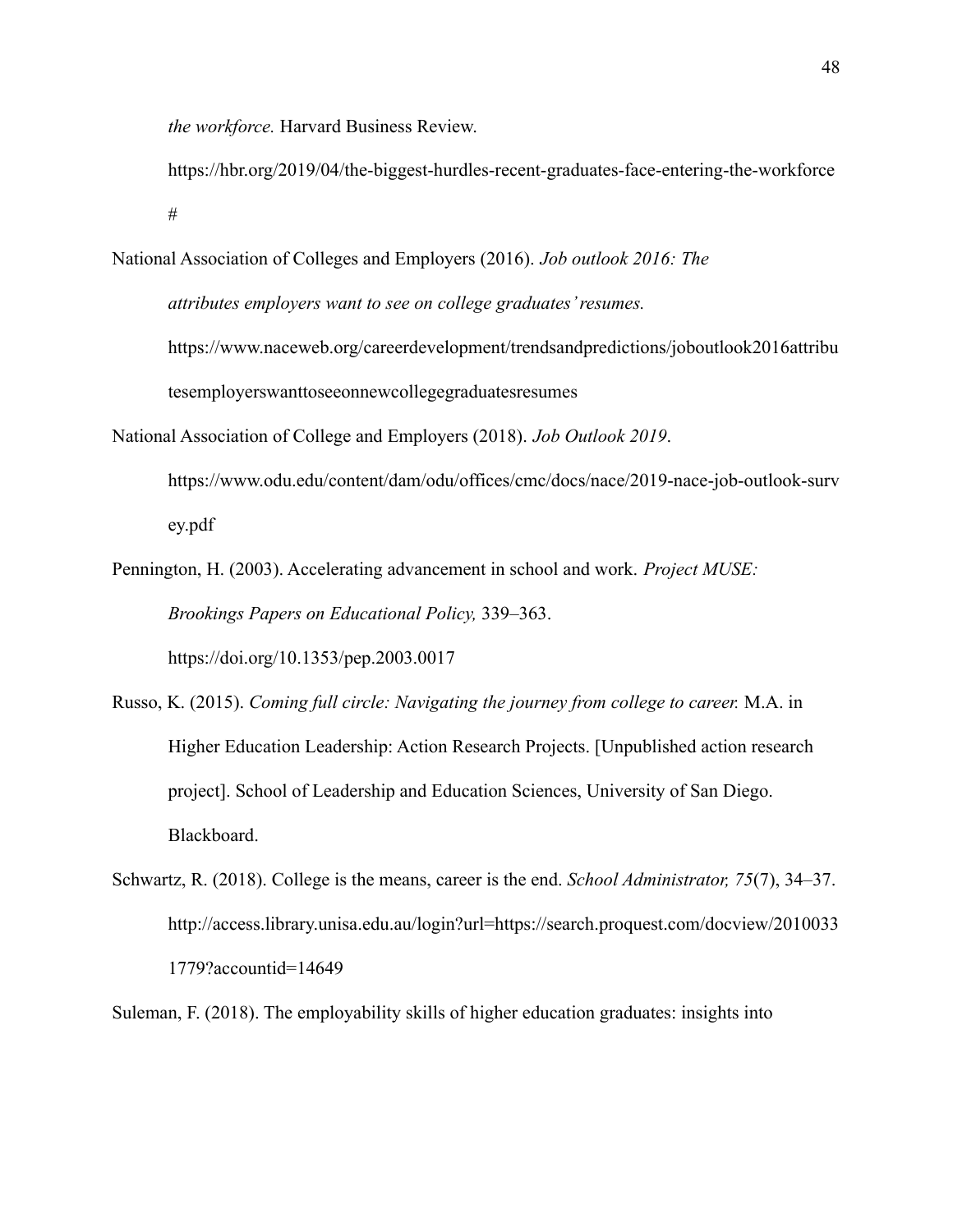conceptual frameworks and methodological options. *The International Journal of Higher Education Research, 76*(2), 263–278. https://doi.org/10.1007/s10734-017-0207-0

Teng, W., Ma, C., Pahlevansharif, S., & Turner, J. J. (2019). Graduate readiness for the employment market of the 4th industrial revolution: The development of soft employability skills. *Education + Training, 61*(5), 590–604. https://eric.ed.gov/?redir=http%3a%2f%2fdx.doi.org%2f10.1108%2fET-07-2018-0154

Tymon, A. (2013). The student perspective on employability. *Studies in Higher Education, 38*(6), 841–856. https://doi.org/10.1080/03075079.2011.604408

Wanye de Witt, R. (2018). *Student perceptions of experience contributing to career readiness: A qualitative intrinsic case study of career ready post-graduation employed students form a south florida university* [Doctoral dissertation, Northcentral University]. ProQuest LLC. [http://search.ebscohost.com.sandiego.idm.oclc.org/login.aspx?direct=true&db=eric&AN](http://search.ebscohost.com.sandiego.idm.oclc.org/login.aspx?direct=true&db=eric&AN=ED584742&site=ehost-live) [=ED584742&site=ehost-live](http://search.ebscohost.com.sandiego.idm.oclc.org/login.aspx?direct=true&db=eric&AN=ED584742&site=ehost-live)

Williams, A. (2018). *Reshaping what emerges: Empowering student employees to be authentic.* M.A. in Higher Education Leadership: Action Research Projects. [Unpublished action research project]. School of Leadership and Education Sciences, University of San Diego. <http://digital.sandiego.edu/soles-mahel-action/17>

Zemsky, R., Shapiro, D., Iannozzi, M., Cappelli, P., Bailey, T. (1998). *The transition from initial education to working life in the United States of America* [Report]*.* National Center for Postsecondary Improvement (NCPI) by the Office of Educational Research and Improvement (OERI). <https://www.oecd.org/unitedstates/1908306.pdf>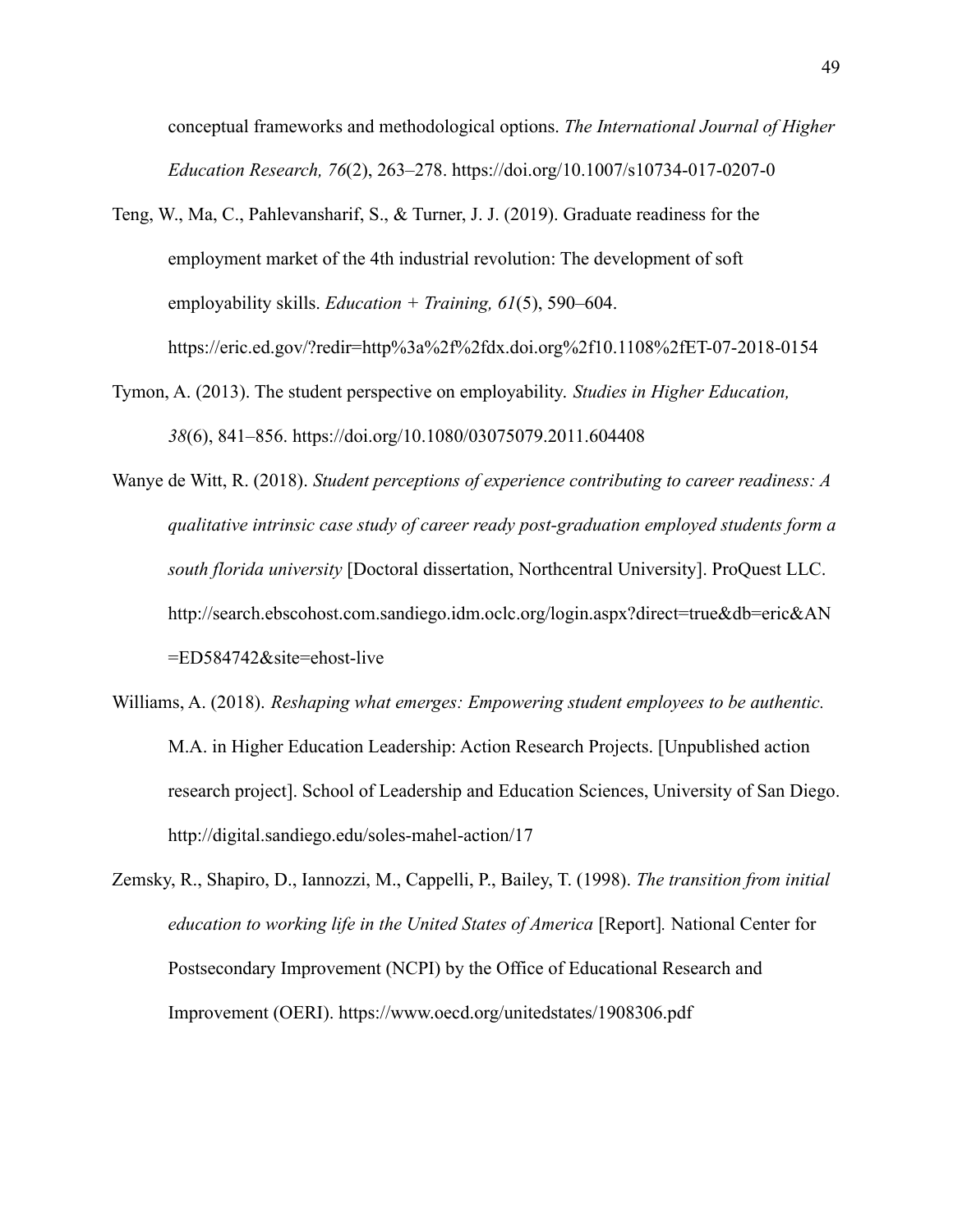# **APPENDIX A: Solicitation Email**

<span id="page-50-0"></span>REQUEST: Enhance the Intern experience in Sixth Res Life at UCSD

Dear Staff Team Member,

My name is Juleane Johnson. I am seeking participants who are interested in sharing experiences, opinions, input, and insight as part of the UC San Diego, Sixth College Residence Life Office team. I work as the Housing Life and Media Coordinator in the Sixth College Residence Life Office at UC San Diego, but am also a full-time graduate student in the School of Leadership and Education Sciences at the University of San Diego. A part of my completing my graduate degree is considering an area where I have leadership responsibilities that can be improved, striving towards building capacity and service knowledge in that area, collaborating in service leadership, and working towards enacting change.

For my research study, I will focus on the transition of Intern team members from Sixth College Residence Life to their professional endeavors. I am interested in learning more about the experience of Interns and what understanding, confidence, and preparation in one's professional development may look like. It is my hope to dialogue with current and former Interns, as well as current professional staff team members, brainstorming on how to enhance the professional development capacity of Sixth College Residence Life as a training ground for emerging professionals.

Participating current and former student staff members are asked to complete an online survey and take part in a virtual focus group. Participating professional staff members are asked to take part in a separate virtual focus group. The virtual focus groups will be audio and video recorded. Participation in this study involves (approximately) one hour and thirty minutes.

If you are interested and would like to commit to participating, please respond to Juleane Johnson at juleanejohnson@sandiego.edu. Your feedback, ideas, input, and insight about how we can further build on the professional development capacity of Sixth College Residence Life to the benefit of Intern team members are fervently requested. You will be helping us better prepare for how we will be part of the transition of college student employees in the Intern position to being professionals and life after UC San Diego.

Please note that not participating will not affect your job security or receiving potential recommendations for professional opportunities in your future endeavors. Also note, your participation will be confidential.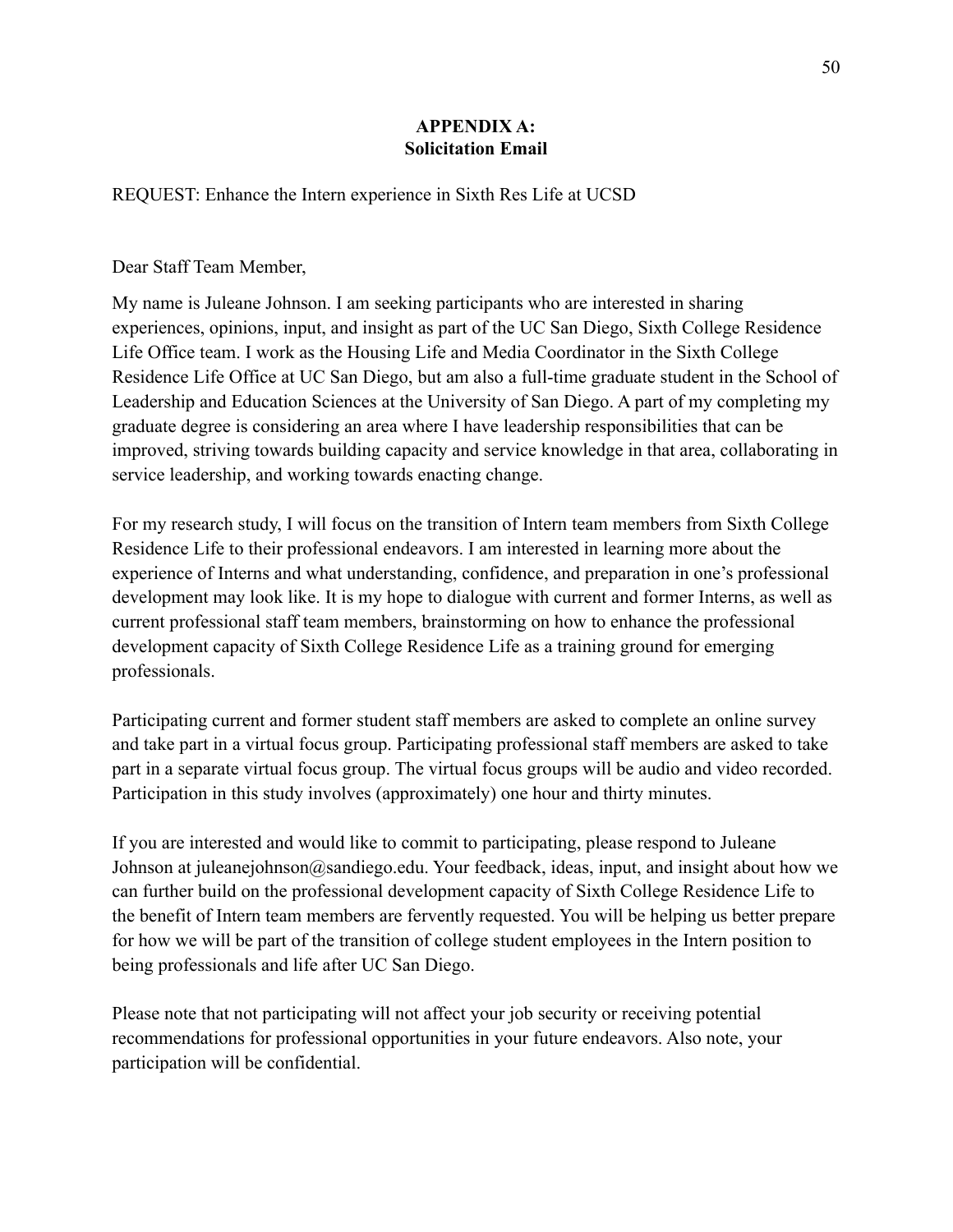If you have any questions or concerns before agreeing to participate, please feel free to reach out.

In community, Juleane Johnson [juleanejohnson@sandiego.edu](mailto:juleanejohnson@sandiego.edu)

*Housing Life and Media Coordinator* Sixth College Residence Life Office Graduate Student, Higher Education Leadership Studies

University of California, San Diego Sixth College Residence Life Office (NTPLLN) 9500 Gilman Drive Mail Code 0094 La Jolla, CA 92093-0094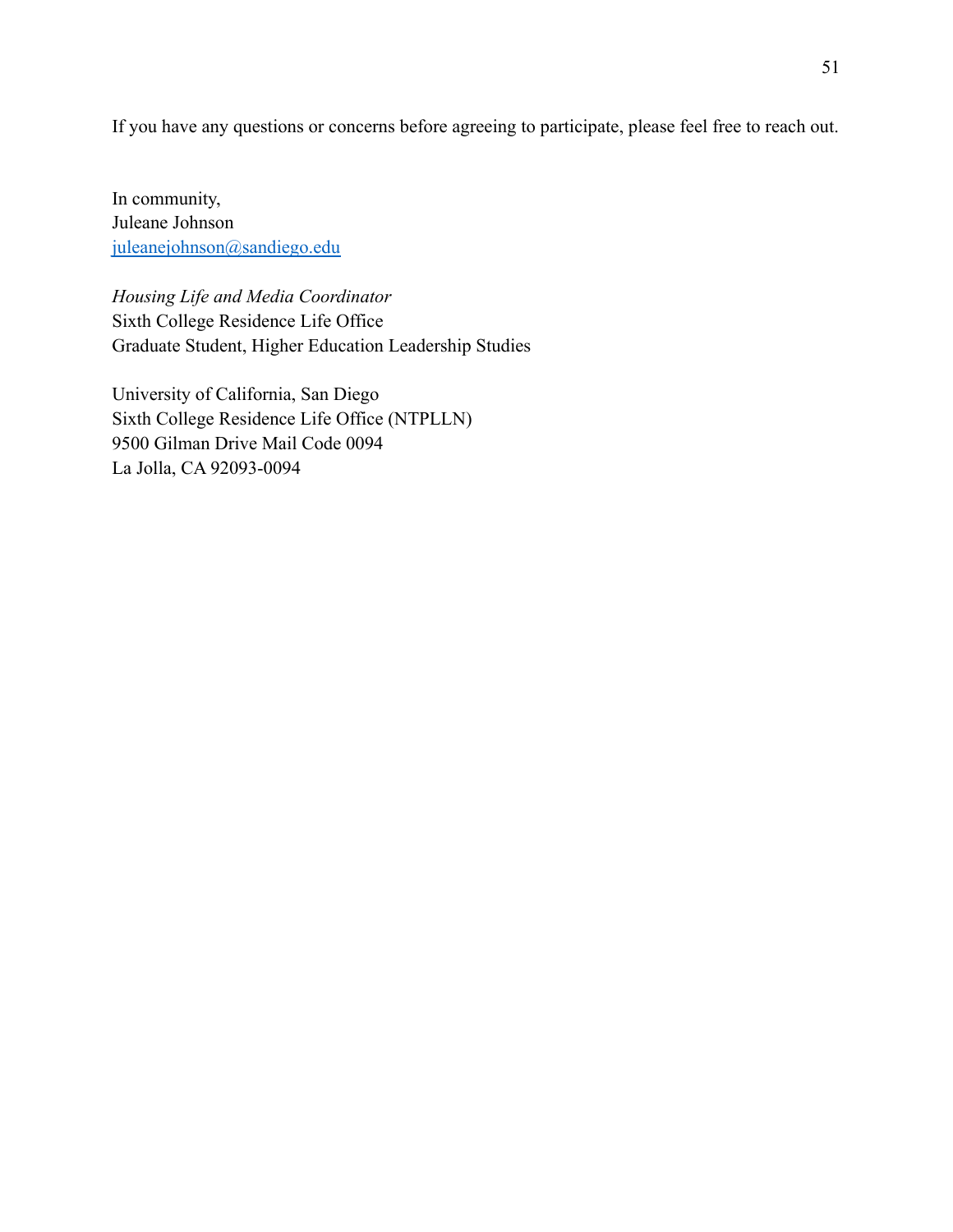# **APPENDIX B: Consent Form**

# **University of San Diego Institutional Review Board Research Participant Adult Consent Form**

For the research study entitled:

# *Promoting Professional Development in College Student Employees through Appreciative Inquiry: Aiding the Transition of College Student Employees as Emerging Professionals*

#### **I. Purpose of the research study**

Juleane Johnson is a student in the College of Leadership and Education Sciences at the University of San Diego. You are invited to participate in a research study she is conducting. The purpose of this research study is: using appreciative inquiry to identify how to better promote and support the Sixth College Residence Life Office's professional development practices and capacity in aiding the transition of Intern members from college student employees to emerging professionals.

#### **II. What you will be asked to do**

If you decide to be in this study, you will be asked to:

1. As a Student/Alumni participant, complete an initial online survey of 7 questions, including multiple-choice, open-ended, and short answer questions about your experience as an Intern of the Sixth College Residence Life Office at the University of California, San Diego (UC San Diego) and your preparation, understanding, and development as an emerging professional transitioning from college student employment to life beyond UC San Diego.

2. As a Student/Alumni participant, take part in a 60-minute virtual focus group meeting in the Winter'21 quarter consisting of 5 open-ended questions about your experience with the Sixth College Residence Life while serving in the Intern position and suggestions for further improvement in professional development practices and capacity, as well as ideas for new ways to support Interns preparing to transition from college student employees to emerging professionals. This focus group aims to brainstorm and dialogue on "what could be" in terms of the professional development practices and capacity of the Sixth College Residence Life Office on behalf of the Intern team.

3. As a Professional Staff participant, take part in a 90-minute virtual focus group meeting in the Spring'21 quarter consisting of 9 open-ended questions about how to translate the feedback provided by student participants into action, address challenges raised and areas of improvement in student professional development initiatives on behalf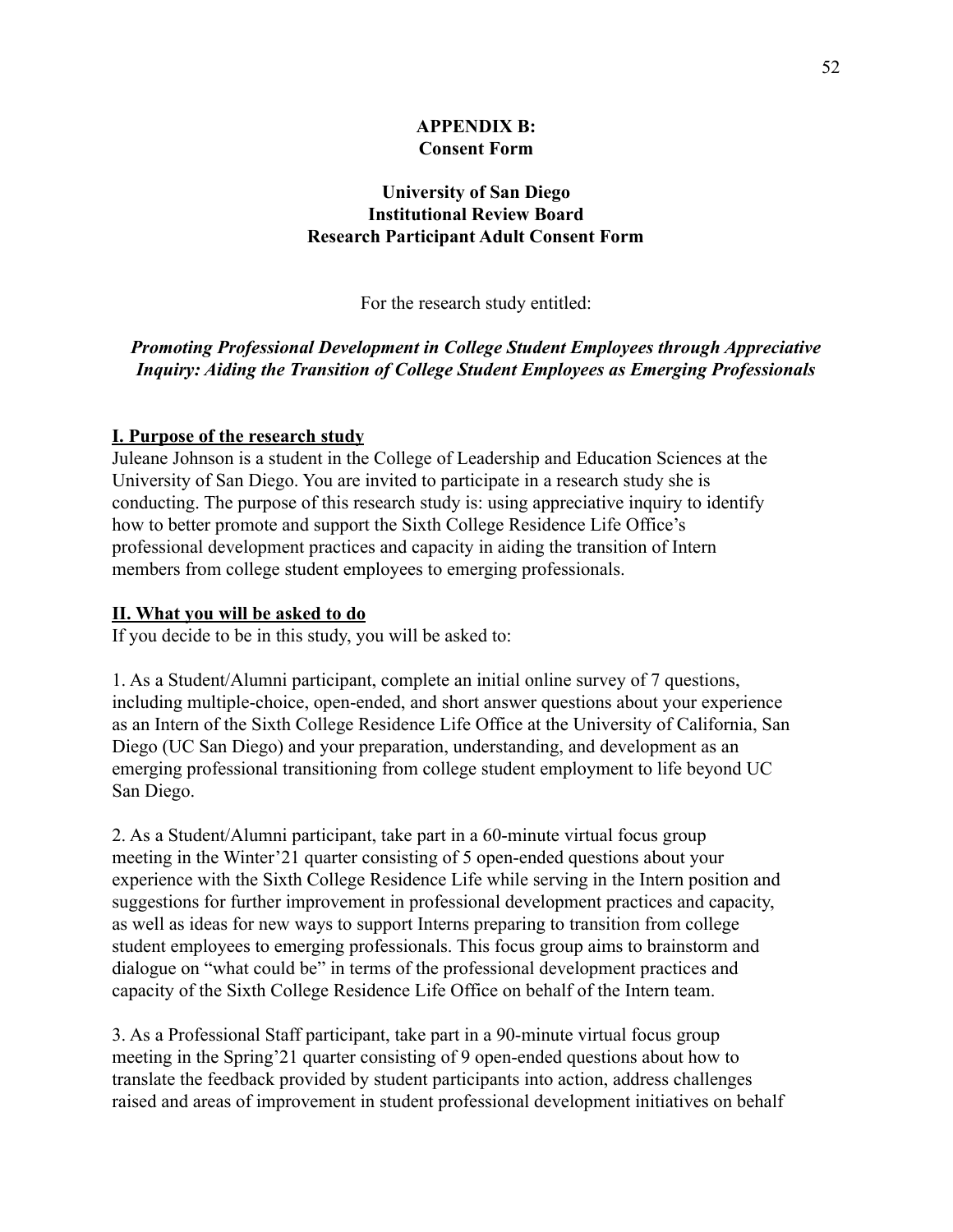of the Intern team. This focus group aims to brainstorm and dialogue on "what will be done" in terms of cultivating on-going initiatives and efforts to build on the professional development practices and capacity of the Sixth College Residence Life Office on behalf of the Intern team.

4. You will be audio and/or video recorded during this study.

Your participation in this study will take a total of between 1 hour and 1 hour and 30 minutes.

## **III. Foreseeable risks or discomforts**

This study involves no more risk than the risks you encounter in daily life.

However, sometimes when people are asked to think about their feelings, they feel sad or anxious. If you would like to talk to someone about your feelings at any time, you can call toll-free, 24 hours a day: San Diego Mental Health Hotline at 1-800-479-3339.

#### **IV. Benefits**

While there may be no direct benefit to you from participating in this study, the indirect benefit of participating will be knowing that you helped researchers to better understand how the Sixth College Residence Life Office at UC San Diego can better approach and consider how to promote and support the professional development of student employees transitioning to professionals from the Intern position. Participants will be making an impact in support of on-going and future efforts to improve, build and strengthen professional development practices and capacity.

#### **V. Confidentiality**

Any information provided and/or identifying records will remain confidential and kept in a locked file and/or password-protected computer file in the researcher's office for a minimum of five years. All data collected from you will be coded with a number or pseudonym (fake name). Your real name will not be used. The results of this research project may be made public, and information quoted in professional journals and meetings, but information from this study will only be reported as a group, and not individually.

The information or materials you provide will be cleansed of all identifiers (like your name) and may be used in future research.

## **VI. Compensation**

You will receive no compensation for your participation in the study.

## **VII. Voluntary Nature of this Research**

Participation in this study is entirely voluntary. You do not have to do this, and you can refuse to answer any question or quit at any time. Deciding not to participate or not answering any of the questions will have no effect on any benefits you're entitled to, like your health care, or your employment or grades. You can withdraw from this study at any time without penalty.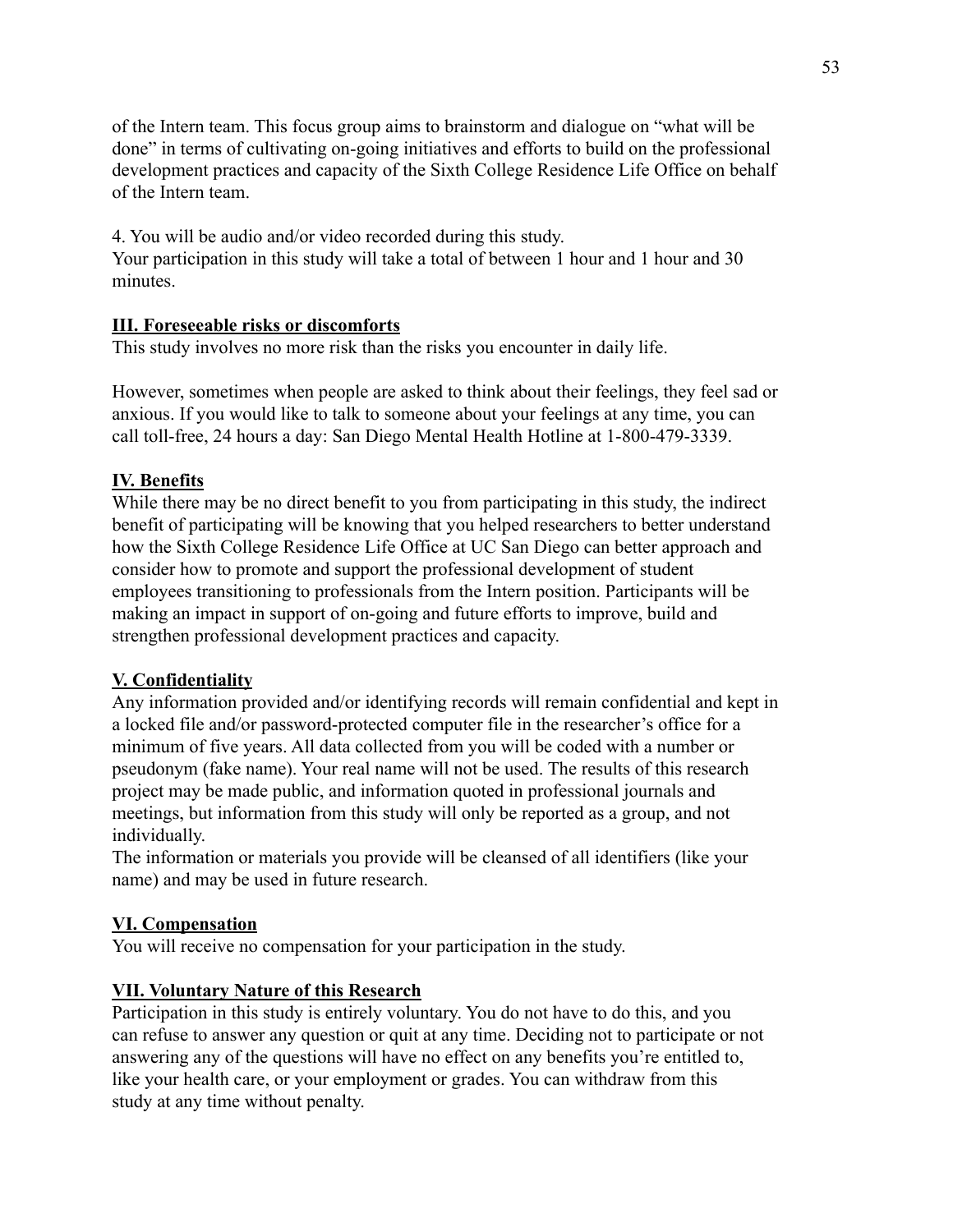# **VIII. Contact Information**

If you have any questions about this research, you may contact either:

**1) Juleane Johnson USD Email:** [juleanejohnson@sandiego.edu](mailto:juleanejohnson@sandiego.edu)

**2) Dr. David Karp USD Email:** dkarp@sandiego.edu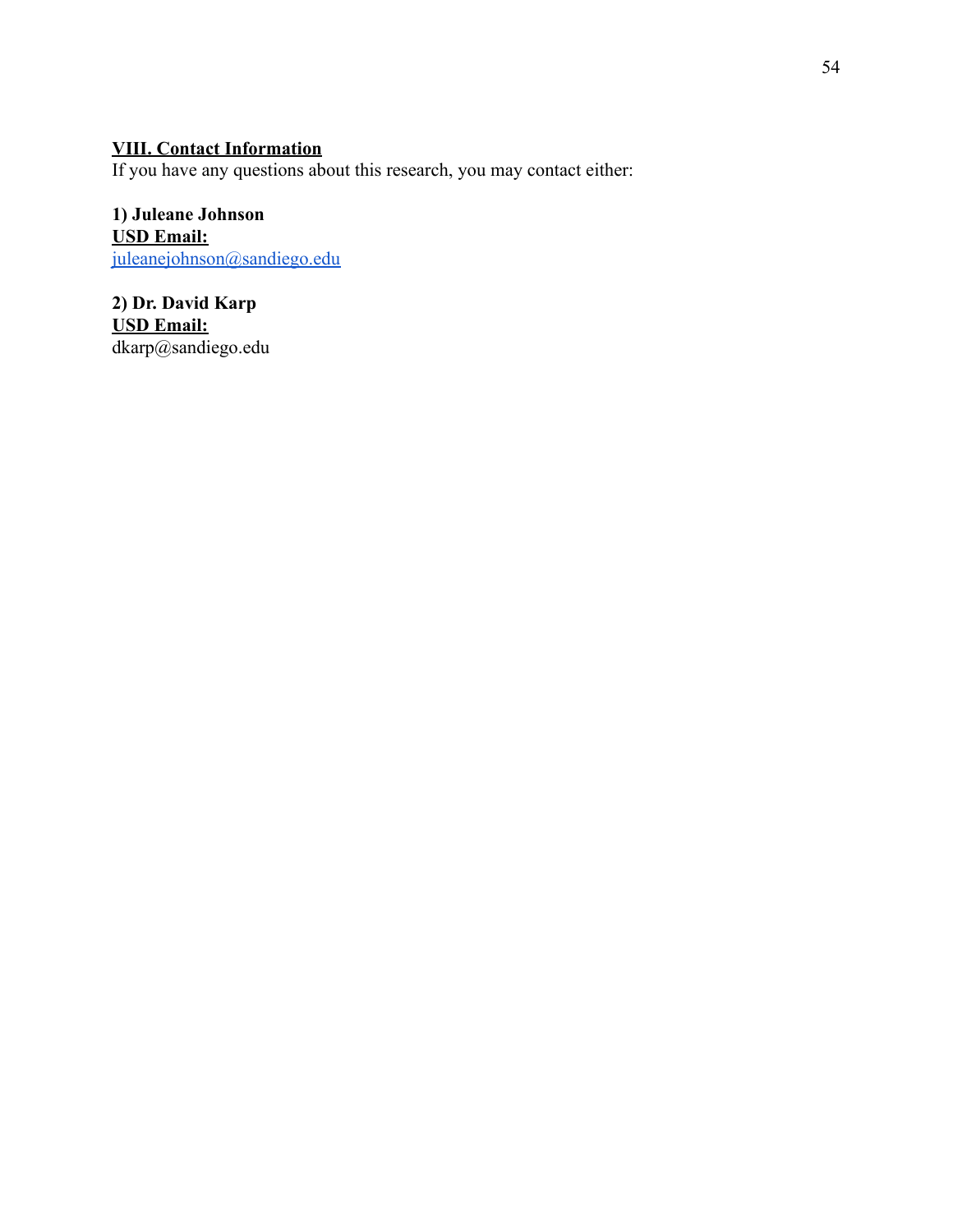# **APPENDIX C: Video Recording: Additional Consent**

A video recording will be made of you during your participation in the study. We may wish to present some of the video recordings from this study at professional meetings or as demonstrations in classrooms. Your face and voice will be used and you potentially could be recognizable by a viewer of the video recording.

In addition to consenting to participate in the research study, you may choose to verbally consent to either of the statements below.

1) I hereby give permission for the video recording made for this research study to be also used for **professional meetings**, such as being shown to professors and researchers at a scientific conference.

2) I hereby give permission for the video recording made for this research study to be also used for **educational purposes**, such as being shown to students in a classroom or available for viewing by students via a password-protected file which cannot be copied or downloaded.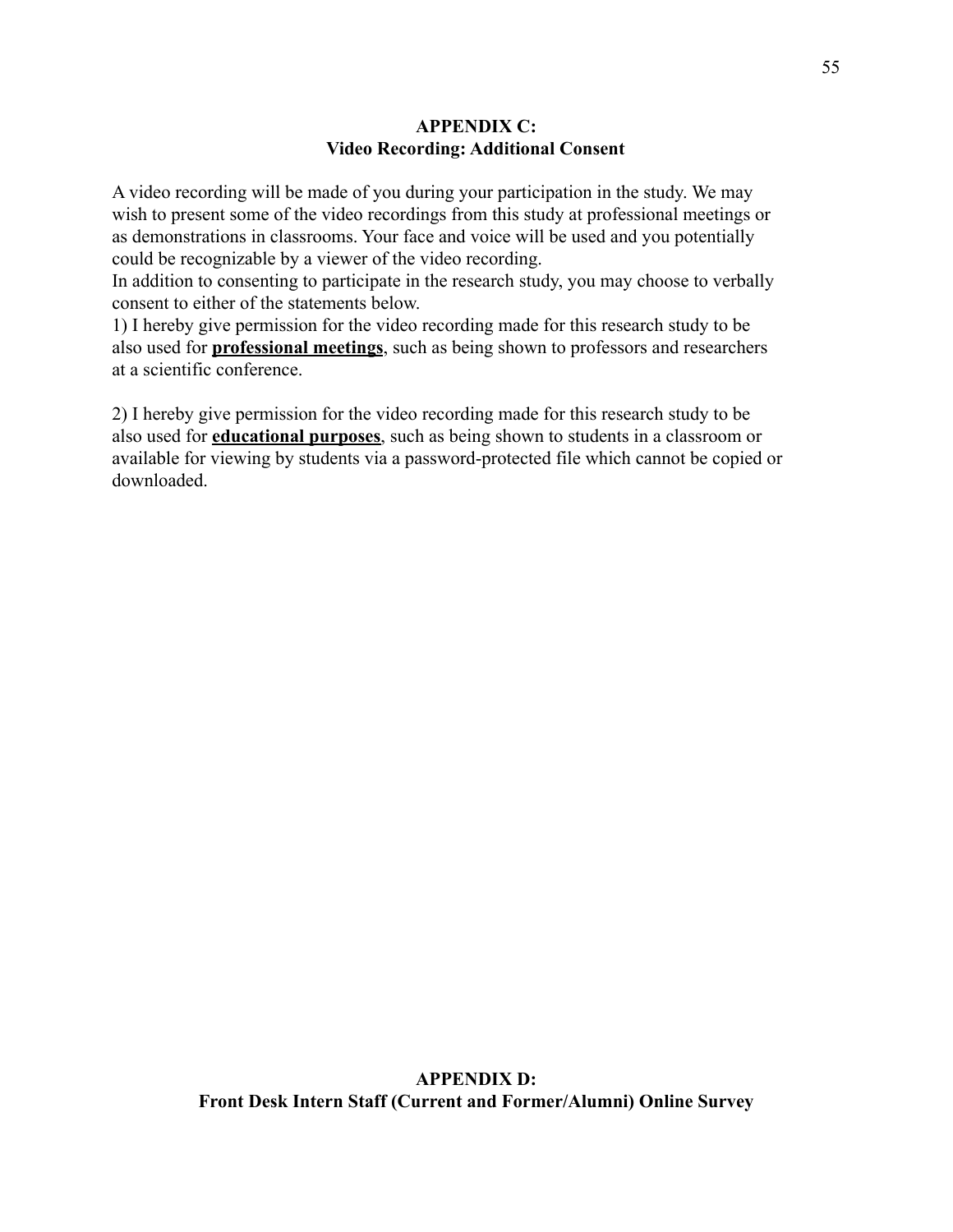Thank you for agreeing to be part of my research study: Promoting Professional Development in College Student Employees through Appreciative Inquiry. Thank you for offering your time and completing this survey as the first task for the research study.

I ask that you be as honest as you are comfortable being so that the best possible data can be collected to expand and enhance the professional development practices and initiatives of the Sixth College Residence Life Office on behalf of Front Desk Interns.

As stated in your consent form, any information provided and/or identifying records will remain confidential. All data collected from you will be coded with a number or pseudonym (fake name). Below, please provide your initials for this survey.

Please indicate the length of your term in the Sixth College Residence Life Office as a Front

Desk Intern.

Please indicate your class standing during your time as an Intern. Choose all that apply.

- ❏ First-year
- ❏ Second-year
- ❏ Third-year
- ❏ Fourth-year
- ❏ Fifth-year or beyond

What about your time in the Intern position contributed to your energy or drive in your professional development journey?

Can you describe a high point you experienced in the Intern position as part of building your professional capacity?

Please share how your individual learning needs were supported in pursuit of your professional endeavors.

What have you valued most about yourself as a professional? What have you valued most about your professional development journey transitioning from being part of the Sixth College Residence Life team to focusing on career goal attainment?

What was the greatest impression/impact that your time as an Intern had on your professional development journey?

Please offer any further input or comments regarding your experience below.

# **APPENDIX E:**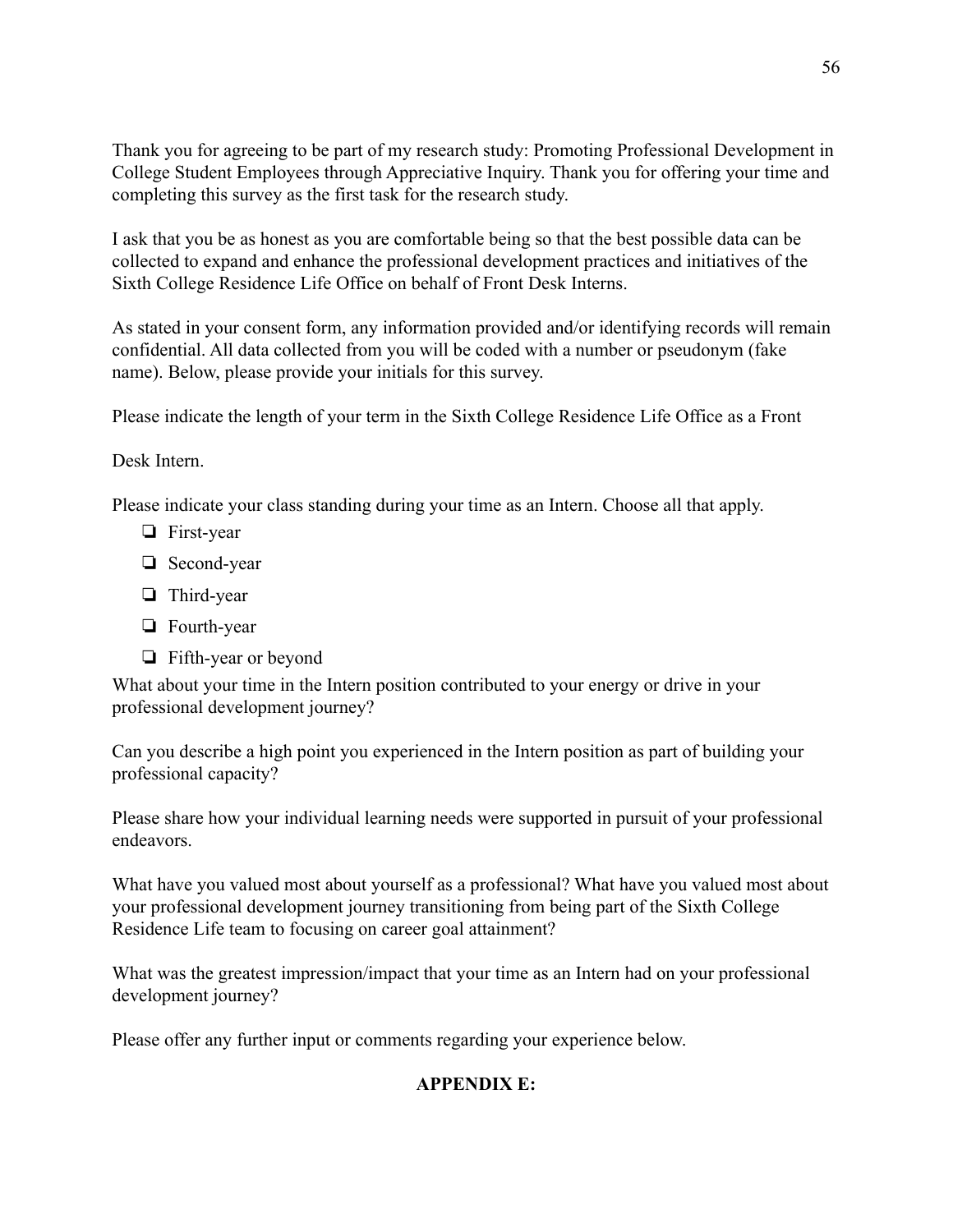# **Front Desk Intern Staff (Current and Former/Alumni) Protocol and Questions for Virtual Focus Group/Interviews**

# **Introduction**

Thank you for offering your time as part of my research study: Promoting Professional Development in College Student Employees through Appreciative Inquiry. Thank you for filling out the survey which will offer much insight and inform this study moving forward.

The second task for this study is for student employees (current and former) to take part in this focus group/this interview. The purpose of today is to envision "what could be" in how the Front Desk Intern position and the Sixth College Residence Life Office at UC San Diego could aid in the transition of Intern student staff members in becoming emerging professionals.

If at any point you wish to no longer participate, please feel free to remove yourself from the focus group/interview session. Partaking in this focus group/interview session or choosing to no longer act as a participant will not impact your employment, as a current employee, or future opportunities to receive professional recommendations in any way as a current or former employee.

# **Informed Consent for Focus Group**

Please let me know if you would like to review your consent form prior to getting started. Please remember, this session will be recorded, and insights shared will be reported anonymously using a pseudonym. I will need to ask each of you to please confirm your verbal agreement and consent as a student participant of this action research project, "Promoting Professional Development in College Student Employees through Appreciative Inquiry." I will state your pseudonym name, please respond stating your pseudonym name and whether you agree and consent to participate in this study and to address fellow participants by pseudonym. Does anyone have any questions before we start?

# **Focus Group Protocol/Ground Rules**

If you are to address each other, please use the name/number and gender pronouns provided to ensure the conversation remains anonymous.

- i. What is shared stays here. We must ensure that everyone feels they are free to share.
- ii. We would like all participants to take part. I may call you in if I have not heard from you in some time. You can pass on any questions and not respond if you are not comfortable doing so.
- iii. No answer or response is right or wrong. Everyone's experience, opinions, input, and insight are important to this research project.
- iv. This focus group/interview will be audio/video recorded so that all that is shared is captured. I do not identify anyone by name in my research project. Each participant will address one another by a pseudonym to remain anonymous.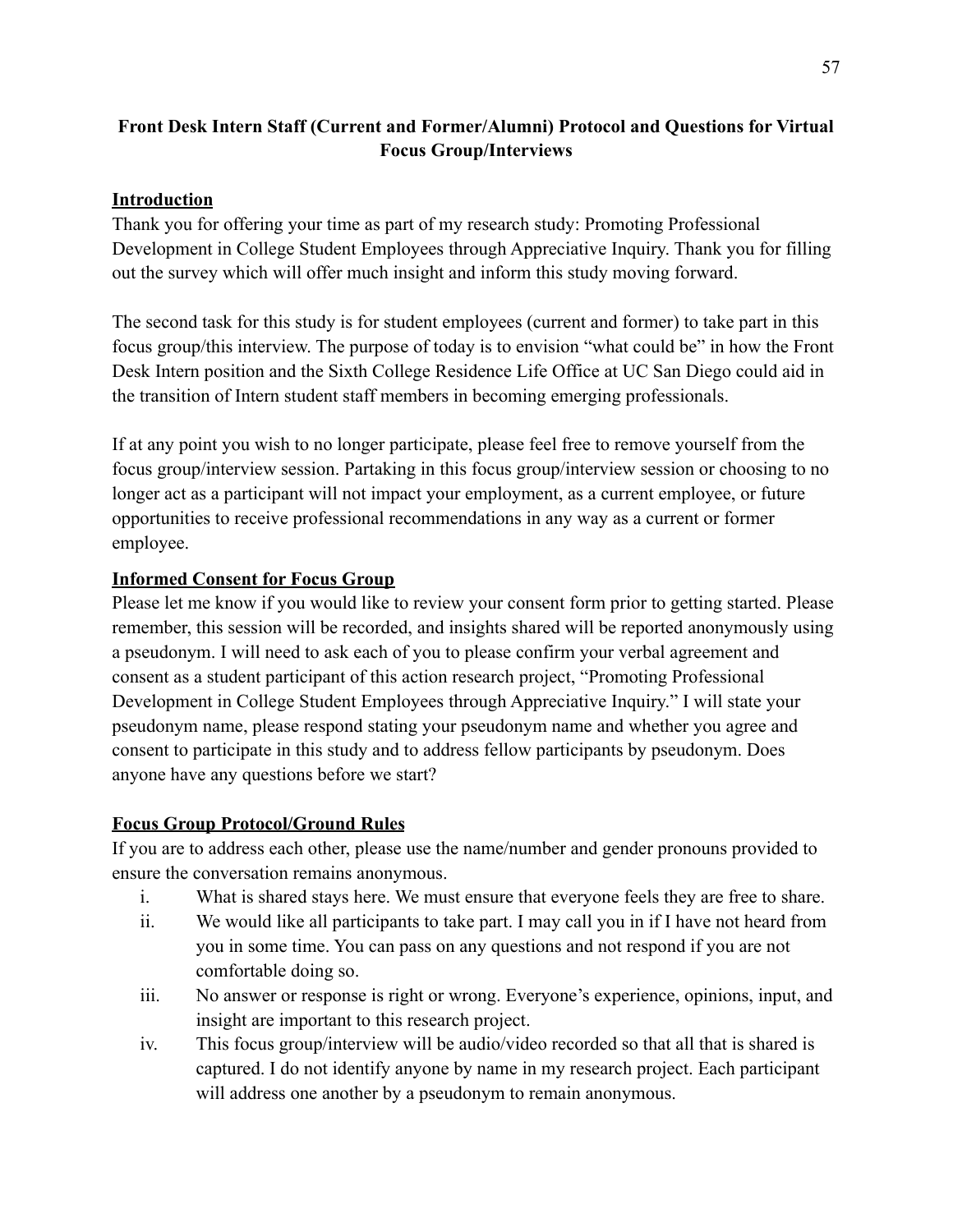I will now be asking you questions about your development and experience with the UC San Diego, Sixth College Residence Life Office and requesting your insight and input in what more we can do to aid in the transition of college student employees to emerging professionals as part of the Intern team experience.

# **Questions**

- (1) How could the Sixth College Residence Life Office help Interns feel more prepared in their transition from college toward employment?
- (2) In what ways could the Sixth College Residence Life Office and Intern role aid in expanding and enhancing professional capacity?
- (3) In what ways could fellow Interns support one another's professional development?
- (4) How could the Sixth College Residence Life Office build assurance and confidence in the professional development journey of Interns?
- (5) What could Sixth College Residence Life do to better demonstrate being committed to and the importance of the professional development of Interns?

# **Closing**

In a short phrase or using just a few words, please share any feelings or thoughts you have from participating in this focus group. Is there any final feedback, insights, or thoughts you would like to share?

Thank you for your contributions to this focus group giving insight into the student/professional development experience of the Intern team as part of the Sixth College Residence Life Office at UC San Diego! Just as a reminder, this session has been recorded and will be transcribed and saved on my password-protected computer in my locked home office. If you have questions or concerns, please email me ([juleanejohnson@sandiego.edu\)](mailto:juleanejohnson@sandiego.edu).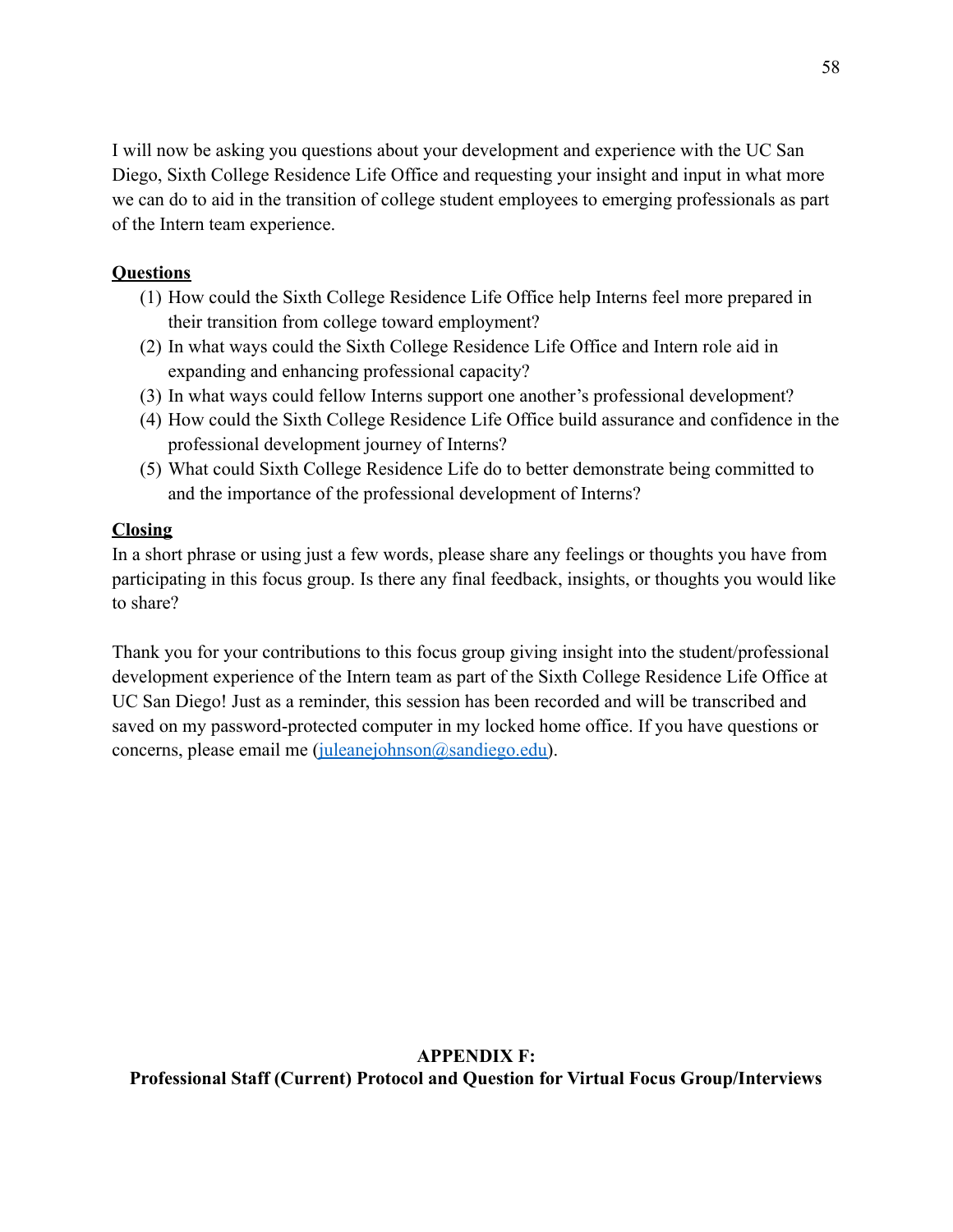# **Introduction**

Thank you for offering your time, participating in this focus group in order to deliberate on what concrete ways the professional development experience of Front Desk Interns as part of the Sixth College Residence Life Office team at UC San Diego can be enhanced. As you may know, I am a current graduate student in the Higher Education Leadership program at the University of San Diego. My thesis is an action research project where I am pursuing opportunities to learn how to expand and enhance the professional development experience within and capacity of the Sixth College Residence Life Office generated from both feedback and input from current and former student staff members.

Before this session, I have spoken with current and former student staff members of the Sixth College Residence Life Office about the actions they would take to enhance access to and value of the professional development capacity of Sixth College Residence Life on behalf of the Intern team. The purpose of today is to set into motion ways in which to enact potential operational changes, implementing plans to professional development practices and initiatives.

# **Informed Consent for Focus Group**

Please let me know if you would like to review your consent form prior to getting started. Please remember, this session will be recorded, and insights shared will be reported anonymously using a pseudonym. All responses will be anonymous. If at any point you wish to no longer participate, please do not hesitate to say so and feel free to remove yourself from this focus group/interview session.

I will need to ask each of you to please confirm your verbal agreement and consent as a participant of this action research project, "Promoting Professional Development in College Student Employees through Appreciative Inquiry." Please state your pseudonym name/number and confirm your agreement and consent to participate and to address fellow participants by pseudonym. Does anyone have any questions before we start?

# **Focus Group Protocol/Ground Rules**

If you are to address each other, please use the name/number and gender pronouns provided to ensure the conversation remains anonymous.

- i. What is shared stays here. We must ensure that everyone feels they are free to share.
- ii. We would like all participants to take part. I may call you in if I have not heard from you in some time. You can pass on any questions and not respond if you are not comfortable doing so.
- iii. No answer or response is right or wrong. Everyone's experience, opinions, input, and insight are important to this research project.
- iv. This focus group/interview will be audio/video recorded so that all that is shared is captured. I do not identify anyone by name in my research project. You will remain anonymous.